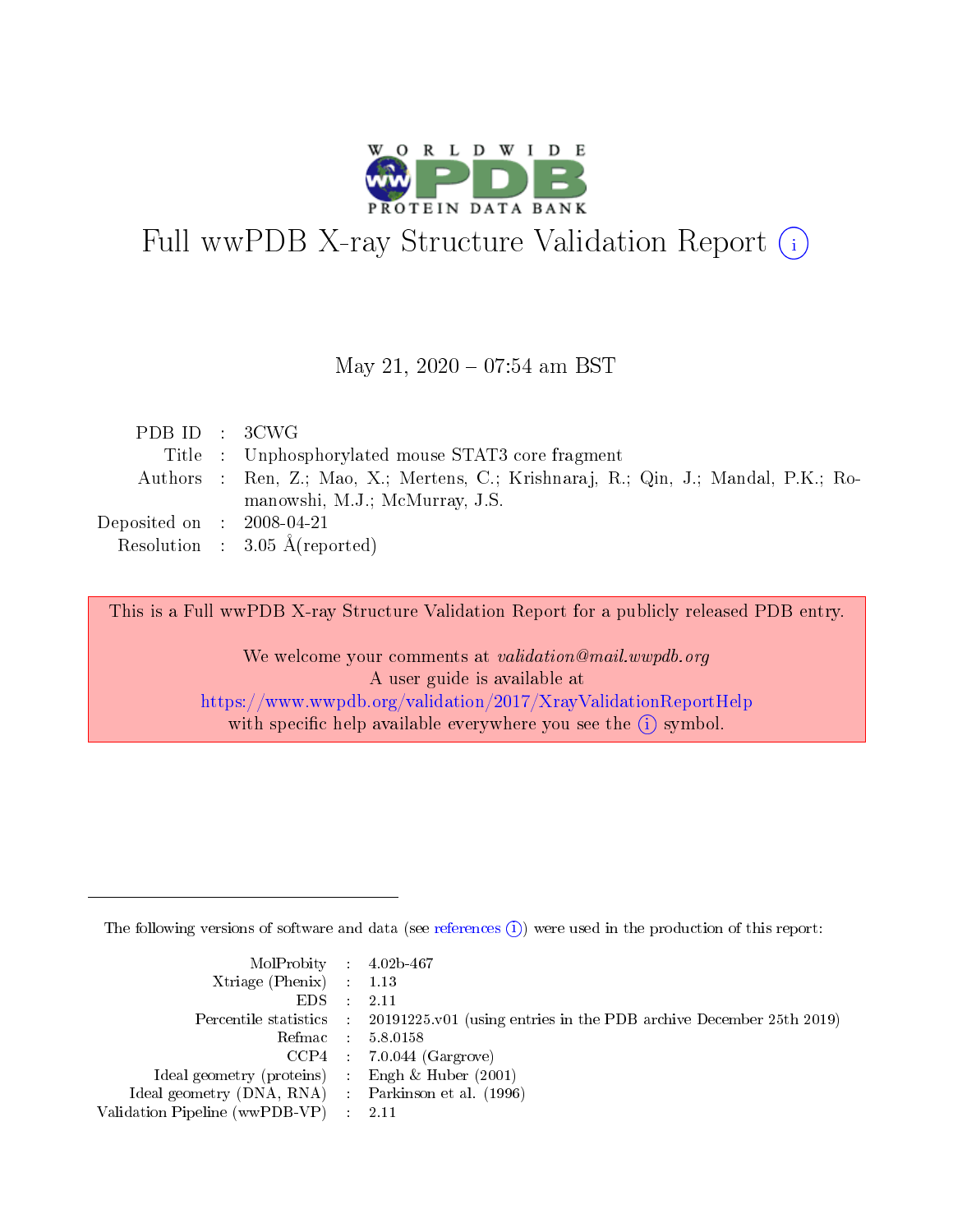# 1 [O](https://www.wwpdb.org/validation/2017/XrayValidationReportHelp#overall_quality)verall quality at a glance  $(i)$

The following experimental techniques were used to determine the structure: X-RAY DIFFRACTION

The reported resolution of this entry is 3.05 Å.

Percentile scores (ranging between 0-100) for global validation metrics of the entry are shown in the following graphic. The table shows the number of entries on which the scores are based.



| Metric                | Whole archive<br>$(\#\text{Entries})$ | Similar resolution<br>$(\#\text{Entries},\,\text{resolution}\,\,\text{range}(\textup{\AA}))$ |
|-----------------------|---------------------------------------|----------------------------------------------------------------------------------------------|
| $R_{free}$            | 130704                                | $1754(3.10-3.02)$                                                                            |
| Clashscore            | 141614                                | 1864 (3.10-3.02)                                                                             |
| Ramachandran outliers | 138981                                | $1794(3.10-3.02)$                                                                            |
| Sidechain outliers    | 138945                                | $1793(3.10-3.02)$                                                                            |
| RSRZ outliers         | 127900                                | $1713$ $(3.\overline{10-3.02})$                                                              |

The table below summarises the geometric issues observed across the polymeric chains and their fit to the electron density. The red, orange, yellow and green segments on the lower bar indicate the fraction of residues that contain outliers for  $>=3, 2, 1$  and 0 types of geometric quality criteria respectively. A grey segment represents the fraction of residues that are not modelled. The numeric value for each fraction is indicated below the corresponding segment, with a dot representing fractions <=5% The upper red bar (where present) indicates the fraction of residues that have poor fit to the electron density. The numeric value is given above the bar.

| Mol | Chain | $\vert$ Length |             | Quality of chain |            |
|-----|-------|----------------|-------------|------------------|------------|
|     |       | 562            | 24%         | 55%              | 10%<br>11% |
|     |       | 562            | $\%$<br>27% | 53%              | 9%<br>10%  |

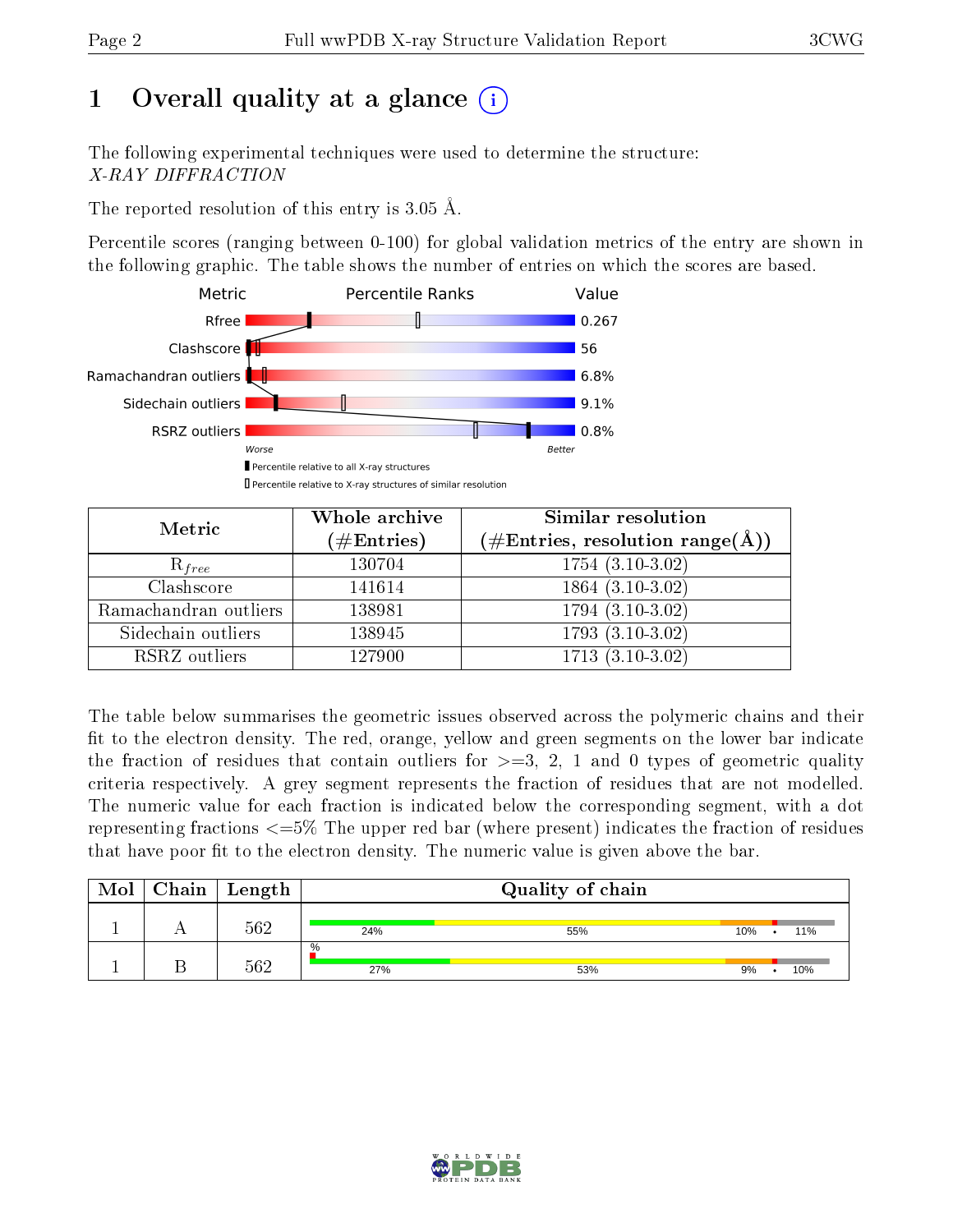# 2 Entry composition (i)

There is only 1 type of molecule in this entry. The entry contains 8215 atoms, of which 0 are hydrogens and 0 are deuteriums.

In the tables below, the ZeroOcc column contains the number of atoms modelled with zero occupancy, the AltConf column contains the number of residues with at least one atom in alternate conformation and the Trace column contains the number of residues modelled with at most 2 atoms.

| $\mathrm{Mol}^+$ | Chain   Residues |       |                 | Atoms |                  | $ZeroOcc \   \ AltConf \   \ Trace$ |  |  |
|------------------|------------------|-------|-----------------|-------|------------------|-------------------------------------|--|--|
|                  | 501              | Total | C N             |       |                  |                                     |  |  |
|                  |                  | 4082  | 2615 692 748 27 |       |                  |                                     |  |  |
|                  | 507              | Total | $\overline{C}$  | - N   | $\left( \right)$ |                                     |  |  |
|                  |                  | 4133  | 2645 704 758 26 |       |                  |                                     |  |  |

Molecule 1 is a protein called Signal transducer and activator of transcription 3.

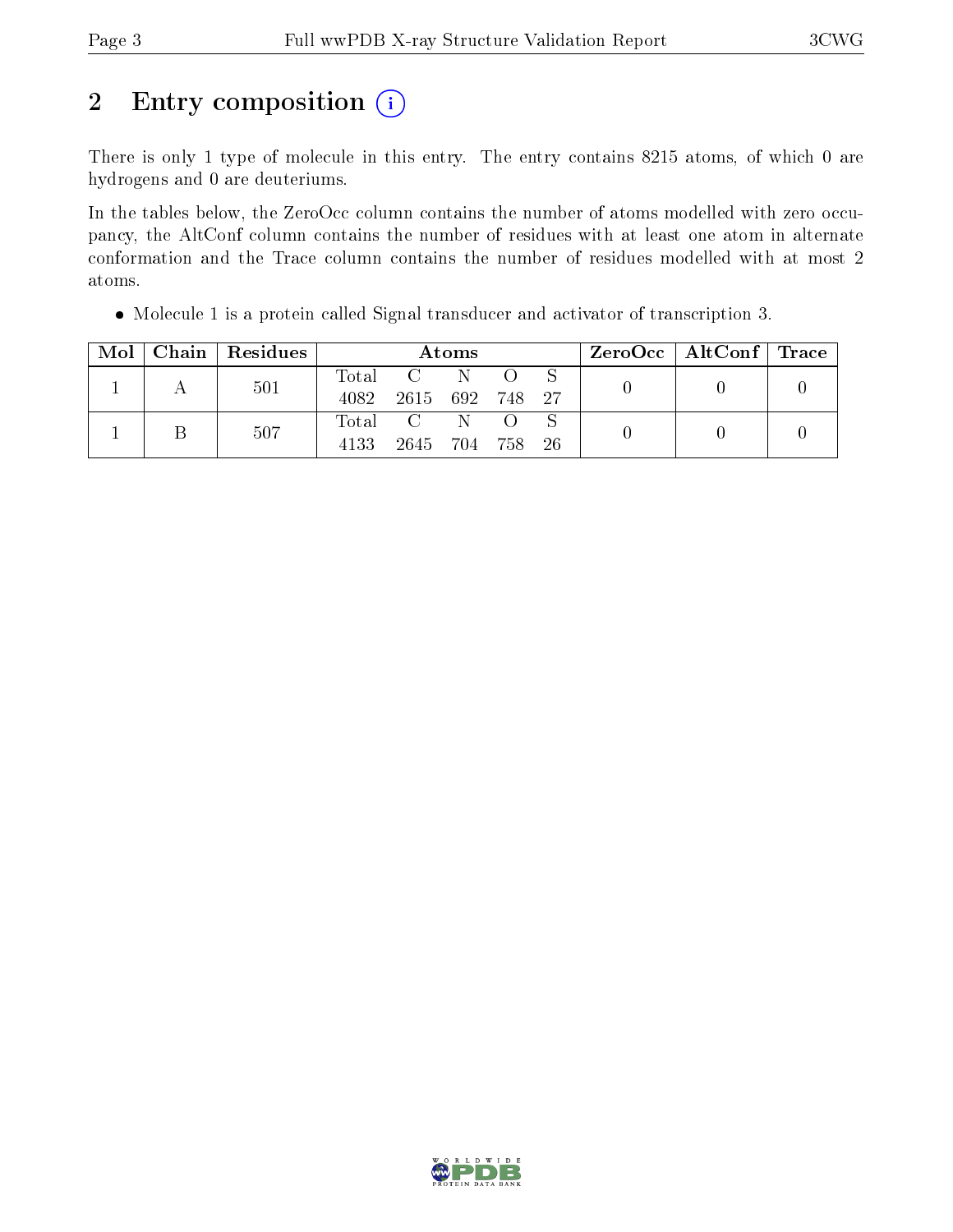## 3 Residue-property plots  $(i)$

These plots are drawn for all protein, RNA and DNA chains in the entry. The first graphic for a chain summarises the proportions of the various outlier classes displayed in the second graphic. The second graphic shows the sequence view annotated by issues in geometry and electron density. Residues are color-coded according to the number of geometric quality criteria for which they contain at least one outlier: green  $= 0$ , yellow  $= 1$ , orange  $= 2$  and red  $= 3$  or more. A red dot above a residue indicates a poor fit to the electron density (RSRZ  $> 2$ ). Stretches of 2 or more consecutive residues without any outlier are shown as a green connector. Residues present in the sample, but not in the model, are shown in grey.



• Molecule 1: Signal transducer and activator of transcription 3

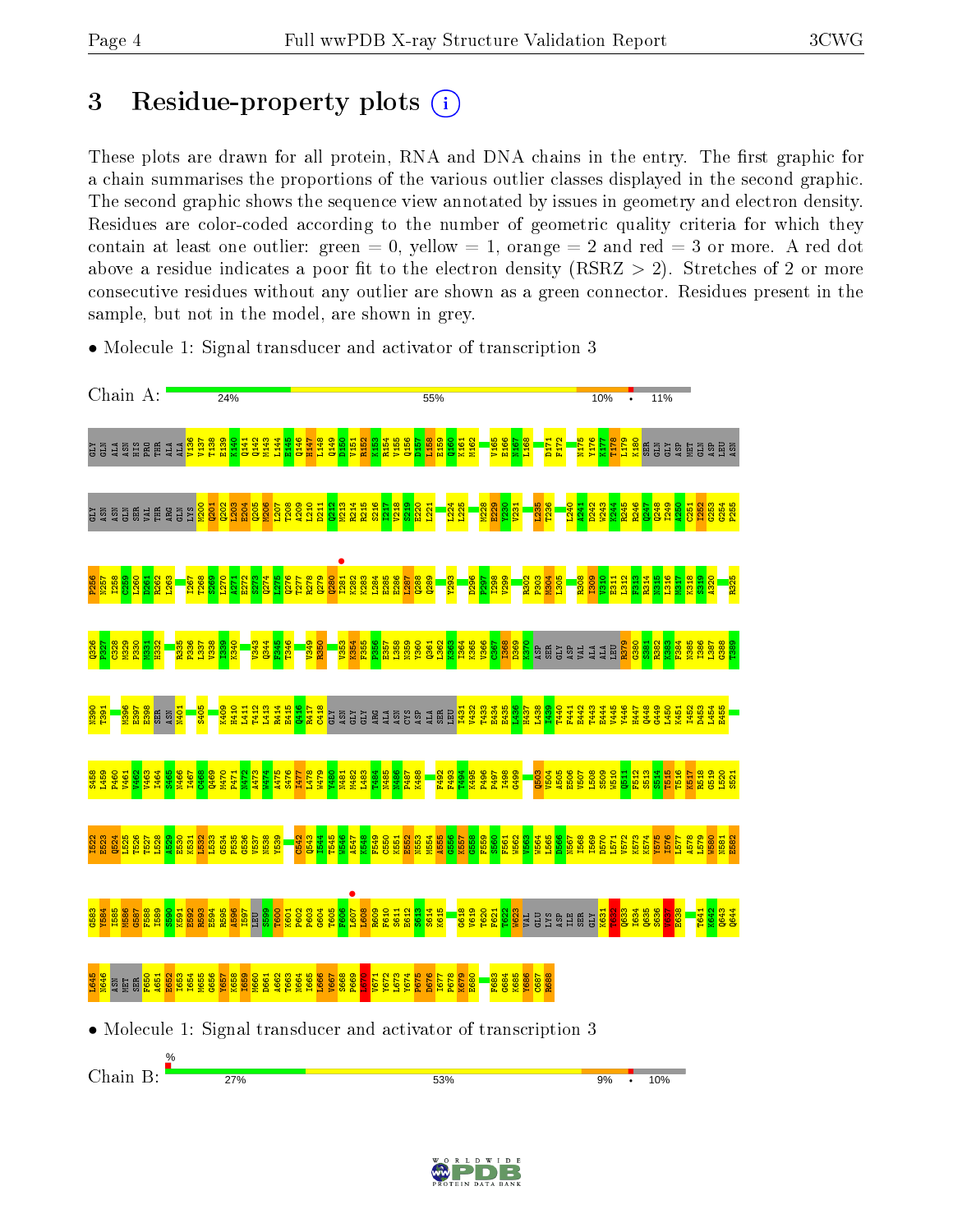| <b>ATD</b>        | GLIA<br>ALA                                                                                                                     |       |                   |                   | <b>SHREE</b>                                                                                                                                                                                                                            | $\mathbf{1}$      |      |                   |                           |                   |                   |                  |                      | <b>En En En En En En Eliza</b><br>En En Eliza de la Estado de Estado de Estado de Estado de Estado de Estado de Estado de Estado de Estado de Es<br>En Estado de Estado de Estado de Estado de Estado de Estado de Estado de Estado de Es           |     |            |     |                                                                         |                                                      |                |      |       | na <mark>1986</mark><br>The Battle<br><mark>Explorer</mark>                                                                                                                                                                                                                                                                                              | <b>NHS2</b> | V1165                                                                       |                         |            | E1166<br>E1167<br>E1168<br>E1168        | F1172                                                                                                                                                                                                                            |       | N1175                                      | <b>T1178</b> | L1179             |                         |                                                                | KH80<br>KH81<br>CH81<br>CH84 | <b>NET</b>                                                                  | <b>GLN</b> | ទ្ធគ                                     | ASN               | <b>KTD</b><br><b>ASN</b>                                                                                            | ASN | GLN |
|-------------------|---------------------------------------------------------------------------------------------------------------------------------|-------|-------------------|-------------------|-----------------------------------------------------------------------------------------------------------------------------------------------------------------------------------------------------------------------------------------|-------------------|------|-------------------|---------------------------|-------------------|-------------------|------------------|----------------------|-----------------------------------------------------------------------------------------------------------------------------------------------------------------------------------------------------------------------------------------------------|-----|------------|-----|-------------------------------------------------------------------------|------------------------------------------------------|----------------|------|-------|----------------------------------------------------------------------------------------------------------------------------------------------------------------------------------------------------------------------------------------------------------------------------------------------------------------------------------------------------------|-------------|-----------------------------------------------------------------------------|-------------------------|------------|-----------------------------------------|----------------------------------------------------------------------------------------------------------------------------------------------------------------------------------------------------------------------------------|-------|--------------------------------------------|--------------|-------------------|-------------------------|----------------------------------------------------------------|------------------------------|-----------------------------------------------------------------------------|------------|------------------------------------------|-------------------|---------------------------------------------------------------------------------------------------------------------|-----|-----|
| SER <sub></sub>   |                                                                                                                                 |       |                   |                   |                                                                                                                                                                                                                                         |                   |      |                   |                           |                   |                   |                  |                      |                                                                                                                                                                                                                                                     |     |            |     |                                                                         |                                                      | L1224          |      | L1225 |                                                                                                                                                                                                                                                                                                                                                          |             |                                                                             |                         |            |                                         | as as a sessa as as a seguente de la seguente de la seguente de la seguente de la seguente de la seguente de l<br>La seguente de la seguente de la seguente de la seguente de la seguente de la seguente de la seguente de la se |       |                                            |              |                   |                         |                                                                |                              |                                                                             |            |                                          |                   | Ense<br>Ense<br>Ense<br>Ense                                                                                        |     |     |
|                   | <mark>ន្ត្តី ខ្លួន</mark><br><mark>ដឹងខ្លួន</mark>                                                                              |       |                   |                   |                                                                                                                                                                                                                                         |                   |      |                   |                           |                   |                   |                  |                      |                                                                                                                                                                                                                                                     |     |            |     |                                                                         |                                                      |                |      |       |                                                                                                                                                                                                                                                                                                                                                          |             | <mark>– 888 88</mark><br>– 8388 888 888 889<br>– <mark>여자 보호 - 여자 보호</mark> |                         |            |                                         | <b>808R</b>                                                                                                                                                                                                                      |       |                                            |              |                   |                         |                                                                |                              | <u>, 1388 a 1989</u><br>E 1388 a 1989 a 1989 a 1980<br>E 1288 a 1388 a 1388 |            |                                          |                   | <mark>្គូន ន</mark> ្តុ<br><mark>ខ្លួន ន្ត្រី ន្តុន្ត្រី ន្ត្តី ន្ត្តី</mark><br><mark>ដូម្ជី ដូម្</mark> ពី ដូម្ពី |     |     |
| H1332             |                                                                                                                                 | R1335 |                   |                   | nas<br>England Band<br>England Band<br>England Band                                                                                                                                                                                     |                   |      |                   |                           |                   | R1350             |                  | V1353<br>K1354       | E1356<br>E1357<br>E1358985381                                                                                                                                                                                                                       |     |            |     |                                                                         |                                                      |                |      |       | $\begin{array}{r} \frac{1365}{1366} \\ \frac{1366}{1367} \\ \frac{1367}{1367} \\ \frac{1368}{1367} \\ \frac{1370}{137} \\ \frac{1370}{137} \\ \frac{1370}{137} \\ \frac{1370}{137} \\ \frac{1370}{137} \\ \frac{1370}{137} \\ \frac{1370}{137} \\ \frac{1370}{137} \\ \frac{1370}{137} \\ \frac{1370}{137} \\ \frac{1370}{137} \\ \frac{1370}{137} \\ \$ |             | <b>SER</b>                                                                  | <b>CLY</b>              | <b>ASP</b> |                                         | 14M                                                                                                                                                                                                                              |       | <b>R1379</b><br>C1380<br>S1381             | R1382        |                   |                         | $\frac{1383}{11384}$ $\frac{1384}{11385}$ $\frac{1384}{11387}$ |                              | es<br>Engel<br><mark>Engel</mark>                                           |            |                                          |                   | <mark>1.396</mark><br><mark>1.397</mark><br><mark>El B.88</mark><br>ស្វារ                                           |     |     |
| N1401             |                                                                                                                                 | L1404 |                   |                   | <mark>8881183335 8</mark><br><mark>1989 889 88</mark><br>1989 889 889 889                                                                                                                                                               |                   |      |                   |                           |                   | ASN<br>GLY        | TLY <sub>3</sub> | <b>BG</b>            | <b>KSN</b>                                                                                                                                                                                                                                          | SXL | ASP<br>ALA | SER | EU                                                                      | <mark>로 없음</mark><br>그 사이 <mark>그 그 그 그 그 그 그</mark> |                |      |       | n<br><mark>- 1437</mark><br>- 1438<br>- 1439<br>- 1430                                                                                                                                                                                                                                                                                                   |             | F1441<br>E1442                                                              |                         |            | <b>JRARA</b><br>BRARA<br>BRARA<br>BRARA |                                                                                                                                                                                                                                  |       | 01448<br>014450<br>01450<br>01452<br>01452 |              | D <sub>1453</sub> | 11454<br>E1455<br>E1455 |                                                                |                              |                                                                             |            | Endered Engineer<br>Engineer<br>Engineer |                   | egerd<br>Entand<br>Entand<br>Entand                                                                                 |     |     |
|                   |                                                                                                                                 |       |                   |                   | s Hada<br>André Anglica de Santa Santa Santa<br>Control de La Santa Santa Santa Santa Santa Santa Santa Santa Santa Santa Santa Santa Santa Santa Santa Santa<br>Control de La Santa Santa Santa Santa Santa Santa Santa Santa Santa Sa |                   |      |                   |                           |                   |                   |                  |                      |                                                                                                                                                                                                                                                     |     |            |     | a sa sa sa sa sa sa<br><mark>-</mark> 육육화육육육원<br>- 디 <u>지 디</u> 즈 디그 디그 |                                                      |                |      |       |                                                                                                                                                                                                                                                                                                                                                          |             |                                                                             |                         |            |                                         |                                                                                                                                                                                                                                  |       |                                            |              |                   |                         |                                                                |                              |                                                                             |            |                                          |                   |                                                                                                                     |     |     |
|                   |                                                                                                                                 |       |                   |                   |                                                                                                                                                                                                                                         |                   |      |                   |                           |                   |                   |                  |                      |                                                                                                                                                                                                                                                     |     |            |     |                                                                         |                                                      |                |      |       | a sena de la construir de la construcción de la construcción de la construcción de la construcción de la const<br>En 1983, en 1983, en 1983, en 1983, en 1983, en 1983, en 1983, en 1983, en 1983, en 1983, en 1983, en 1983, en                                                                                                                         |             |                                                                             |                         |            |                                         |                                                                                                                                                                                                                                  |       |                                            |              |                   |                         |                                                                |                              |                                                                             |            |                                          |                   |                                                                                                                     |     |     |
| R <sub>1595</sub> | $\begin{array}{r}\n 11596 \\ \underline{11597} \\ \underline{11598}\n \end{array}$                                              |       | S <sub>1599</sub> | T <sub>1600</sub> | K <sub>1601</sub><br>P <sub>1602</sub>                                                                                                                                                                                                  | P <sub>1603</sub> | 1604 | T <sub>1605</sub> | 1606<br>L <sub>1607</sub> | L <sub>1608</sub> | R <sub>1609</sub> |                  | $\frac{1610}{51612}$ | $\begin{array}{r} \textbf{31614} \\ \textbf{31615} \\ \textbf{31616} \\ \textbf{31616} \\ \textbf{31617} \\ \textbf{31618} \\ \textbf{31619} \\ \textbf{31619} \\ \textbf{31619} \\ \textbf{31619} \\ \textbf{31629} \\ \textbf{31620} \end{array}$ |     |            |     |                                                                         |                                                      | F1621<br>T1622 | 1623 |       | GLU                                                                                                                                                                                                                                                                                                                                                      | <b>SP</b>   | ♦<br>SER                                                                    | $\overline{\mathbf{L}}$ |            | K1631<br>T1632<br>Q1633<br>L1634        | <b>Q1635</b>                                                                                                                                                                                                                     | S1636 |                                            | E1638        | T <sub>1641</sub> | K1642<br>Q1643          | 01644<br>L1645                                                 | N <sub>1646</sub>            |                                                                             |            |                                          | A <sub>1651</sub> | E1652<br>E1653<br>E1655<br>E1655                                                                                    |     |     |
|                   | $\begin{array}{l} \frac{\textbf{0.1656}}{\textbf{0.1657}} \\ \textbf{0.1657} \\ \textbf{1.1658} \\ \textbf{1.1659} \end{array}$ |       | MET<br>ASP        |                   | <b>1663</b><br>ALA                                                                                                                                                                                                                      | N1664<br>I1665    |      | L <sub>1666</sub> | V1667<br>S1668<br>P1669   |                   |                   |                  |                      |                                                                                                                                                                                                                                                     |     |            |     |                                                                         |                                                      |                |      |       |                                                                                                                                                                                                                                                                                                                                                          |             |                                                                             |                         |            |                                         |                                                                                                                                                                                                                                  |       |                                            |              |                   |                         |                                                                |                              |                                                                             |            |                                          |                   |                                                                                                                     |     |     |



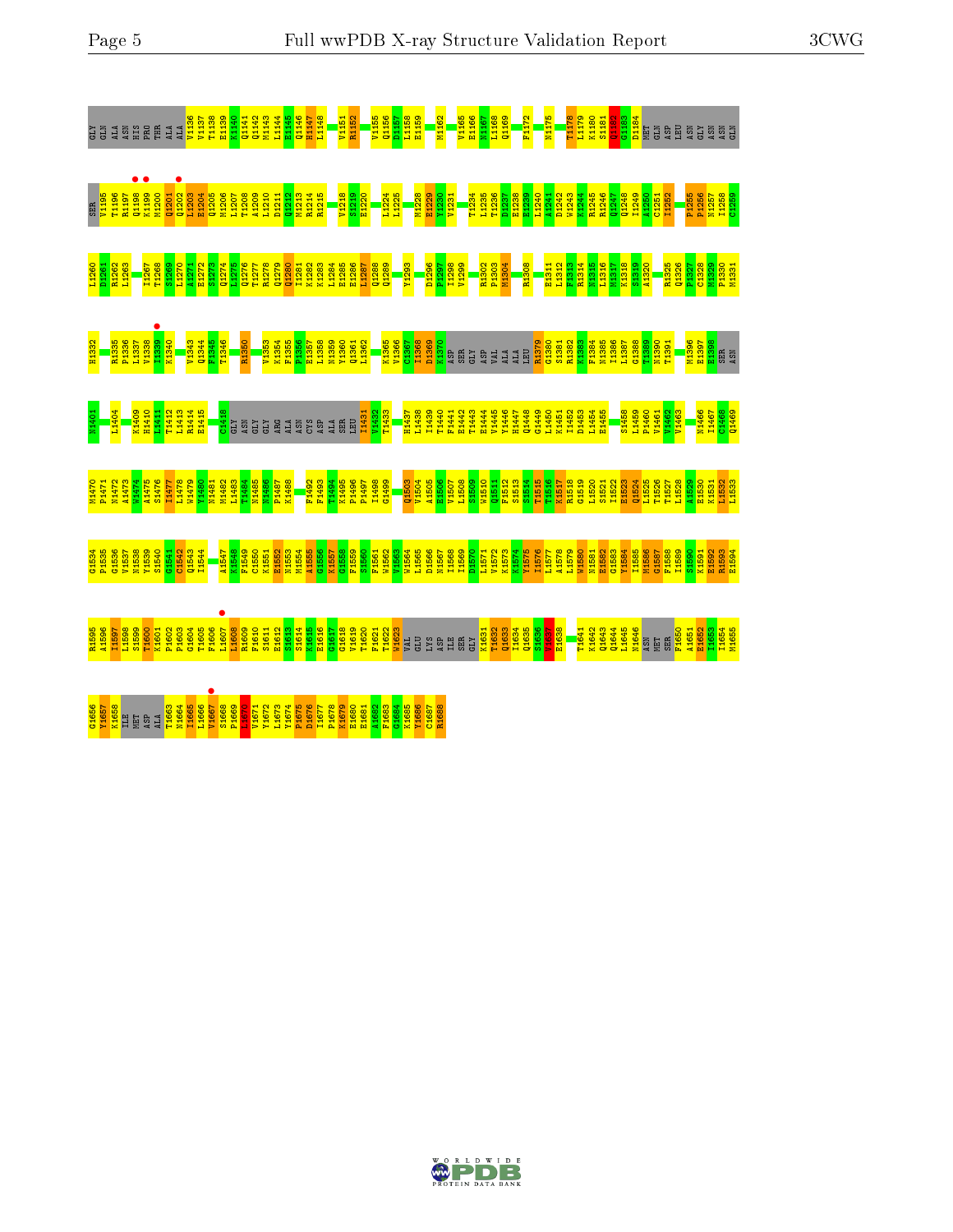# 4 Data and refinement statistics  $(i)$

| Property                                                   | <b>Value</b>                                       | Source     |
|------------------------------------------------------------|----------------------------------------------------|------------|
| Space group                                                | P 31 2 1                                           | Depositor  |
| Cell constants                                             | 254.78Å<br>254.78Å<br>123.78Å                      |            |
| a, b, c, $\alpha$ , $\beta$ , $\gamma$                     | $90.00^\circ$<br>$90.00^\circ$<br>$120.00^{\circ}$ | Depositor  |
| Resolution $(A)$                                           | $-3.05$<br>30.00                                   | Depositor  |
|                                                            | 29.70<br>3.02<br>$\frac{1}{2}$ and $\frac{1}{2}$   | <b>EDS</b> |
| % Data completeness                                        | $91.2$ $(30.00-3.05)$                              | Depositor  |
| (in resolution range)                                      | $90.1(29.70-3.02)$                                 | <b>EDS</b> |
| $R_{merge}$                                                | $0.11\,$                                           | Depositor  |
| $\mathrm{R}_{sym}$                                         | (Not available)                                    | Depositor  |
| $\sqrt{I/\sigma}(I) > 1$                                   | 1.93 (at $3.00\text{\AA}$ )                        | Xtriage    |
| Refinement program                                         | <b>CNS</b>                                         | Depositor  |
|                                                            | 0.250<br>0.269<br>$\mathbf{A}$                     | Depositor  |
| $R, R_{free}$                                              | 0.245<br>0.267                                     | DCC        |
| $R_{free}$ test set                                        | 7413 reflections $(8.81\%)$                        | wwPDB-VP   |
| Wilson B-factor $(A^2)$                                    | 71.6                                               | Xtriage    |
| Anisotropy                                                 | 0.491                                              | Xtriage    |
| Bulk solvent $k_{sol}$ (e/Å <sup>3</sup> ), $B_{sol}(A^2)$ | 0.32, 51.2                                         | <b>EDS</b> |
| $\overline{L-test for}$ twinning <sup>2</sup>              | $< L >$ = 0.41, $< L2$ = 0.23                      | Xtriage    |
| Estimated twinning fraction                                | $0.367$ for $-h,-k,l$                              | Xtriage    |
| $F_o, F_c$ correlation                                     | 0.91                                               | <b>EDS</b> |
| Total number of atoms                                      | 8215                                               | wwPDB-VP   |
| Average B, all atoms $(A^2)$                               | 97.0                                               | wwPDB-VP   |

Xtriage's analysis on translational NCS is as follows: The largest off-origin peak in the Patterson function is  $4.80\%$  of the height of the origin peak. No significant pseudotranslation is detected.

<sup>&</sup>lt;sup>2</sup>Theoretical values of  $\langle |L| \rangle$ ,  $\langle L^2 \rangle$  for acentric reflections are 0.5, 0.333 respectively for untwinned datasets, and 0.375, 0.2 for perfectly twinned datasets.



<span id="page-5-1"></span><span id="page-5-0"></span><sup>1</sup> Intensities estimated from amplitudes.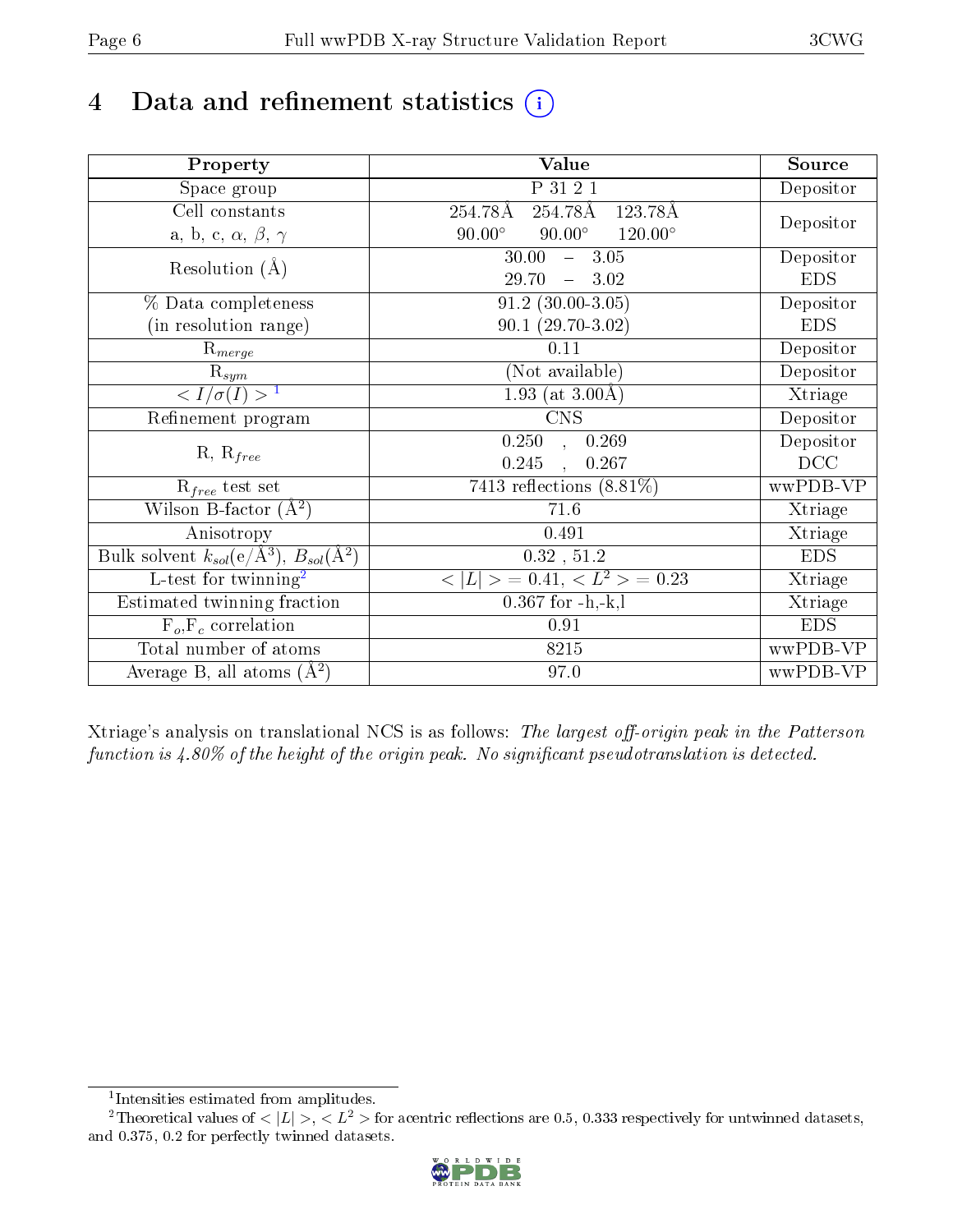# 5 Model quality  $(i)$

## 5.1 Standard geometry (i)

The Z score for a bond length (or angle) is the number of standard deviations the observed value is removed from the expected value. A bond length (or angle) with  $|Z| > 5$  is considered an outlier worth inspection. RMSZ is the root-mean-square of all Z scores of the bond lengths (or angles).

| Mol | Chain |      | Bond lengths |      | Bond angles |
|-----|-------|------|--------------|------|-------------|
|     |       | RMSZ | # Z  > 5     | RMSZ | $\ Z\  > 5$ |
|     |       | 0.47 | 0/4159       | 0.71 | 0/5608      |
|     | R     | 0.47 | 0/4210       | 0.70 | 0/5675      |
| AH  | All   | 0.47 | 0/8369       | 0.70 | 11283       |

There are no bond length outliers.

There are no bond angle outliers.

There are no chirality outliers.

There are no planarity outliers.

### $5.2$  Too-close contacts  $(i)$

In the following table, the Non-H and H(model) columns list the number of non-hydrogen atoms and hydrogen atoms in the chain respectively. The H(added) column lists the number of hydrogen atoms added and optimized by MolProbity. The Clashes column lists the number of clashes within the asymmetric unit, whereas Symm-Clashes lists symmetry related clashes.

| Mol |      | Chain   Non-H   $H (model)$   $H (added)$ |      |     | Clashes   Symm-Clashes |
|-----|------|-------------------------------------------|------|-----|------------------------|
|     | 4082 |                                           | 4139 | 48. |                        |
|     | 4133 |                                           | 4195 | 461 |                        |
|     | 8215 |                                           | 8334 | 929 |                        |

The all-atom clashscore is defined as the number of clashes found per 1000 atoms (including hydrogen atoms). The all-atom clashscore for this structure is 56.

All (929) close contacts within the same asymmetric unit are listed below, sorted by their clash magnitude.

| Atom-1                                           | Atom-2          | Interatomic<br>distance (A) | Clash<br>overlap (A |
|--------------------------------------------------|-----------------|-----------------------------|---------------------|
| 1: A:660:MET:HA                                  | 1: A:666:LEU:HA | 137                         | ∣ ∩7                |
| $1 \cdot R \cdot 1597 \cdot H \cdot H \cdot G13$ | 1 B 1598 LEU H  | - 99                        | - 04                |

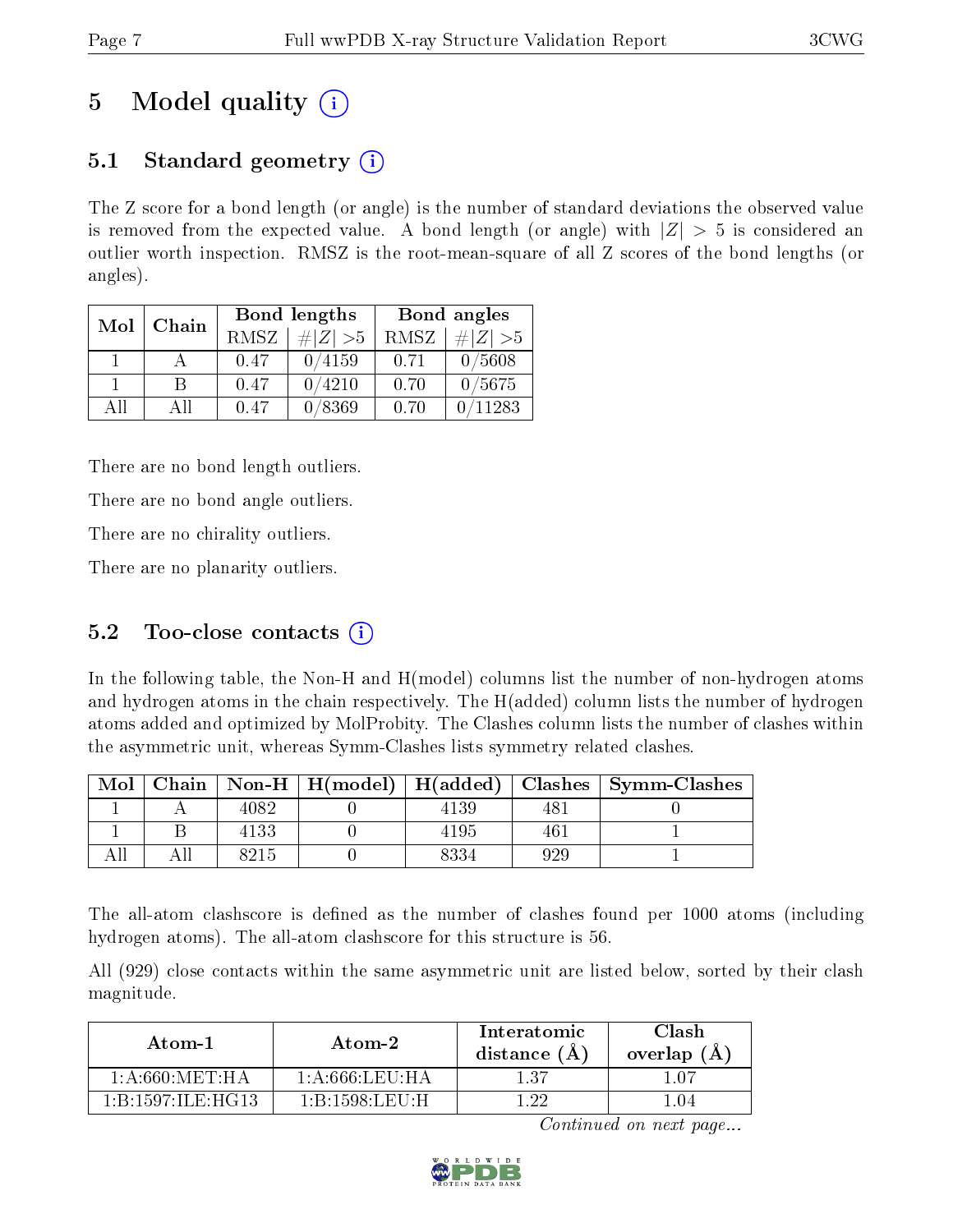| contentava promo procto ao pago |                      | Interatomic      | Clash         |
|---------------------------------|----------------------|------------------|---------------|
| Atom-1                          | Atom-2               | distance $(\AA)$ | overlap $(A)$ |
| $1: A:650:$ PHE:H $A$           | 1:A:653:ILE:HD13     | 1.39             | 1.04          |
| 1:B:1605:THR:HG22               | 1:B:1672:TYR:HB2     | 1.42             | 1.01          |
| 1:A:547:ALA:HA                  | 1: A: 551: LYS: HB3  | 1.43             | 1.00          |
| 1: A:517: LYS: HD2              | 1: A:517: LYS:H      | 1.28             | 0.99          |
| 1:B:1470:MET:HB3                | 1:B:1471:PRO:HD3     | 1.46             | 0.98          |
| 1:B:1547:ALA:HA                 | 1:B:1551:LYS:HB3     | 1.41             | 0.98          |
| 1:A:535:PRO:HB2                 | 1:B:1596:ALA:HB1     | 1.43             | 0.98          |
| 1:B:1137:VAL:HG22               | 1:B:1262:ARG:HH22    | 1.27             | 0.97          |
| 1:B:1670:LEU:H                  | 1:B:1670:LEU:HD22    | 1.27             | 0.97          |
| 1:B:1576:ILE:HA                 | 1:B:1579:LEU:HD13    | 1.45             | 0.97          |
| 1:B:1517:LYS:HD2                | 1: B: 1517: LYS: H   | 1.30             | 0.95          |
| 1: A:670:LEU:HD22               | 1: A:670:LEU:H       | 1.26             | 0.95          |
| 1: A:470:MET:HB3                | 1: A:471: PRO:HD3    | 1.46             | 0.95          |
| 1:A:221:LEU:HD13                | 1: A:281: ILE: HD13  | 1.47             | $\rm 0.95$    |
| 1:B:1595:ARG:NH1                | 1:B:1634:ILE:HD13    | <b>1.82</b>      | 0.94          |
| 1: A:576: ILE: HA               | 1: A: 579: LEU: HD13 | 1.47             | 0.94          |
| 1:B:1280:GLN:HE21               | 1:B:1280:GLN:HA      | 1.34             | 0.93          |
| 1:A:280:GLN:HE21                | 1:A:280:GLN:HA       | 1.34             | 0.92          |
| 1:A:137:VAL:HG22                | 1:A:262:ARG:HH22     | 1.33             | 0.92          |
| 1:A:537:VAL:HG11                | 1:B:1523:GLU:HG2     | 1.53             | 0.89          |
| 1:B:1595:ARG:HH11               | 1:B:1634:ILE:HD13    | 1.34             | 0.89          |
| 1:A:235:LEU:HD13                | 1:A:267:ILE:HD13     | 1.52             | 0.89          |
| 1: A:605:THR:HG22               | 1: A:672:TYR:HB2     | 1.55             | 0.88          |
| 1:B:1598:LEU:HD11               | 1:B:1604:GLY:H       | 1.37             | 0.88          |
| 1:B:1379:ARG:HD3                | 1:B:1380:GLY:N       | 1.89             | 0.88          |
| $1: A:512:$ PHE:HB2             | 1: A:519: GLY: HA2   | 1.58             | 0.85          |
| 1:B:1201:GLN:HA                 | 1:B:1204:GLU:CD      | 1.97             | 0.85          |
| 1: A:246:ARG:HG2                | 1: A:258: ILE: HG22  | 1.59             | 0.84          |
| 1:A:201:GLN:HA                  | 1:A:204:GLU:CD       | 1.97             | 0.84          |
| 1:B:1512:PHE:HB2                | 1:B:1519:GLY:HA2     | 1.60             | 0.84          |
| 1: A:591:LYS:HE2                | 1:A:609:ARG:NH2      | 1.93             | 0.83          |
| 1:B:1633:GLN:HG2                | 1:B:1634:ILE:N       | 1.93             | 0.83          |
| 1:B:1633:GLN:CG                 | 1:B:1634:ILE:N       | 2.38             | 0.83          |
| 1:A:314:ARG:HA                  | 1: A:452: ILE: HDI1  | 1.59             | 0.82          |
| 1: A:658: LYS:O                 | 1: A:667: VAL:HG23   | 1.80             | 0.82          |
| 1:B:1597:ILE:HG13               | 1:B:1598:LEU:N       | 1.92             | 0.82          |
| 1:B:1229:GLU:HG3                | 1:B:1312:LEU:HD21    | 1.61             | 0.82          |
| 1:A:535:PRO:CB                  | 1:B:1596:ALA:HB1     | 2.10             | 0.82          |
| 1:A:139:GLU:HA                  | 1: A:142: GLN: HG2   | 1.62             | 0.81          |
| 1: A: 138: THR: HG23            | 1:A:141:GLN:NE2      | 1.94             | 0.81          |
| 1: A:663:THR:O                  | 1:A:665:ILE:HG12     | 1.80             | 0.81          |

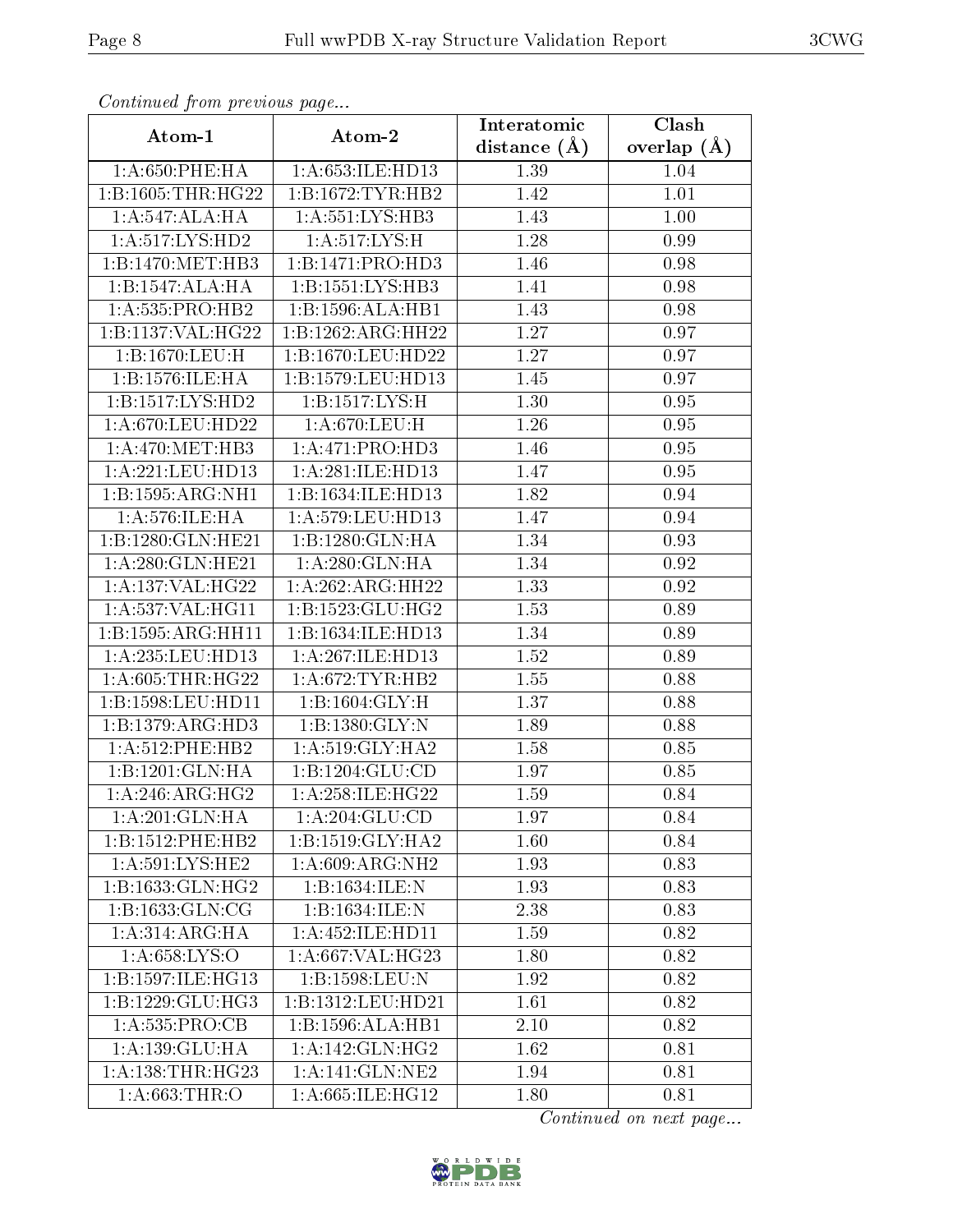| contentava promo proceso ao pago |                      | Interatomic      | $\overline{\text{Clash}}$ |
|----------------------------------|----------------------|------------------|---------------------------|
| Atom-1                           | Atom-2               | distance $(\AA)$ | overlap $(A)$             |
| 1:B:1346:THR:HG22                | 1:B:1409:LYS:HA      | 1.61             | 0.81                      |
| 1:B:1246:ARG:HG2                 | 1:B:1258:ILE:HG22    | 1.61             | 0.81                      |
| 1: A:229: GLU:HG3                | 1:A:312:LEU:HD21     | 1.61             | 0.80                      |
| 1:B:1601:LYS:HB3                 | 1:B:1602:PRO:HD2     | 1.64             | 0.80                      |
| 1: A:603: PRO:HB3                | 1: A:632:THR:HG21    | 1.63             | 0.80                      |
| 1:B:1314:ARG:HA                  | 1:B:1452:ILE:HD11    | 1.64             | 0.80                      |
| 1:B:1379:ARG:HH11                | 1:B:1380:GLY:H       | 1.29             | 0.80                      |
| 1:B:1565:LEU:HA                  | 1:B:1568:ILE:CD1     | 2.11             | 0.80                      |
| 1: A:670:LEU:CD2                 | 1:A:670:LEU:H        | 1.94             | 0.80                      |
| 1:A:601:LYS:HB3                  | 1: A:602:PRO:HD2     | 1.64             | 0.79                      |
| 1: A:660:MET:HB2                 | 1:A:666:LEU:HG       | 1.63             | 0.79                      |
| 1:B:1565:LEU:HA                  | 1:B:1568:ILE:HD12    | 1.64             | 0.79                      |
| 1:B:1195:VAL:HG12                | 1:B:1196:THR:H       | 1.47             | 0.79                      |
| 1:B:1670:LEU:H                   | 1:B:1670:LEU:CD2     | 1.95             | 0.79                      |
| 1: A:539:TYR:HA                  | 1: A:542: CYS:SG     | 2.23             | 0.78                      |
| 1: A:607:LEU:O                   | 1: A:608:LEU:HG      | 1.84             | 0.78                      |
| 1:B:1498:ILE:HG21                | 1:B:1543:GLN:HB3     | 1.65             | 0.78                      |
| 1:B:1607:LEU:O                   | 1:B:1608:LEU:HG      | 1.82             | 0.78                      |
| 1:A:338:VAL:HG11                 | 1: A:470:MET:HE3     | 1.64             | 0.78                      |
| 1:B:1539:TYR:HA                  | 1:B:1542:CYS:SG      | 2.22             | 0.78                      |
| 1: A:604: GLY:O                  | 1: A:670: LEU: HB3   | 1.83             | 0.78                      |
| 1:B:1278:ARG:HD3                 | 1:B:1448:GLN:OE1     | 1.84             | 0.78                      |
| 1: A:498: ILE: HG21              | 1: A:543: GLN:HB3    | 1.66             | 0.77                      |
| 1:B:1633:GLN:HG3                 | 1:B:1634:ILE:H       | 1.49             | 0.77                      |
| 1:B:1547:ALA:HA                  | 1:B:1551:LYS:CB      | 2.14             | 0.77                      |
| 1:A:547:ALA:HA                   | 1: A: 551: LYS: CB   | 2.15             | 0.77                      |
| 1:B:1685:LYS:HE3                 | 1: B: 1686: TYR: CE1 | 2.20             | 0.77                      |
| 1:A:325:ARG:NH1                  | 1:A:325:ARG:HB3      | 2.00             | 0.76                      |
| 1: A:346:THR:HG22                | 1: A:409: LYS: HA    | 1.66             | 0.76                      |
| 1:B:1605:THR:HG22                | 1:B:1672:TYR:CB      | 2.14             | 0.76                      |
| 1:B:1198:GLN:HG3                 | 1:B:1201:GLN:OE1     | 1.84             | 0.76                      |
| 1:A:221:LEU:HD13                 | 1:A:281:ILE:CD1      | 2.16             | 0.76                      |
| 1:B:1633:GLN:CG                  | 1:B:1634:ILE:H       | 1.96             | 0.76                      |
| 1:B:1338:VAL:HG11                | 1:B:1470:MET:HE3     | 1.68             | 0.76                      |
| 1: A:568: ILE: O                 | 1:A:572:VAL:H G23    | 1.86             | 0.76                      |
| 1:B:1296:ASP:O                   | 1:B:1299:VAL:HG22    | 1.86             | 0.75                      |
| 1:B:1139:GLU:HA                  | 1:B:1142:GLN:HG2     | 1.67             | 0.75                      |
| 1:B:1658:LYS:HA                  | 1:B:1658:LYS:HE2     | 1.69             | 0.75                      |
| 1: A: 536: GLY: O                | 1:B:1593:ARG:NH2     | 2.19             | 0.75                      |
| 1:A:296:ASP:O                    | 1:A:299:VAL:HG22     | 1.87             | 0.75                      |
| 1:A:658:LYS:HA                   | 1:A:658:LYS:HE2      | 1.69             | 0.74                      |

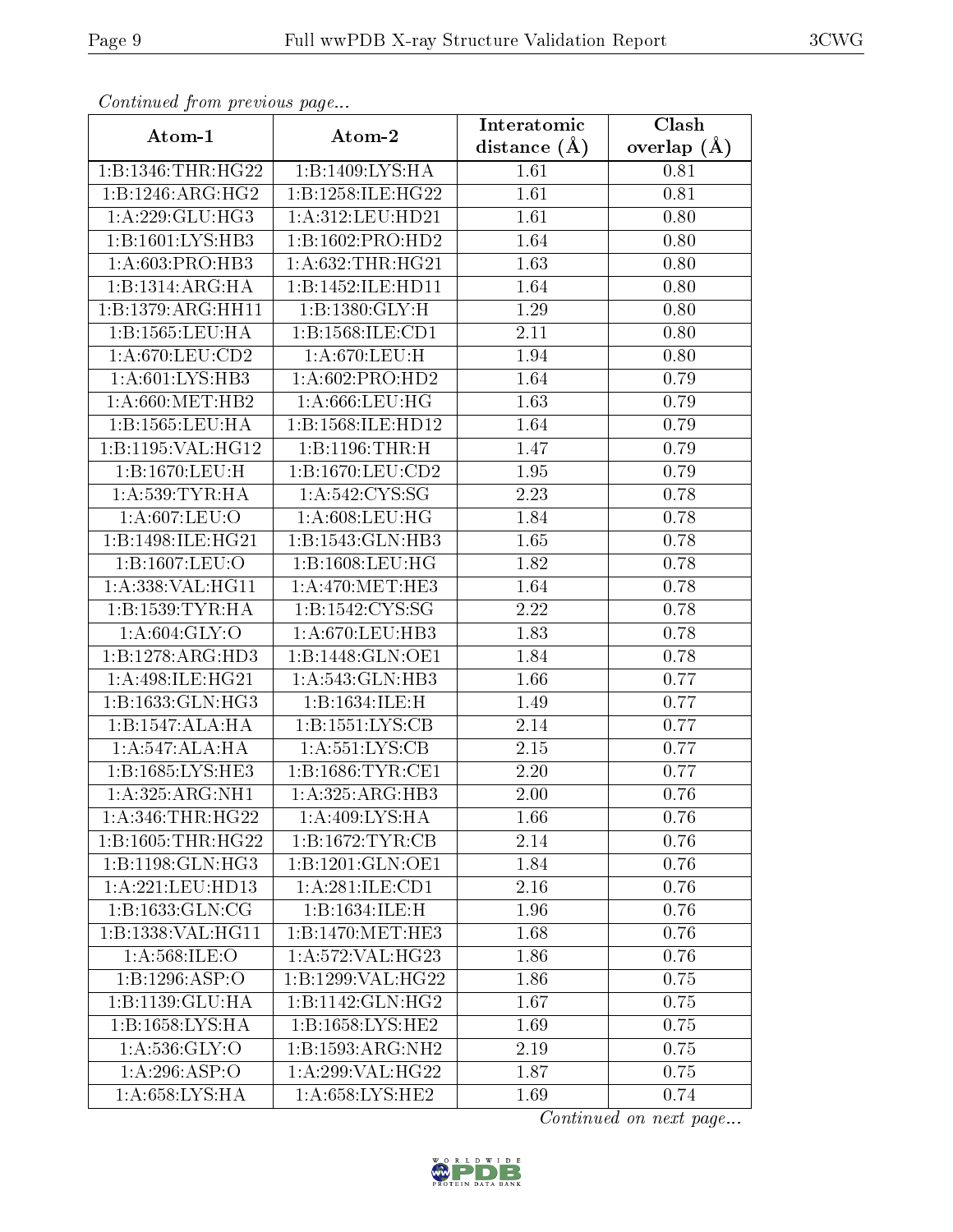| continuou promonous pago            |                      | Interatomic       | Clash         |
|-------------------------------------|----------------------|-------------------|---------------|
| Atom-1                              | Atom-2               | distance $(\AA)$  | overlap $(A)$ |
| 1:B:1325:ARG:HB3                    | 1:B:1325:ARG:NH1     | 2.01              | 0.74          |
| 1:B:1365:LYS:HG3                    | 1:B:1391:THR:HG22    | 1.69              | 0.74          |
| 1:A:325:ARG:HH11                    | 1:A:325:ARG:HB3      | 1.52              | 0.74          |
| 1:B:1568:ILE:O                      | 1:B:1572:VAL:HG23    | 1.86              | 0.74          |
| 1: A:573: LYS: HA                   | 1:A:577:LEU:HD13     | 1.68              | 0.74          |
| 1: A:268:THR:O                      | 1: A:272: GLU:HG3    | 1.87              | 0.74          |
| 1:B:1268:THR:O                      | 1:B:1272:GLU:HG3     | 1.88              | 0.74          |
| 1: A:522: ILE:H                     | 1: A:522: ILE: HD13  | 1.51              | 0.73          |
| 1:B:1179:LEU:HD12                   | 1:B:1182:GLN:OE1     | 1.88              | 0.73          |
| 1: B: 1573: LYS: HA                 | 1:B:1577:LEU:HD13    | 1.69              | 0.73          |
| $1: A:654: ILE:H\overline{G21}$     | 1: A:683:PHE:CE1     | 2.23              | 0.73          |
| 1:B:1597:ILE:HA                     | 1: B: 1674: TYR: HE1 | 1.53              | 0.73          |
| 1: A:344: GLN: HG2                  | 1: A:410:HIS:HA      | 1.71              | 0.72          |
| 1:A:623:TRP:CH2                     | 1: A:659: ILE: HD13  | 2.25              | 0.72          |
| 1:B:1475:ALA:HB2                    | 1: B: 1562: TRP: CD1 | 2.25              | 0.72          |
| 1:A:475:ALA:HB2                     | 1: A:562:TRP:CD1     | 2.24              | 0.72          |
| 1:B:1325:ARG:HB3                    | 1:B:1325:ARG:HH11    | 1.53              | 0.71          |
| 1:A:504:VAL:HG12                    | 1:A:508:LEU:HD11     | 1.73              | 0.71          |
| 1:B:1641:THR:HG23                   | 1:B:1644:GLN:HE21    | $\overline{1.55}$ | 0.71          |
| 1: A:503: GLN:O                     | 1:A:507:VAL:HG23     | 1.90              | 0.71          |
| 1:B:1355:PHE:HB2                    | 1:B:1358:LEU:HD12    | 1.73              | 0.71          |
| 1: A:641:THR:HG23                   | 1: A:644: GLN: HE21  | 1.55              | 0.71          |
| 1:B:1148:LEU:HD12                   | 1:B:1231:VAL:HG11    | 1.73              | 0.71          |
| 1:A:475:ALA:HB2                     | 1: A:562:TRP:NE1     | 2.06              | 0.71          |
| 1: A:661:ASP:HB2                    | 1:A:667:VAL:HG13     | 1.71              | 0.71          |
| 1:B:1576:ILE:CA                     | 1:B:1579:LEU:HD13    | 2.20              | 0.71          |
| 1:B:1619:VAL:HG23                   | 1:B:1650:PHE:CE1     | 2.26              | 0.71          |
| 1:B:1332:HIS:CE1                    | 1:B:1467:ILE:HD11    | 2.26              | 0.70          |
| 1:B:1475:ALA:HB2                    | 1:B:1562:TRP:NE1     | 2.06              | 0.70          |
| 1:B:1151:VAL:O                      | 1:B:1155:VAL:HG23    | 1.91              | 0.70          |
| 1:B:1483:LEU:HD13                   | 1:B:1497:PRO:HB2     | 1.73              | 0.70          |
| 1:A:547:ALA:HB1                     | 1: A: 552: GLU: OE1  | 1.92              | 0.70          |
| 1:A:248:GLN:HE22                    | 1: A:485: ASN: HA    | 1.55              | 0.70          |
| 1:B:1152:ARG:HH22                   | 1:B:1272:GLU:HB2     | 1.56              | 0.70          |
| 1:A:252:ILE:CG2                     | 1:A:481:ASN:HD22     | 2.05              | 0.70          |
| 1: A:576: ILE: CA                   | 1: A: 579: LEU: HD13 | 2.21              | 0.70          |
| $1:A:162:\overline{\mathrm{MET:O}}$ | 1: A: 166: GLU: HG3  | 1.92              | 0.70          |
| 1: A:637: VAL: HG13                 | 1:A:638:GLU:N        | 2.07              | 0.70          |
| 1: A:604: GLY:HA2                   | 1:A:670:LEU:HD12     | 1.72              | 0.70          |
| 1:B:1530:GLU:HG3                    | 1: B: 1534: GLY: O   | 1.91              | 0.70          |
| $1: A:530: \overline{GLU:HG3}$      | 1:A:534:GLY:O        | 1.92              | 0.70          |

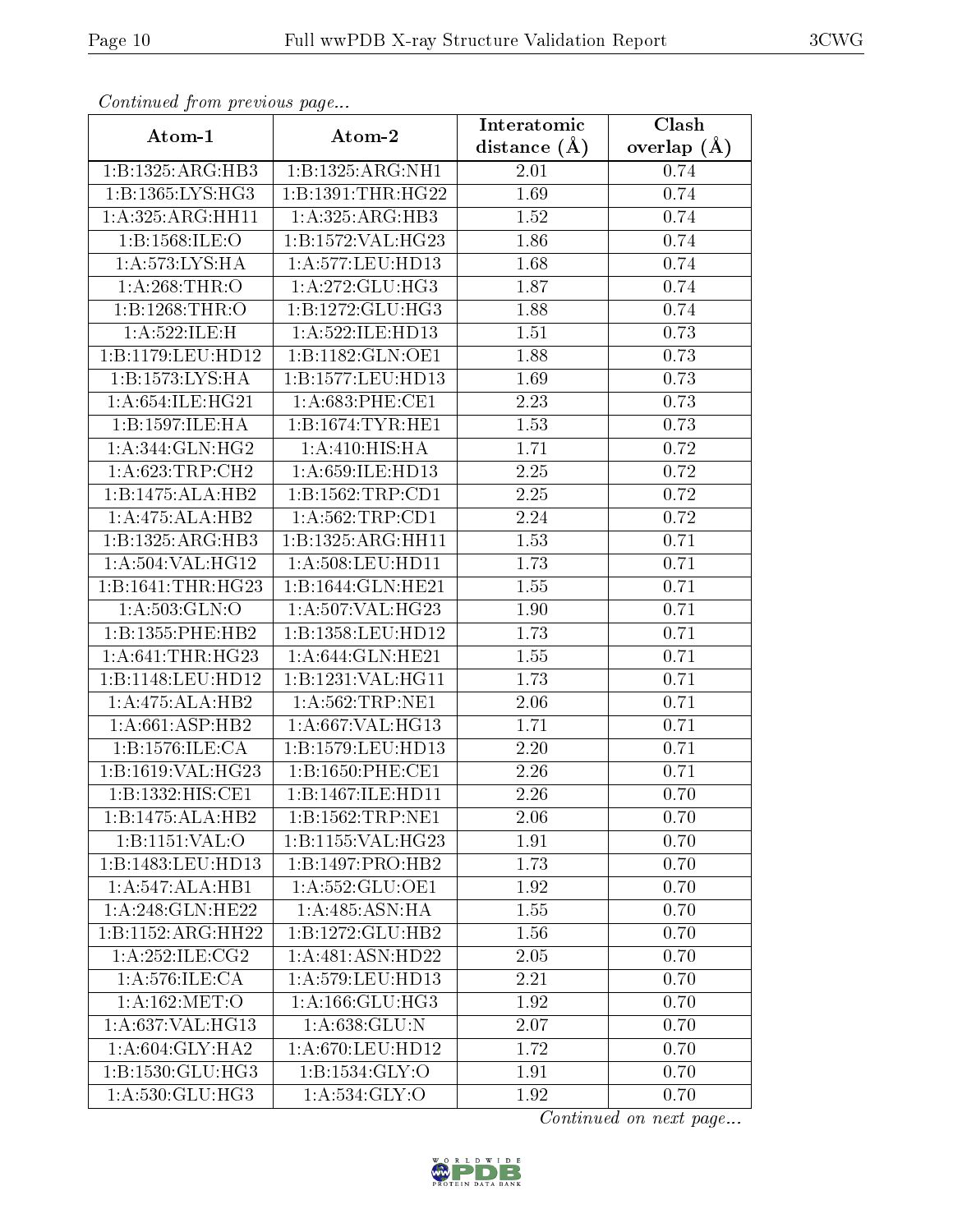|                            | Atom-2                            | Interatomic      | $\overline{\text{Clash}}$ |
|----------------------------|-----------------------------------|------------------|---------------------------|
| Atom-1                     |                                   | distance $(\AA)$ | overlap $(A)$             |
|                            | 1:B:1162:MET:O   1:B:1166:GLU:HG3 | 1.92             | 0.70                      |
| 1:B:1504:VAL:HG12          | 1:B:1508:LEU:HD11                 | 1.73             | 0.70                      |
| 1:A:483:LEU:HD13           | 1:A:497:PRO:HB2                   | 1.74             | 0.70                      |
| 1:B:1283:LYS:HA            | 1:B:1286:GLU:HG3                  | 1.74             | 0.70                      |
| 1:B:1685:LYS:HE3           | 1: B: 1686: TYR: HE1              | 1.57             | 0.70                      |
| 1: A:288: GLN:OE1          | 1: A:302: ARG: NH2                | 2.23             | 0.69                      |
| 1:B:1386:ILE:O             | 1:B:1387:LEU:HD23                 | 1.92             | 0.69                      |
| 1:B:1531:LYS:HZ1           | 1:B:1612:GLU:HB3                  | 1.57             | 0.69                      |
| 1: A:287:LEU:C             | 1: A:289: GLN: H                  | 1.95             | 0.69                      |
| 1:B:1288:GLN:OE1           | 1:B:1302:ARG:NH2                  | 2.25             | 0.69                      |
| 1: B: 1470: MET: CB        | 1:B:1471:PRO:HD3                  | 2.22             | 0.69                      |
| 1:B:1498:ILE:HD12          | 1:B:1498:ILE:H                    | 1.56             | 0.69                      |
| 1: B: 1503: GLN:O          | 1:B:1507:VAL:HG23                 | 1.92             | 0.69                      |
| 1:A:252:ILE:HB             | 1:A:478:LEU:HD23                  | 1.74             | 0.69                      |
| 1:B:1547:ALA:HB1           | 1: B: 1552: GLU: OE1              | 1.91             | 0.69                      |
| 1:B:1637:VAL:HG13          | 1:B:1638:GLU:N                    | 2.07             | 0.69                      |
| 1: A: 151: VAL: O          | 1:A:155:VAL:HG23                  | 1.93             | 0.69                      |
| 1:B:1531:LYS:NZ            | 1:B:1612:GLU:HB3                  | 2.08             | 0.69                      |
| 1: A:379: ARG:HD3          | 1:A:380:GLY:N                     | 2.07             | 0.69                      |
| 1: A: 386: ILE: HG22       | 1:A:411:LEU:HD22                  | 1.74             | 0.69                      |
| 1: A:596:ALA:HB1           | 1:B:1535:PRO:HB2                  | 1.74             | 0.69                      |
| 1:B:1287:LEU:C             | 1:B:1289:GLN:H                    | 1.95             | 0.69                      |
| 1:B:1554:MET:HB2           | 1: B: 1557: LYS: HB2              | 1.75             | 0.69                      |
| 1: A: 535: PRO:HG3         | 1:B:1600:THR:HB                   | 1.75             | 0.69                      |
| 1: A:644: GLN: C           | 1:A:646:ASN:H                     | 1.97             | 0.68                      |
| 1:B:1337:LEU:HA            | 1:B:1461:VAL:HG22                 | 1.74             | 0.68                      |
| 1: A:386: ILE: O           | 1: A: 387: LEU: HD23              | 1.93             | 0.68                      |
| 1:A:493:PHE:HA             | 1: A:496: PRO:HG3                 | 1.75             | 0.68                      |
| 1:B:1598:LEU:HD22          | 1:B:1623:TRP:C                    | 2.14             | 0.68                      |
| 1: A:596:ALA:HB1           | 1:B:1535:PRO:CB                   | 2.24             | 0.68                      |
| 1:B:1493:PHE:HA            | 1:B:1496:PRO:HG3                  | 1.75             | 0.68                      |
| $1: A:355:$ PHE:HB2        | 1: A: 358: LEU: HD12              | 1.76             | 0.68                      |
| 1: A:470:MET:CB            | 1:A:471:PRO:HD3                   | 2.22             | 0.68                      |
| 1: A:446: TYR: HA          | 1:A:450:LEU:O                     | 1.94             | 0.68                      |
| 1:B:1137:VAL:HG22          | 1:B:1262:ARG:NH2                  | 2.07             | 0.68                      |
| $1:A:2\overline{11:ASP:O}$ | 1: A:215: ARG: HG3                | 1.94             | 0.67                      |
| 1:A:337:LEU:HA             | 1:A:461:VAL:HG22                  | 1.76             | 0.67                      |
| 1: B: 1583: GLY:O          | 1:B:1585:ILE:N                    | 2.27             | 0.67                      |
| 1: A: 573: LYS: O          | 1: A: 577: LEU: HD22              | 1.94             | 0.67                      |
| 1:A:593:ARG:NH2            | 1:B:1536:GLY:O                    | 2.26             | 0.67                      |
| 1:B:1532:LEU:HD12          | 1:B:1561:PHE:CE2                  | 2.30             | 0.67                      |

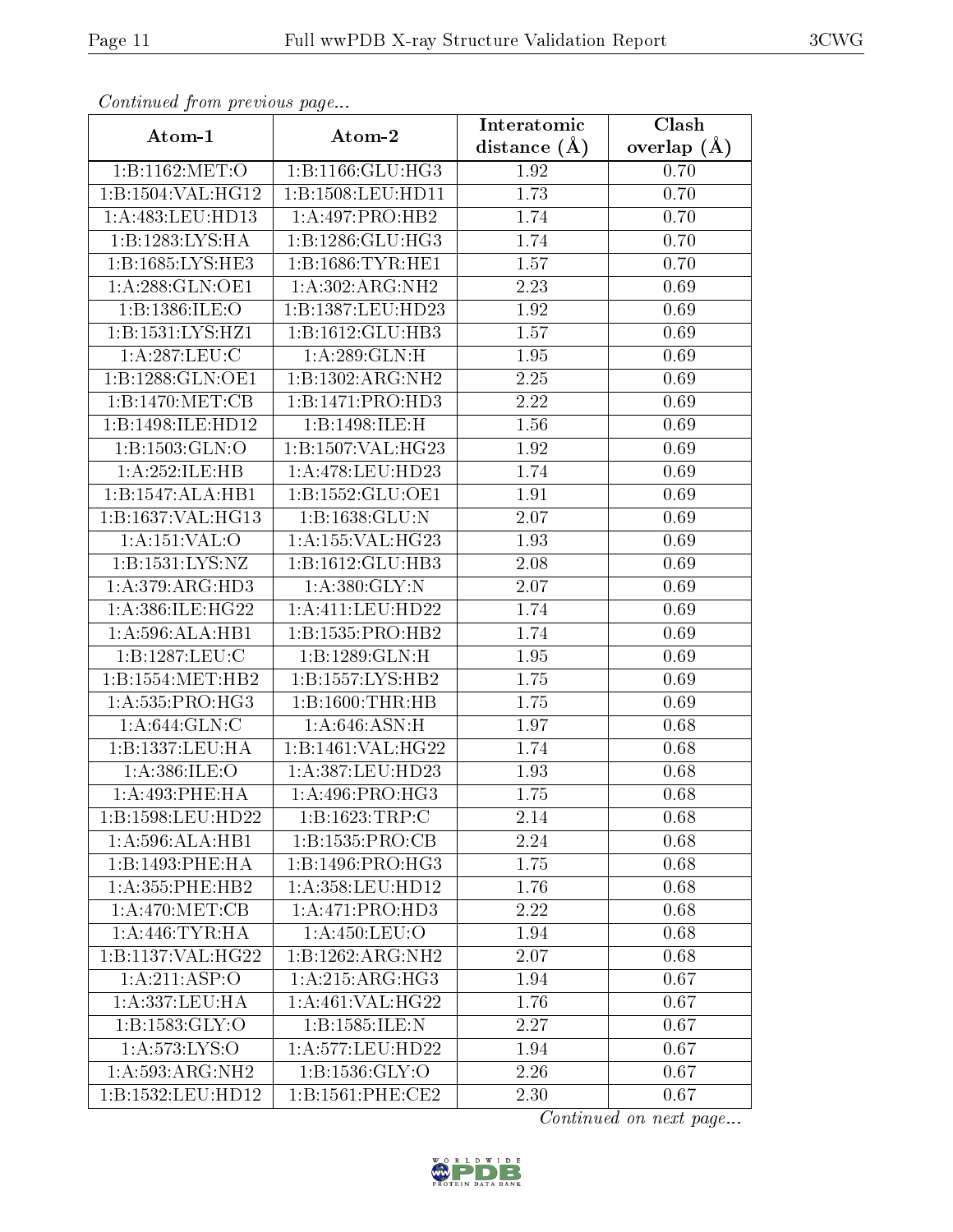| Continually from providuo puga |                     | Interatomic      | Clash         |
|--------------------------------|---------------------|------------------|---------------|
| Atom-1                         | Atom-2              | distance $(\AA)$ | overlap $(A)$ |
| 1:B:1517:LYS:N                 | 1:B:1517:LYS:HD2    | 2.08             | 0.67          |
| 1:B:1573:LYS:O                 | 1:B:1577:LEU:HD22   | 1.94             | 0.67          |
| 1:A:417:ARG:HG2                | 1: A:418: CYS:H     | 1.59             | 0.67          |
| 1:B:1644:GLN:C                 | 1:B:1646:ASN:H      | 1.98             | 0.66          |
| 1: A: 554: MET: HB2            | 1:A:557:LYS:HB2     | 1.76             | 0.66          |
| 1:B:1284:LEU:HD22              | 1:B:1298:ILE:CD1    | 2.26             | 0.66          |
| 1:B:1631:LYS:O                 | 1:B:1632:THR:C      | 2.34             | 0.66          |
| 1:B:1196:THR:HB                | 1:B:1199:LYS:HB2    | 1.78             | 0.66          |
| 1:B:1267:ILE:HG23              | 1:B:1316:LEU:HD11   | 1.78             | 0.66          |
| 1:B:1564:TRP:CD2               | 1:B:1568:ILE:HD11   | 2.30             | 0.66          |
| 1:A:283:LYS:HA                 | 1: A:286: GLU:HG3   | 1.76             | 0.66          |
| 1:B:1211:ASP:O                 | 1:B:1215:ARG:HG3    | 1.95             | 0.66          |
| 1:B:1288:GLN:HE21              | 1:B:1298:ILE:HG22   | 1.61             | 0.66          |
| 1:A:532:LEU:HD12               | 1: A:561:PHE:CE2    | 2.30             | 0.66          |
| 1:B:1675:PRO:HB2               | 1:B:1677:ILE:HG13   | 1.77             | 0.66          |
| 1: A:515:THR:HG21              | 1: A: 573: LYS: HG3 | 1.78             | 0.66          |
| 1:B:1444:GLU:OE1               | 1:B:1451:LYS:HE3    | 1.95             | 0.66          |
| 1:B:1446:TYR:HA                | 1:B:1450:LEU:O      | 1.96             | 0.66          |
| 1: B: 1591: LYS: HE2           | 1:B:1609:ARG:NH2    | 2.10             | 0.66          |
| 1: B: 1252: ILE: CG2           | 1:B:1481:ASN:HD22   | 2.09             | 0.66          |
| 1: B: 1583: GLY: C             | 1:B:1585:ILE:H      | 1.99             | 0.66          |
| 1: A:479:TRP:HD1               | 1:A:492:PHE:HE1     | 1.44             | 0.65          |
| 1: A:523: GLU: HG2             | 1:B:1537:VAL:HG11   | 1.78             | 0.65          |
| 1:B:1252:ILE:HB                | 1:B:1478:LEU:HD23   | 1.77             | 0.65          |
| 1: A:686:TYR:H                 | 1: A:686: TYR: HD2  | 1.44             | 0.65          |
| 1: A:633: GLN: HG3             | 1:A:634:ILE:N       | 2.12             | 0.65          |
| 1:A:498:ILE:HD12               | 1: A:545:THR:HG22   | 1.78             | 0.65          |
| 1:B:1344:GLN:HG2               | 1:B:1410:HIS:HA     | 1.77             | 0.65          |
| 1: A:267: ILE:HG23             | 1:A:316:LEU:HD11    | 1.78             | 0.65          |
| 1: A:309: ILE: O               | 1:A:309:ILE:HD13    | 1.97             | 0.65          |
| 1:A:611:SER:HB3                | 1: A:614: SER:OG    | 1.97             | 0.65          |
| 1:B:1515:THR:HG21              | 1:B:1573:LYS:HG3    | 1.77             | 0.65          |
| 1: A:246: ARG: HG2             | 1: A:258: ILE: CG2  | 2.27             | 0.65          |
| 1:A:444:GLU:OE1                | 1:A:451:LYS:HE3     | 1.96             | 0.65          |
| 1:B:1248:GLN:HE22              | 1:B:1485:ASN:HA     | 1.61             | 0.64          |
| 1: A:512: PHE:HB3              | 1: A:518: ARG:O     | 1.97             | 0.64          |
| 1: A:517: LYS: HD2             | 1: A:517: LYS:N     | 2.06             | 0.64          |
| 1: A:657:TYR:CE2               | 1:A:659:ILE:HG12    | 2.33             | 0.64          |
| 1:A:460:PRO:HD3                | 1:A:487:PRO:O       | 1.98             | 0.64          |
| 1: A: 338: VAL: HG11           | 1: A:470:MET:CE     | 2.26             | 0.64          |
| 1: A:252: ILE:HG23             | 1:A:481:ASN:HD22    | 1.62             | 0.64          |

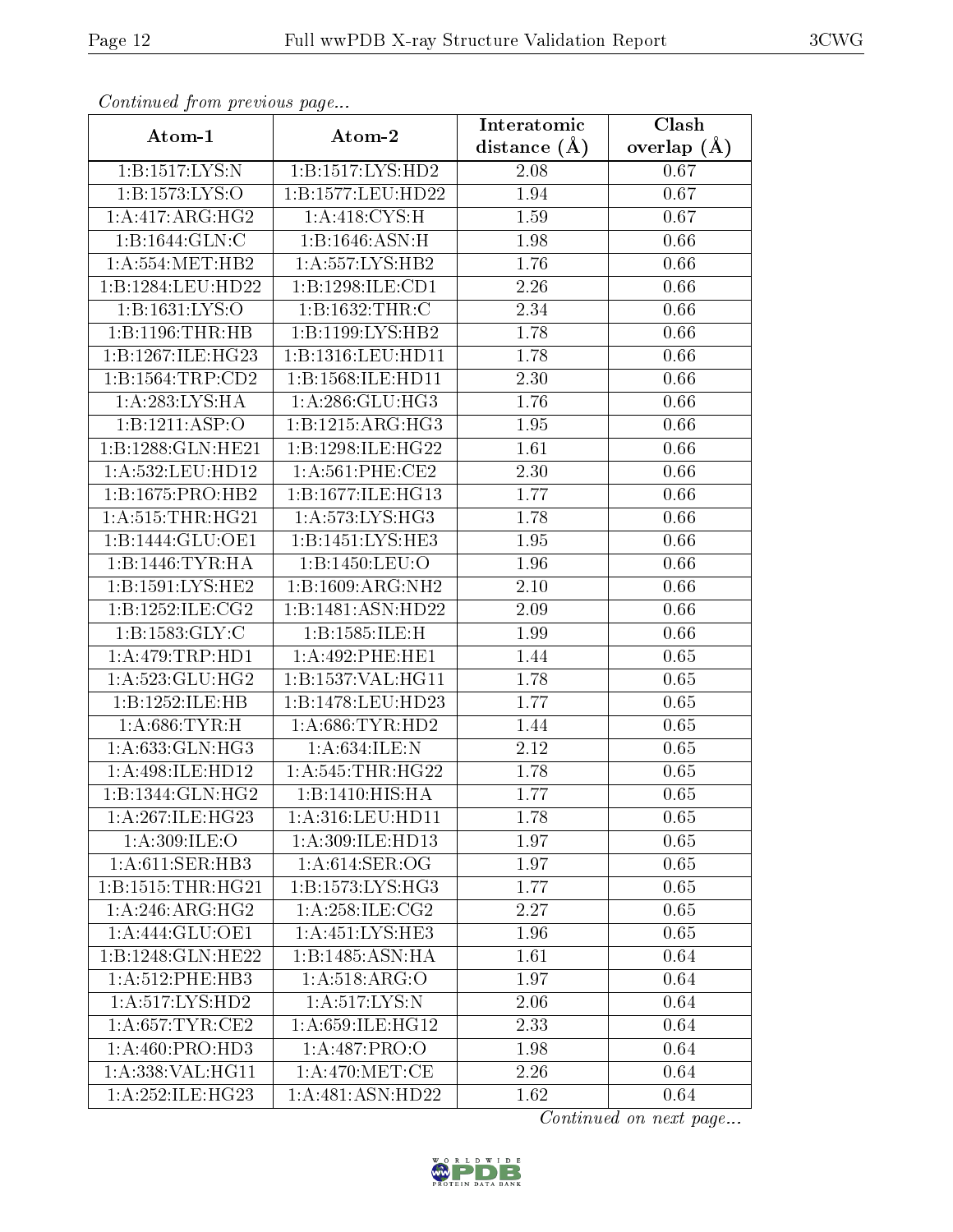|                     |                              | Interatomic    | Clash         |
|---------------------|------------------------------|----------------|---------------|
| Atom-1              | Atom-2                       | distance $(A)$ | overlap $(A)$ |
| 1: A: 583: GLY: C   | 1:A:585:ILE:H                | 2.01           | 0.64          |
| 1: A:379: ARG: HH11 | 1: A:380: GLY: H             | 1.45           | 0.64          |
| 1:B:1479:TRP:HD1    | 1:B:1492:PHE:HE1             | 1.45           | 0.64          |
| 1:A:675:PRO:HB2     | 1:A:677:ILE:HG13             | 1.79           | 0.64          |
| 1:B:1609:ARG:HH11   | 1:B:1620:THR:HG21            | 1.63           | 0.64          |
| 1:B:1263:LEU:O      | 1:B:1267:ILE:HG13            | 1.98           | 0.63          |
| 1:B:1460:PRO:HD3    | 1:B:1487:PRO:O               | 1.98           | 0.63          |
| 1:B:1582:GLU:H      | 1: B: 1582: GLU: CD          | 2.02           | 0.63          |
| 1: A:609: ARG: HH11 | 1: A:620:THR:HG21            | 1.64           | 0.63          |
| 1:B:1288:GLN:HB2    | 1:B:1298:ILE:HG21            | 1.80           | 0.63          |
| 1: A:623:TRP:CB     | 1: A:670:LEU:HG              | 2.29           | 0.63          |
| 1:B:1335:ARG:HG3    | 1:B:1470:MET:SD              | 2.38           | 0.63          |
| 1: A:583: GLY:O     | 1: A:585: ILE:N              | 2.29           | 0.62          |
| 1:B:1493:PHE:HD1    | 1:B:1496:PRO:HG3             | 1.63           | 0.62          |
| 1:A:148:LEU:HD12    | 1:A:231:VAL:H <sub>G11</sub> | 1.81           | 0.62          |
| 1:A:288:GLN:HB2     | 1: A:298: ILE: HG21          | 1.82           | 0.62          |
| 1: A:650: PHE:CA    | 1: A:653: ILE: HD13          | 2.23           | 0.62          |
| 1: A: 582: GLU: CD  | 1: A:582: GLU: H             | 2.03           | $0.62\,$      |
| 1:B:1512:PHE:HB3    | 1: B: 1518: ARG: O           | 1.99           | 0.62          |
| 1:A:493:PHE:HD1     | 1: A:496: PRO:HG3            | 1.64           | 0.62          |
| 1:B:1320:ALA:CB     | 1:B:1353:VAL:HG23            | 2.29           | 0.62          |
| 1:B:1686:TYR:N      | 1:B:1686:TYR:CD1             | 2.68           | 0.62          |
| 1: A:143:MET:O      | 1: A:146: GLN:HB3            | 2.00           | 0.62          |
| 1:A:597:ILE:HD11    | 1: A:634: ILE: HD12          | 1.80           | 0.62          |
| 1: A:210:LEU:O      | 1:A:214:ARG:HG3              | 2.00           | 0.62          |
| 1: A:602: PRO:HG2   | 1:A:605:THR:HG23             | 1.82           | 0.62          |
| 1:B:1368:ILE:CG2    | 1:B:1386:ILE:HG13            | 2.30           | 0.62          |
| 1:A:320:ALA:CB      | 1:A:353:VAL:HG23             | 2.30           | 0.62          |
| 1: A: 576: ILE: CD1 | 1: A:645:LEU:HD13            | 2.30           | 0.62          |
| 1: B: 1672: TYR: HA | 1:B:1677:ILE:O               | 2.00           | 0.62          |
| 1:A:537:VAL:CG1     | 1:B:1523:GLU:HG2             | 2.27           | 0.61          |
| 1:B:1246:ARG:HG2    | 1: B: 1258: ILE: CG2         | 2.28           | 0.61          |
| 1:A:235:LEU:HD13    | 1:A:267:ILE:CD1              | 2.25           | 0.61          |
| 1:B:1287:LEU:C      | 1:B:1289:GLN:N               | 2.53           | 0.61          |
| 1:A:571:LEU:O       | 1: A: 575: TYR: O            | 2.18           | 0.61          |
| 1: A:654: ILE: HG21 | 1: A:683:PHE:CD1             | 2.36           | 0.61          |
| 1:B:1143:MET:O      | 1:B:1146:GLN:HB3             | 1.99           | 0.61          |
| 1:A:445:VAL:HB      | 1:A:452:ILE:HG22             | 1.82           | 0.61          |
| 1:A:270:LEU:O       | 1: A:274: GLN: HG3           | 2.01           | 0.61          |
| 1:A:531:LYS:HZ1     | 1:A:612:GLU:HB3              | 1.65           | 0.61          |
| 1:A:245:ARG:HE      | 1: A:249: ILE: HD11          | 1.66           | 0.61          |

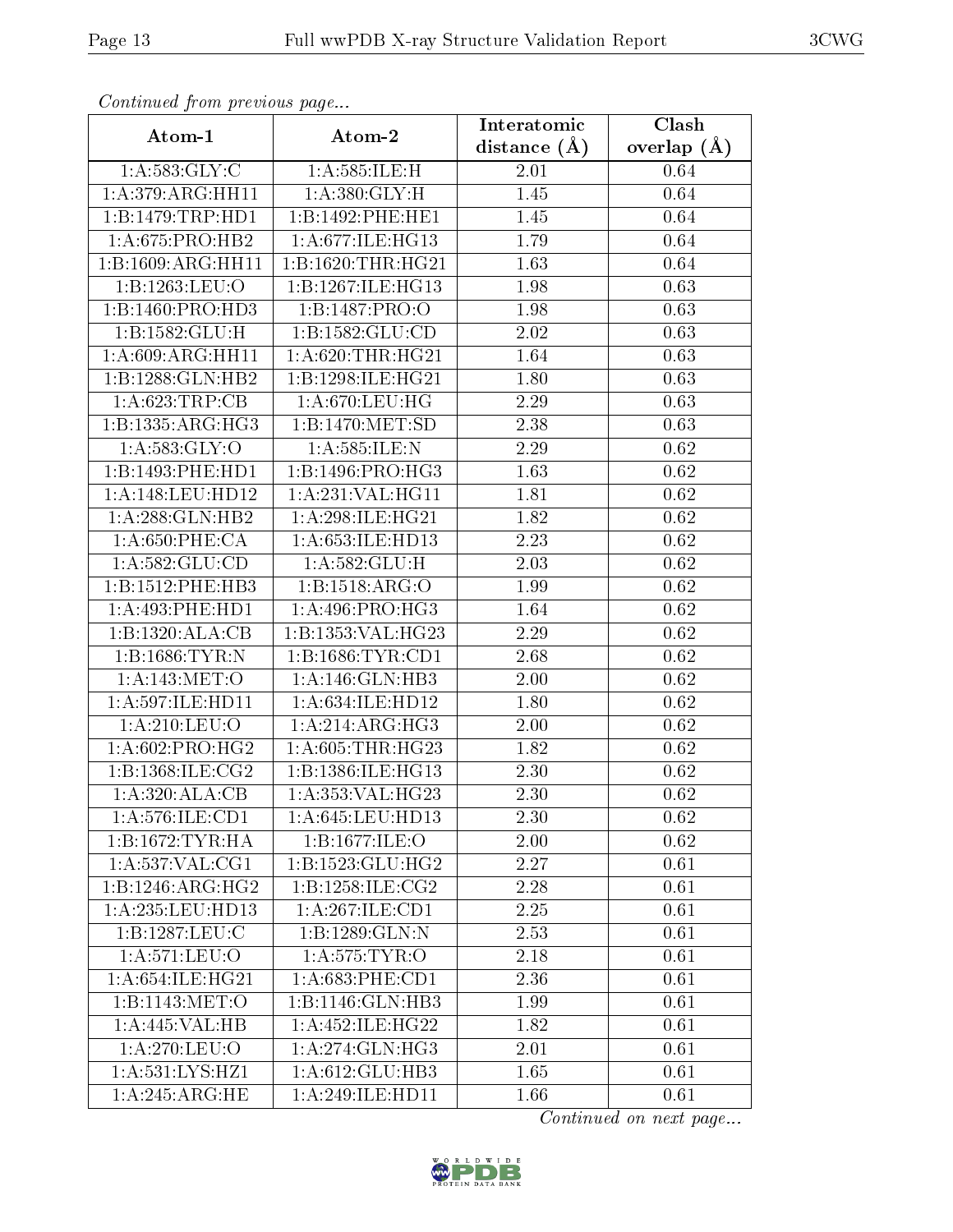| Atom-1                       | Atom-2               | Interatomic    | $\overline{\text{Clash}}$ |
|------------------------------|----------------------|----------------|---------------------------|
|                              |                      | distance $(A)$ | overlap $(A)$             |
| 1:A:287:LEU:C                | 1: A:289: GLN:N      | 2.54           | 0.61                      |
| 1: A:631:LYS:O               | 1: A:632:THR:C       | 2.39           | 0.61                      |
| 1:B:1651:ALA:HB3             | 1:B:1688:ARG:HH22    | 1.66           | 0.61                      |
| 1:B:1195:VAL:HG21            | 1:B:1200:MET:CE      | 2.31           | 0.61                      |
| 1:B:1595:ARG:O               | 1:B:1599:SER:HB2     | 2.01           | 0.61                      |
| 1:B:1611:SER:HB3             | 1:B:1614:SER:OG      | 2.01           | 0.61                      |
| 1:B:1283:LYS:O               | 1:B:1287:LEU:HD13    | 2.01           | 0.61                      |
| 1:B:1602:PRO:HG2             | 1:B:1605:THR:HG23    | 1.81           | 0.61                      |
| 1:A:288:GLN:HE21             | 1: A:298: ILE: HG22  | 1.64           | 0.60                      |
| 1: A:304: MET:HA             | 1: A:304: MET:CE     | 2.29           | 0.60                      |
| 1: A:576: ILE: HD11          | 1: A:645:LEU:HD13    | 1.83           | 0.60                      |
| 1:B:1210:LEU:O               | 1:B:1214:ARG:HG3     | 2.01           | 0.60                      |
| 1:B:1138:THR:HG23            | 1:B:1141:GLN:NE2     | 2.16           | 0.60                      |
| 1: A: 517: LYS: CD           | 1: A:517: LYS:H      | 2.05           | 0.60                      |
| 1: A:288: GLN:CD             | 1:A:302:ARG:HH21     | 2.05           | 0.60                      |
| 1:B:1523:GLU:HG3             | 1:Bi:1524:GLN:N      | 2.17           | 0.60                      |
| $1: A:549:$ PHE:O            | 1: A:561:PHE:HB3     | 2.02           | 0.60                      |
| 1:A:597:ILE:HD11             | 1:A:634:ILE:CD1      | 2.30           | 0.60                      |
| 1:B:1248:GLN:O               | 1:B:1251:CYS:HB2     | 2.01           | 0.60                      |
| 1: B: 1565: LEU: HA          | 1: B: 1568: ILE: CG1 | 2.32           | 0.60                      |
| 1: B: 1605: THR: HA          | 1: B: 1672: TYR: O   | 2.02           | 0.60                      |
| 1: A:550: CYS:HB3            | 1: A:562:TRP:HB3     | 1.83           | 0.60                      |
| 1:B:1571:LEU:O               | 1: B: 1575: TYR: O   | 2.19           | 0.60                      |
| 1:A:137:VAL:CG2              | 1:A:262:ARG:HH22     | 2.13           | 0.59                      |
| 1:B:1270:LEU:O               | 1:B:1274:GLN:HG3     | 2.02           | 0.59                      |
| 1:B:1384:PHE:O               | 1:B:1385:ASN:ND2     | 2.34           | 0.59                      |
| 1:B:1598:LEU:HD23            | 1:B:1632:THR:HG22    | 1.84           | 0.59                      |
| $1:A:171:ASP:H\overline{B2}$ | 1: A:206:MET:HE1     | 1.84           | 0.59                      |
| 1:A:512:PHE:CB               | 1: A:519: GLY:HA2    | 2.31           | 0.59                      |
| 1: A:672:TYR:HA              | 1: A:677: ILE: O     | 2.01           | 0.59                      |
| 1: B: 1155: VAL: O           | 1:B:1159:GLU:HB2     | 2.01           | 0.59                      |
| 1:B:1550:CYS:HB3             | 1:B:1562:TRP:HB3     | 1.83           | 0.59                      |
| 1:A:314:ARG:O                | 1: A:318: LYS: HG3   | 2.02           | 0.59                      |
| 1:B:1304:MET:HA              | 1:B:1304:MET:CE      | 2.31           | 0.59                      |
| 1:B:1528:LEU:HA              | 1:B:1531:LYS:HB2     | 1.84           | 0.59                      |
| 1:B:1282:LYS:O               | 1:B:1286:GLU:HG2     | 2.02           | 0.59                      |
| 1:B:1603:PRO:HB3             | 1:B:1632:THR:HG21    | 1.84           | 0.59                      |
| 1:B:1668:SER:HB2             | 1:B:1669:PRO:HD2     | 1.84           | 0.59                      |
| 1:A:155:VAL:O                | 1: A: 159: GLU: HB2  | 2.03           | 0.59                      |
| 1:B:1445:VAL:HB              | 1:B:1452:ILE:HG22    | 1.84           | 0.59                      |
| 1: A:172: PHE:HB2            | 1: A:206: MET:HE2    | 1.84           | 0.59                      |

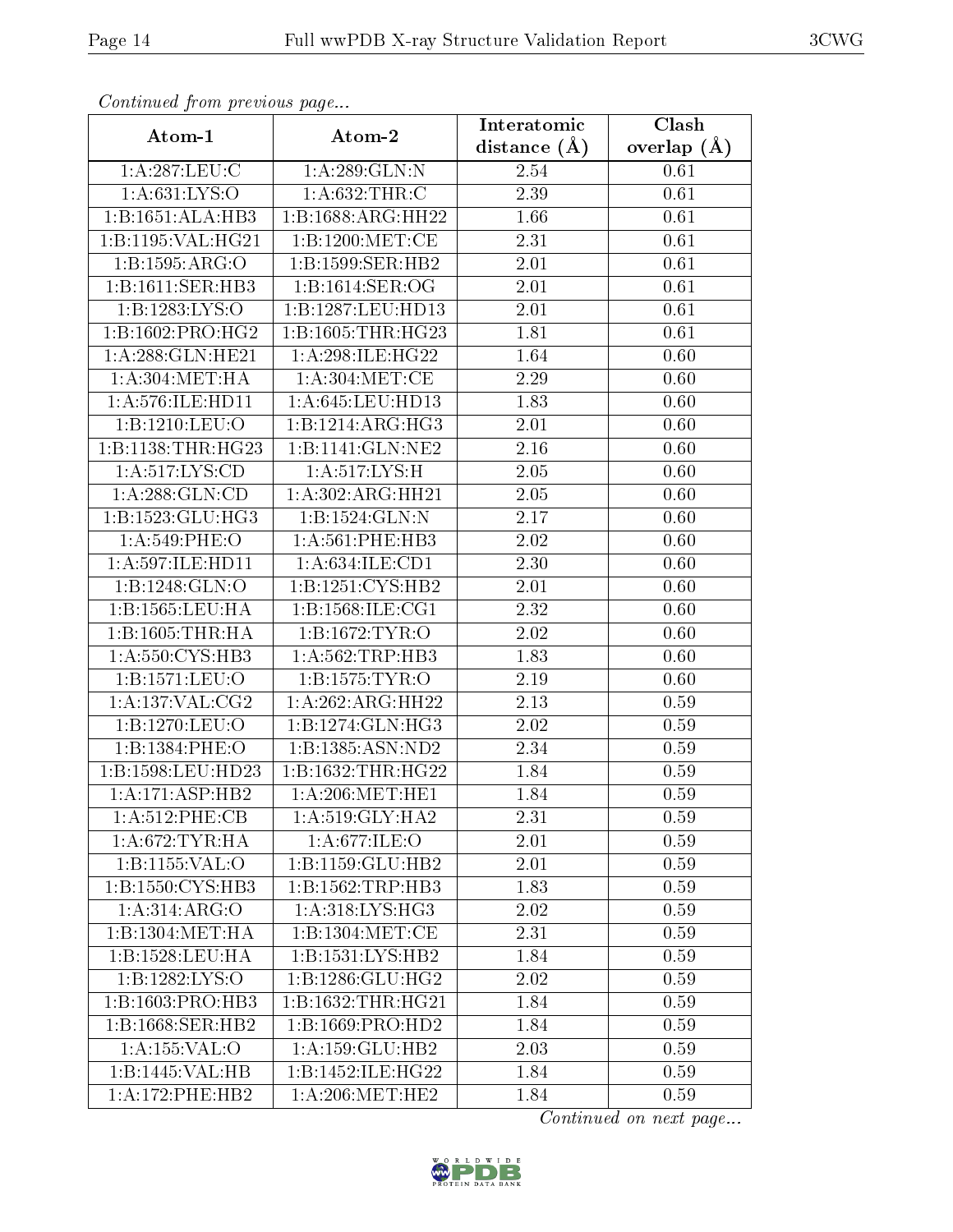| Atom-1                                | Atom-2                                | Interatomic    | Clash           |
|---------------------------------------|---------------------------------------|----------------|-----------------|
|                                       |                                       | distance $(A)$ | overlap $(\AA)$ |
| 1: A:288: GLN:NE2                     | 1:A:299:VAL:HA                        | 2.18           | 0.59            |
| 1: A:597: ILE:C                       | 1: A:600:THR:HG22                     | 2.22           | 0.59            |
| 1: A:523: GLU:HG3                     | 1: A:524: GLN:N                       | 2.18           | 0.59            |
| 1:B:1136:VAL:HG22                     | 1:B:1137:VAL:H                        | 1.67           | 0.59            |
| 1:B:1622:THR:HG22                     | 1:B:1623:TRP:N                        | 2.18           | 0.59            |
| 1:B:1412:THR:HG22                     | 1:B:1413:LEU:N                        | 2.18           | 0.59            |
| 1:B:1179:LEU:HD22                     | 1:B:1199:LYS:O                        | 2.03           | 0.59            |
| 1: A:668: SER: HB2                    | 1: A:669: PRO:HD2                     | 1.84           | 0.58            |
| 1: A: 412: THR: HG22                  | 1:A:413:LEU:N                         | 2.17           | 0.58            |
| 1:A:152:ARG:HH22                      | 1: A:272: GLU:HB2                     | 1.69           | 0.58            |
| 1: A:384:PHE:O                        | 1: A: 385: ASN: ND2                   | 2.37           | 0.58            |
| 1:B:1245:ARG:HE                       | 1:B:1249:ILE:HD11                     | 1.69           | 0.58            |
| 1:B:1338:VAL:HG11                     | 1: B: 1470: MET: CE                   | 2.34           | 0.58            |
| 1: A:576: ILE: O                      | 1: A:576: ILE: HG22                   | 2.03           | $0.58\,$        |
| 1:B:1236:THR:O                        | 1:B:1240:LEU:HB3                      | 2.02           | 0.58            |
| 1:B:1314:ARG:O                        | 1:B:1318:LYS:HG3                      | 2.04           | 0.58            |
| 1: A:528:LEU:HA                       | 1: A: 531: LYS: HB2                   | 1.84           | 0.58            |
| 1: A: 283: LYS: O                     | 1:A:287:LEU:HD13                      | 2.02           | 0.58            |
| 1:A:547:ALA:CA                        | $1: A:551: \overline{\text{LYS:HB3}}$ | 2.28           | 0.58            |
| 1:B:1441:PHE:O                        | 1:B:1442:GLU:HG3                      | 2.04           | 0.58            |
| 1:A:565:LEU:HA                        | 1:A:568:ILE:CG1                       | 2.33           | 0.58            |
| 1: A:686:TYR:N                        | 1: A:686:TYR:CD2                      | 2.71           | 0.58            |
| 1:B:1637:VAL:HG22                     | 1: B: 1638: GLU: H                    | 1.69           | 0.57            |
| 1:B:1654:ILE:HG21                     | 1:B:1683:PHE:CD1                      | 2.39           | 0.57            |
| 1:B:1248:GLN:HE21                     | 1:B:1481:ASN:HA                       | 1.69           | 0.57            |
| 1:A:282:LYS:O                         | 1:A:286:GLU:HG2                       | 2.05           | 0.57            |
| 1: A:591: LYS:O                       | 1: A: 594: GLU: HB3                   | 2.03           | 0.57            |
| 1:B:1549:PHE:O                        | 1:B:1561:PHE:HB3                      | 2.03           | 0.57            |
| 1:B:1564:TRP:O                        | 1:B:1568:ILE:HG13                     | 2.04           | 0.57            |
| 1:B:1258:ILE:HD12                     | 1:B:1258:ILE:O                        | 2.04           | 0.57            |
| 1: B: 1510: TRP: HA                   | 1:B:1513:SER:OG                       | 2.04           | 0.57            |
| 1:B:1598:LEU:HD22                     | 1:B:1623:TRP:O                        | 2.03           | 0.57            |
| 1:A:437:HIS:HD2                       | 1:A:463:VAL:HG23                      | 1.69           | 0.57            |
| $1: A:354: \overline{\text{LYS:HG2}}$ | 1: A:396: MET:CE                      | 2.33           | 0.57            |
| 1: A:674:TYR:HB3                      | 1: A:675: PRO:HD3                     | 1.85           | 0.57            |
| 1:B:1288:GLN:NE2                      | 1:B:1299:VAL:HA                       | 2.20           | 0.57            |
| 1:B:1576:ILE:HG22                     | 1:B:1576:ILE:O                        | 2.05           | 0.57            |
| 1:B:1633:GLN:C                        | 1:B:1634:ILE:HD12                     | 2.25           | 0.57            |
| 1:A:248:GLN:HE21                      | 1: A:481: ASN: HA                     | 1.69           | 0.57            |
| 1:B:1156:GLN:O                        | 1:B:1159:GLU:HB3                      | 2.05           | 0.57            |
| 1:B:1498:ILE:HG22                     | 1:B:1499:GLY:H                        | 1.70           | 0.57            |

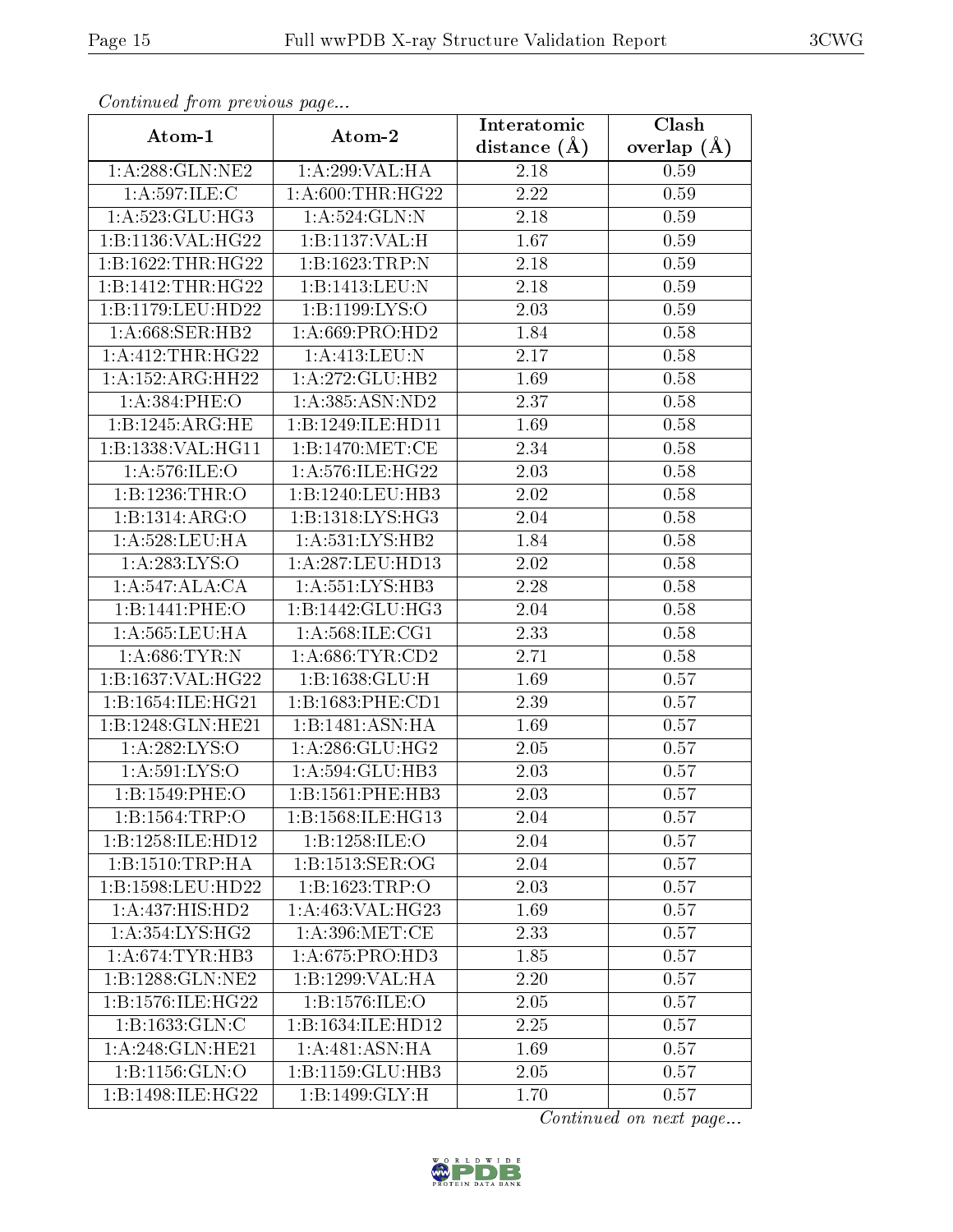|                      |                             | Interatomic       | Clash         |
|----------------------|-----------------------------|-------------------|---------------|
| Atom-1               | Atom-2                      | distance $(\AA)$  | overlap $(A)$ |
| 1: B: 1559: PHE: CE2 | 1:B:1564:TRP:HB2            | 2.40              | 0.57          |
| 1:B:1591:LYS:O       | 1:B:1594:GLU:HB3            | 2.04              | 0.56          |
| 1: A:248: GLN:O      | 1: A:251: CYS:HB2           | 2.04              | 0.56          |
| 1: A:498: ILE:HG22   | 1:A:499:GLY:H               | 1.70              | 0.56          |
| 1: A:510:TRP:HA      | 1: A:513: SER:OG            | 2.04              | 0.56          |
| 1: A:658: LYS: NZ    | 1: A:668:SER:HA             | 2.20              | 0.56          |
| 1:B:1547:ALA:CA      | 1:B:1551:LYS:HB3            | 2.26              | 0.56          |
| 1:A:258:ILE:HD12     | 1:A:258:ILE:O               | 2.04              | 0.56          |
| 1:A:623:TRP:CD1      | 1:A:623:TRP:N               | $\overline{2.73}$ | 0.56          |
| 1: B: 1288: GLN:CD   | 1:B:1302:ARG:HH21           | 2.08              | 0.56          |
| 1:B:1318:LYS:HA      | 1:B:1454:LEU:CD2            | 2.35              | 0.56          |
| 1: B: 1517: LYS: CD  | 1: B: 1517: LYS: H          | 2.05              | 0.56          |
| 1: A:565:LEU:HA      | 1: A:568: ILE: HG12         | 1.87              | 0.56          |
| 1: A:527:THR:HG21    | 1: A:589: ILE: HA           | 1.88              | 0.56          |
| 1: A:653: ILE:N      | 1: A:653: ILE: HD12         | 2.21              | 0.56          |
| 1:B:1284:LEU:HD22    | 1:B:1298:ILE:HD11           | 1.87              | $0.56\,$      |
| 1:B:1284:LEU:HD22    | 1:B:1298:ILE:HD12           | 1.87              | 0.56          |
| 1:B:1437:HIS:HD2     | 1:B:1463:VAL:HG23           | 1.69              | $0.56\,$      |
| 1:B:1337:LEU:CA      | 1:B:1461:VAL:HG22           | 2.35              | 0.56          |
| 1: A:311: GLU: HA    | 1: A:311: GLU:OE1           | 2.06              | 0.56          |
| 1: A:441: PHE:O      | 1: A:442: GLU:HG3           | 2.05              | 0.56          |
| 1:A:653:ILE:HD12     | 1:A:653:ILE:H               | 1.71              | 0.56          |
| 1: A:664: ASN:O      | 1: A:665: ILE: HD13         | 2.06              | 0.56          |
| 1:B:1641:THR:CG2     | 1:B:1644:GLN:HE21           | 2.19              | 0.56          |
| 1:B:1215:ARG:HH11    | 1:B:1215:ARG:HG2            | 1.70              | 0.56          |
| 1:B:1674:TYR:HB3     | 1:B:1675:PRO:HD3            | $\overline{1.87}$ | 0.56          |
| 1: A:575: TYR: C     | 1: A:576: ILE: HD12         | 2.26              | 0.56          |
| 1:B:1252:ILE:HG23    | 1:B:1481:ASN:HD22           | 1.70              | 0.56          |
| 1:B:1575:TYR:O       | 1:B:1576:ILE:HB             | 2.06              | 0.56          |
| 1:B:1498:ILE:CG2     | 1:B:1543:GLN:HB3            | 2.35              | 0.56          |
| 1:A:221:LEU:HD22     | 1: A:281: ILE: HDI1         | 1.88              | 0.55          |
| 1:B:1215:ARG:NH1     | 1:B:1215:ARG:HG2            | 2.21              | 0.55          |
| 1: A:559:PHE:CE2     | 1: A:564:TRP:HB2            | 2.41              | 0.55          |
| 1: A:575: TYR:O      | 1:A:576:ILE:HB              | 2.06              | 0.55          |
| 1: A: 531: LYS: NZ   | 1:A:612:GLU:HB3             | 2.21              | 0.55          |
| 1:B:1311:GLU:HA      | 1:B:1311:GLU:OE1            | 2.06              | 0.55          |
| 1:B:1512:PHE:CB      | 1:B:1519:GLY:HA2            | 2.34              | 0.55          |
| 1:B:1584:TYR:O       | 1:B:1608:LEU:HD12           | 2.06              | 0.55          |
| 1:A:594:GLU:HG3      | 1:A:607:LEU:CD2             | 2.36              | 0.55          |
| 1:A:368:ILE:HG21     | $1:A:385:\overline{ASN:HA}$ | 1.89              | 0.55          |
| 1:A:349:VAL:O        | 1:A:405:SER:HB2             | 2.06              | 0.55          |

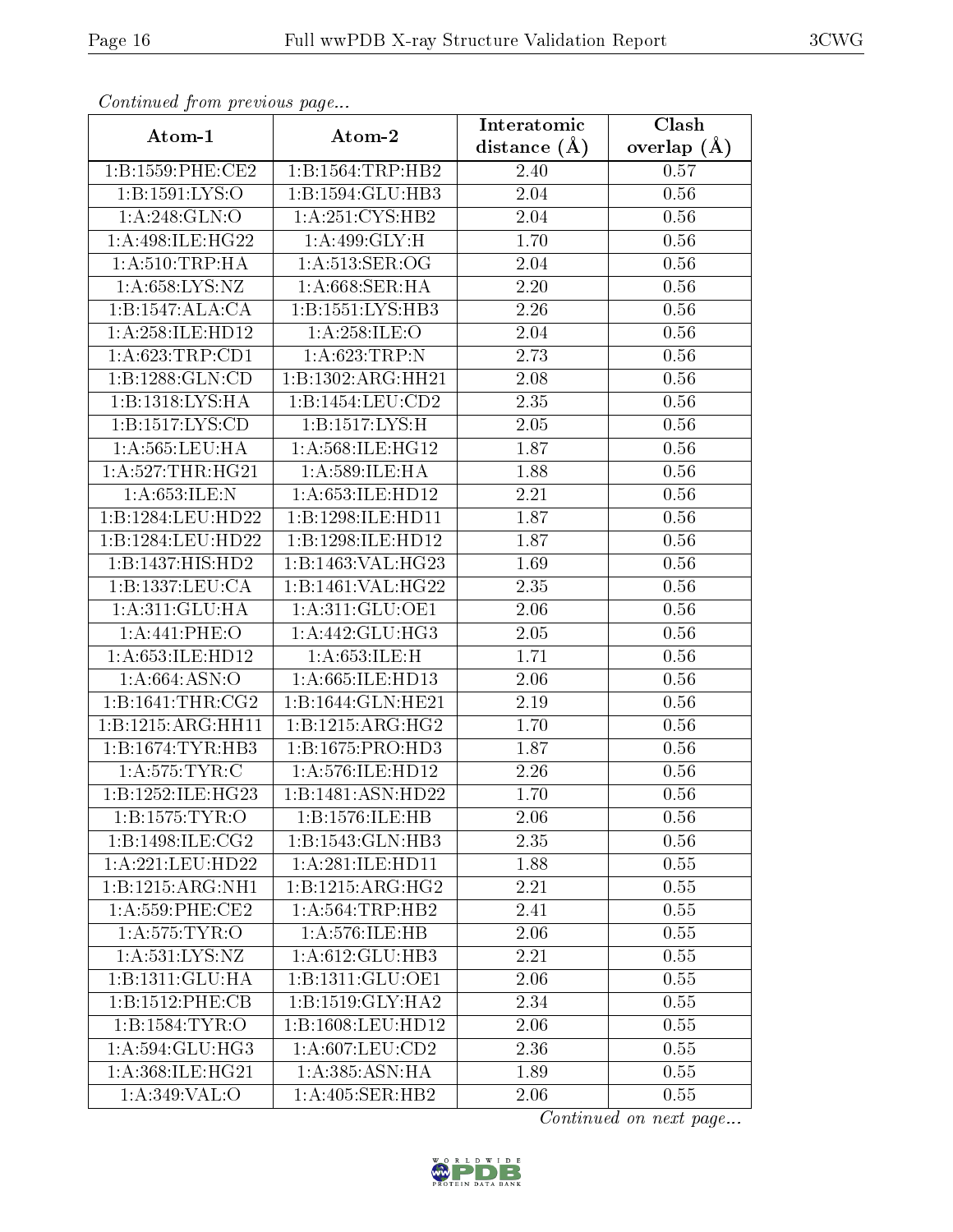| Contentaca from precious page     |                     | Interatomic      | Clash           |
|-----------------------------------|---------------------|------------------|-----------------|
| Atom-1                            | Atom-2              | distance $(\AA)$ | overlap $(\AA)$ |
| 1:A:137:VAL:HG22                  | 1:A:262:ARG:NH2     | 2.12             | 0.55            |
| 1: A: 215: ARG: HG2               | 1: A:215: ARG: NH1  | 2.22             | 0.55            |
| 1: A:344: GLN: CG                 | 1: A:410:HIS:HA     | 2.35             | 0.55            |
| 1: A:637: VAL:HG22                | 1: A:638: GLU: H    | 1.71             | 0.55            |
| 1: A:644: GLN:O                   | 1: A:646: ASN:N     | 2.39             | 0.55            |
| 1: B: 1623: TRP: CD1              | 1:B:1623:TRP:N      | 2.75             | 0.55            |
| 1:A:236:THR:O                     | 1:A:240:LEU:HB3     | 2.05             | 0.55            |
| 1: A:564:TRP:O                    | 1:A:568:ILE:HG12    | 2.06             | 0.55            |
| 1:B:1527:THR:HG21                 | 1:B:1589:ILE:HA     | 1.88             | 0.55            |
| 1: A:279: GLN:NE2                 | 1: A:282:LYS:HD2    | 2.22             | 0.55            |
| 1: A: 365: LYS: HG3               | 1: A:391:THR:HG22   | 1.89             | 0.55            |
| 1:B:1567:ASN:O                    | 1:B:1571:LEU:HB2    | 2.07             | 0.55            |
| 1: A:522: ILE:N                   | 1: A:522: ILE: HD13 | 2.20             | 0.55            |
| $1: B: 1279: GLN: \overline{NE2}$ | 1:B:1282:LYS:HD2    | 2.22             | 0.55            |
| 1:B:1669:PRO:HG2                  | 1:B:1679:LYS:HE3    | 1.89             | 0.55            |
| 1: B: 1686: TYR: N                | 1:B:1686:TYR:HDI    | 2.04             | 0.55            |
| 1: A:669: PRO:HG2                 | 1: A:679: LYS: HE3  | 1.88             | 0.55            |
| 1:B:1195:VAL:HG12                 | 1:B:1196:THR:N      | 2.19             | 0.55            |
| 1: A:659: ILE: O                  | 1: A:660:MET:C      | 2.46             | 0.55            |
| 1: A: 175: ASN: O                 | 1: A:178:THR:HG22   | 2.06             | 0.54            |
| 1:B:1368:ILE:HG21                 | 1:B:1386:ILE:HG13   | 1.89             | 0.54            |
| 1:B:1365:LYS:HG3                  | 1:B:1391:THR:CG2    | 2.37             | 0.54            |
| 1: A:641:THR:CG2                  | 1: A:644: GLN: HE21 | 2.19             | 0.54            |
| 1:B:1224:LEU:O                    | 1:B:1228:MET:HG3    | 2.07             | 0.54            |
| 1:A:179:LEU:HD21                  | 1: A:200:MET:HA     | 1.89             | 0.54            |
| 1: A: 215: ARG: HG2               | 1:A:215:ARG:HH11    | 1.72             | 0.54            |
| 1:B:1479:TRP:HD1                  | 1:B:1492:PHE:CE1    | 2.25             | 0.54            |
| 1:B:1644:GLN:O                    | 1:B:1646:ASN:N      | 2.40             | 0.54            |
| 1: B: 1314: ARG: HG3              | 1:B:1452:ILE:HD11   | 1.90             | 0.54            |
| 1:B:1610:PHE:HA                   | 1: B: 1618: GLY: O  | 2.06             | 0.54            |
| 1:A:414:ARG:HG2                   | 1: A: 415: GLU: H   | 1.73             | 0.54            |
| 1: A:260:LEU:HB2                  | 1:A:350:ARG:HH21    | 1.73             | 0.54            |
| 1:B:1195:VAL:HGI1                 | 1:B:1200:MET:HE1    | 1.90             | 0.54            |
| 1:A:337:LEU:O                     | 1:A:461:VAL:HG13    | 2.07             | 0.54            |
| 1:A:337:LEU:CA                    | 1:A:461:VAL:HG22    | 2.37             | 0.54            |
| 1:B:1325:ARG:NH1                  | 1:B:1325:ARG:CB     | 2.70             | 0.54            |
| 1:B:1337:LEU:O                    | 1:B:1461:VAL:HG13   | 2.06             | 0.54            |
| 1: B: 1594: GLU: HG3              | 1:B:1607:LEU:HD22   | 1.89             | 0.54            |
| $1: A:559:$ PHE:HB3               | 1: A:615:LYS:HE3    | 1.90             | 0.54            |
| 1:B:1565:LEU:HA                   | 1:B:1568:ILE:HG13   | 1.89             | 0.54            |
| 1:A:412:THR:CG2                   | 1:A:413:LEU:N       | 2.71             | 0.54            |

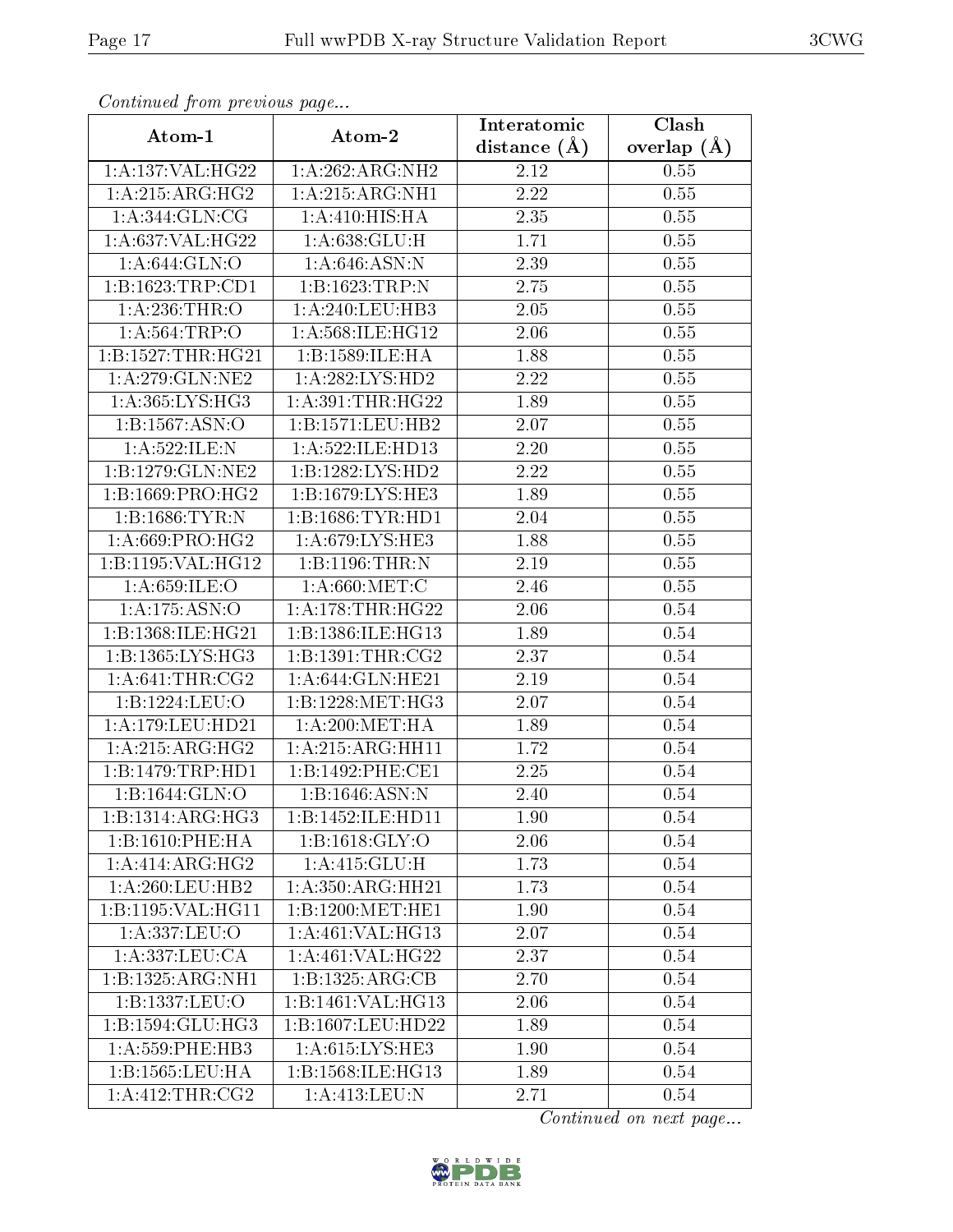| contentava promono ao pago |                                | Interatomic    | Clash         |
|----------------------------|--------------------------------|----------------|---------------|
| Atom-1                     | Atom-2                         | distance $(A)$ | overlap $(A)$ |
| 1: A:567: ASN:O            | 1:A:571:LEU:HB2                | 2.08           | 0.54          |
| 1: A: 398: GLU:O           | 1:A:401:ASN:N                  | 2.41           | 0.54          |
| 1: A:621:PHE:O             | 1: A:636:SER:HA                | 2.08           | 0.54          |
| 1:B:1148:LEU:CD1           | 1:B:1231:VAL:HG11              | 2.37           | $0.54\,$      |
| 1:B:1632:THR:O             | 1:B:1632:THR:HG22              | 2.08           | $0.54\,$      |
| 1:B:1414:ARG:HG2           | 1:B:1415:GLU:H                 | 1.74           | 0.53          |
| 1:B:1498:ILE:N             | 1:B:1498:ILE:HD12              | 2.23           | 0.53          |
| 1:B:1504:VAL:HG12          | 1: B: 1508: LEU: CD1           | 2.38           | 0.53          |
| 1:A:488:LYS:HG3            | 1:A:488:LYS:O                  | 2.09           | 0.53          |
| 1: B: 1564: TRP: CE2       | 1:B:1568:ILE:HD11              | 2.43           | 0.53          |
| 1:B:1597:ILE:CG1           | 1:B:1598:LEU:N                 | 2.68           | 0.53          |
| 1:A:325:ARG:NH1            | 1: A:325: ARG:CB               | 2.69           | 0.53          |
| 1:A:156:GLN:O              | 1:A:159:GLU:HB3                | 2.08           | 0.53          |
| 1:A:335:ARG:HG3            | 1: A:470:MET:SD                | 2.49           | 0.53          |
| $1: A:650:$ PHE: $CD2$     | 1: A:654: ILE: HDI1            | 2.43           | 0.53          |
| 1: A:477: ILE: HG22        | 1:A:478:LEU:N                  | 2.24           | 0.53          |
| 1: A: 504: VAL: HG12       | 1: A:508:LEU:CD1               | 2.38           | 0.53          |
| 1: A:623:TRP:CE3           | 1: A:670: LEU: HD21            | 2.44           | 0.53          |
| 1:B:1396:MET:HG3           | 1:B:1404:LEU:HD23              | 1.91           | 0.53          |
| 1: A: 158: LEU: HG         | 1: A:220: GLU:OE1              | 2.09           | 0.53          |
| 1:B:1175:ASN:O             | 1:B:1178:THR:HG22              | 2.08           | 0.53          |
| 1:B:1619:VAL:O             | 1:B:1619:VAL:HG23              | 2.09           | 0.53          |
| 1:A:287:LEU:N              | 1: A:287:LEU:CD1               | 2.72           | 0.53          |
| 1:A:505:ALA:HB1            | 1:A:525:LEU:HD21               | 1.90           | 0.53          |
| 1:A:623:TRP:CD1            | 1: A:635: GLN:O                | 2.62           | 0.53          |
| 1: A:660:MET:HB2           | 1: A:666:LEU:CG                | 2.38           | 0.53          |
| 1:A:685:LYS:HE3            | 1: A:686:TYR:HE2               | 1.74           | 0.53          |
| 1:B:1412:THR:CG2           | 1:B:1413:LEU:N                 | 2.71           | 0.53          |
| 1:B:1431:ILE:N             | 1:B:1431:ILE:HD13              | 2.24           | 0.53          |
| 1:B:1557:LYS:H             | 1:B:1557:LYS:HD2               | 1.74           | 0.53          |
| 1: A:248: GLN:NE2          | 1: A:485: ASN: HA              | 2.23           | 0.52          |
| 1: A:594: GLU:HG3          | 1: A:607:LEU:HD22              | 1.90           | 0.52          |
| 1: A:619: VAL:O            | 1:A:619:VAL:HG23               | 2.08           | 0.52          |
| 1:A:658:LYS:HZ3            | $1: A:668$ : SER: HA           | 1.73           | 0.52          |
| 1:B:1505:ALA:HB1           | 1:B:1525:LEU:HD21              | 1.91           | 0.52          |
| 1:B:1687:CYS:HA            | $1:B:1688:A\overline{RG:HH21}$ | 1.74           | 0.52          |
| 1: A:621:PHE:CZ            | 1:A:637:VAL:HG11               | 2.43           | 0.52          |
| 1:B:1260:LEU:HB2           | $1:B:1350:AR\overline{G:HH21}$ | 1.74           | 0.52          |
| 1:B:1678:PRO:O             | 1:B:1680:GLU:N                 | 2.40           | 0.52          |
| 1: A:610: PHE: HA          | 1: A:618: GLY:O                | 2.10           | 0.52          |
| 1:A:670:LEU:N              | $1: A:670:LEU:$ CD2            | 2.68           | 0.52          |

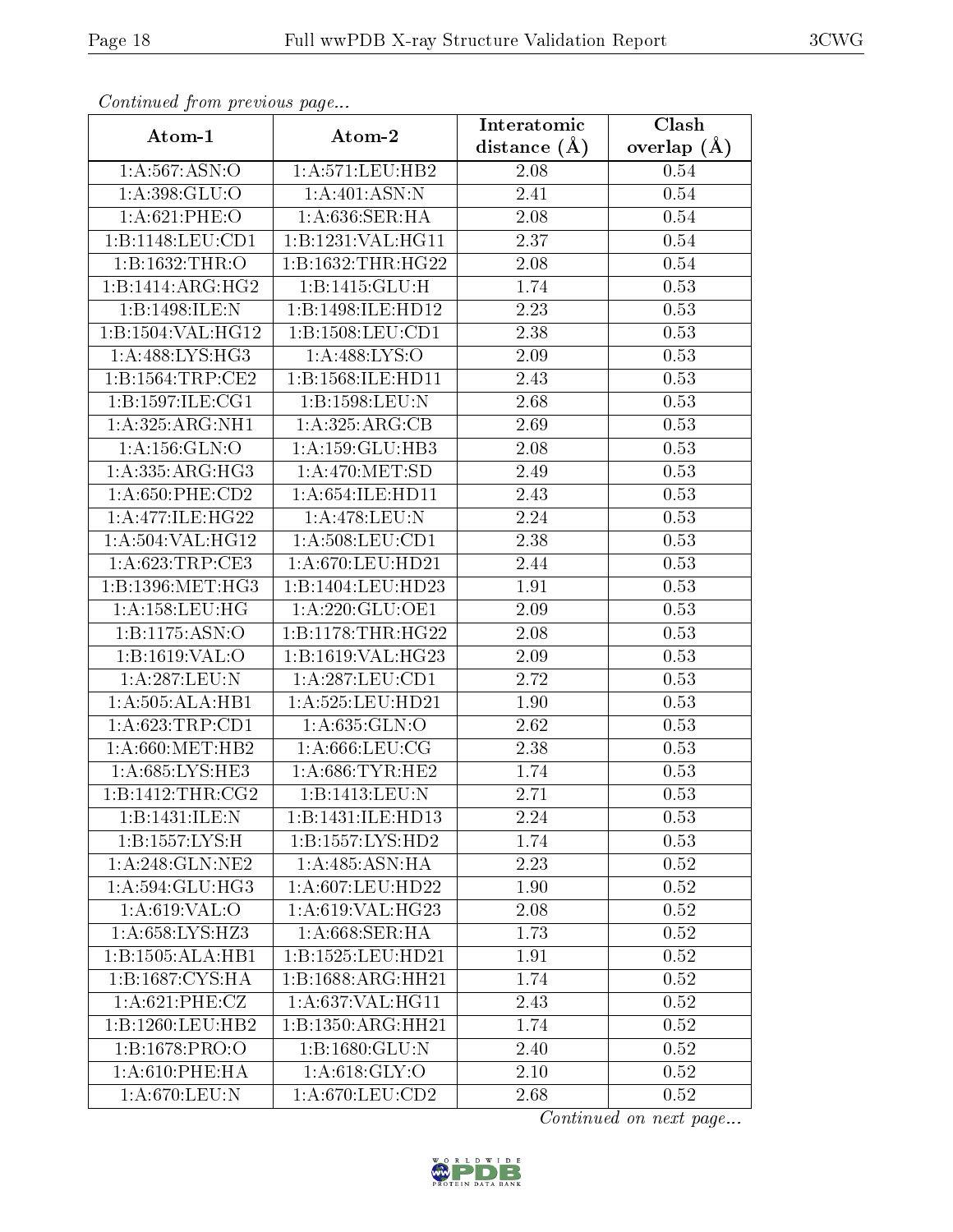|                               |                      | Interatomic      | Clash         |
|-------------------------------|----------------------|------------------|---------------|
| Atom-1                        | Atom-2               | distance $(\AA)$ | overlap $(A)$ |
| 1:B:1379:ARG:NH1              | 1:B:1380:GLY:H       | 2.02             | 0.52          |
| 1:B:1559:PHE:CD2              | 1:B:1564:TRP:HB2     | 2.44             | 0.52          |
| 1:A:441:PHE:C                 | 1: A:442: GLU:HG3    | 2.30             | 0.52          |
| 1: A:659: ILE: O              | 1: A:667: VAL: CG2   | 2.57             | 0.52          |
| 1:A:364:ILE:HD13              | 1: A:443:THR:HG21    | 1.92             | 0.52          |
| 1: A:633: GLN: CG             | 1: A:634: ILE:N      | 2.72             | 0.52          |
| 1:B:1195:VAL:HB               | 1:B:1200:MET:HE2     | 1.92             | 0.52          |
| 1:B:1201:GLN:C                | 1:B:1203:LEU:H       | 2.12             | 0.52          |
| 1:B:1477:ILE:HG22             | 1:B:1478:LEU:N       | 2.24             | 0.52          |
| 1: A: 559: PHE: CD2           | 1:A:564:TRP:HB2      | 2.45             | 0.52          |
| 1: A:340: LYS: HB3            | 1:A:343:VAL:HG21     | 1.91             | 0.52          |
| 1: A: 557: LYS: HD2           | 1: A: 557: LYS: H    | 1.75             | 0.52          |
| 1: A:386: ILE: CG2            | 1: A: 411: LEU: HD22 | 2.38             | 0.52          |
| 1: A:366: VAL:HA              | 1: A:440:THR:O       | 2.09             | 0.52          |
| 1: A:633: GLN: HG3            | 1:A:634:ILE:H        | 1.74             | 0.52          |
| 1:A:438:LEU:HD21              | 1: A:460: PRO:HG3    | 1.91             | 0.51          |
| 1: A:600:THR:HG23             | 1: A:601:LYS:HG2     | 1.92             | 0.51          |
| 1:B:1571:LEU:HD11             | 1:B:1576:ILE:HD12    | 1.91             | 0.51          |
| 1:B:1594:GLU:HG3              | 1:B:1607:LEU:CD2     | 2.39             | 0.51          |
| 1: A:658:LYS:CE               | 1: A:669: PRO:HD3    | 2.40             | 0.51          |
| 1:A:362:LEU:HD11              | 1:A:445:VAL:HG22     | 1.92             | 0.51          |
| 1: A:479:TRP:HD1              | 1:A:492:PHE:CE1      | 2.25             | 0.51          |
| 1:A:475:ALA:HB2               | 1: A:562:TRP:HE1     | 1.76             | 0.51          |
| 1:B:1438:LEU:HD21             | 1:B:1460:PRO:HG3     | 1.93             | 0.51          |
| 1:B:1521:SER:O                | 1:B:1525:LEU:HB2     | 2.10             | 0.51          |
| 1:B:1609:ARG:NH1              | 1:B:1620:THR:HG21    | 2.25             | 0.51          |
| 1:A:476:SER:HB3               | 1:A:493:PHE:CE2      | 2.46             | 0.51          |
| 1: A:654: ILE:HG22            | 1: A:654: ILE: O     | 2.10             | 0.51          |
| 1:B:1493:PHE:CD1              | 1:B:1496:PRO:HG3     | 2.45             | 0.51          |
| 1:A:498:ILE:CG2               | 1: A:543: GLN:HB3    | 2.36             | 0.51          |
| 1:A:671:VAL:HG12              | 1: A:679: LYS: HZ3   | 1.75             | $0.51\,$      |
| $1:B:1340:LYS:H\overline{B3}$ | 1:B:1343:VAL:HG21    | 1.92             | 0.51          |
| 1:B:1379:ARG:C                | 1:B:1381:SER:H       | 2.14             | 0.51          |
| 1:B:1550:CYS:HB3              | 1:B:1562:TRP:CB      | 2.40             | 0.51          |
| 1:A:144:LEU:C                 | 1:A:146:GLN:N        | 2.63             | 0.51          |
| 1:A:172:PHE:HD1               | 1: A:206:MET:HB3     | 1.75             | 0.51          |
| $1:A:302.\overline{ARG:N}$    | 1:A:303:PRO:CD       | 2.74             | 0.51          |
| 1:A:512:PHE:CZ                | 1:A:569:ILE:HD13     | 2.45             | 0.51          |
| 1: A: 517: LYS: CD            | 1: A:517: LYS:N      | 2.71             | 0.51          |
| 1: A:605:THR:HA               | 1: A:671: VAL:O      | 2.11             | 0.51          |
| 1:A:609:ARG:NH1               | 1: A:620:THR:HG21    | 2.26             | 0.51          |

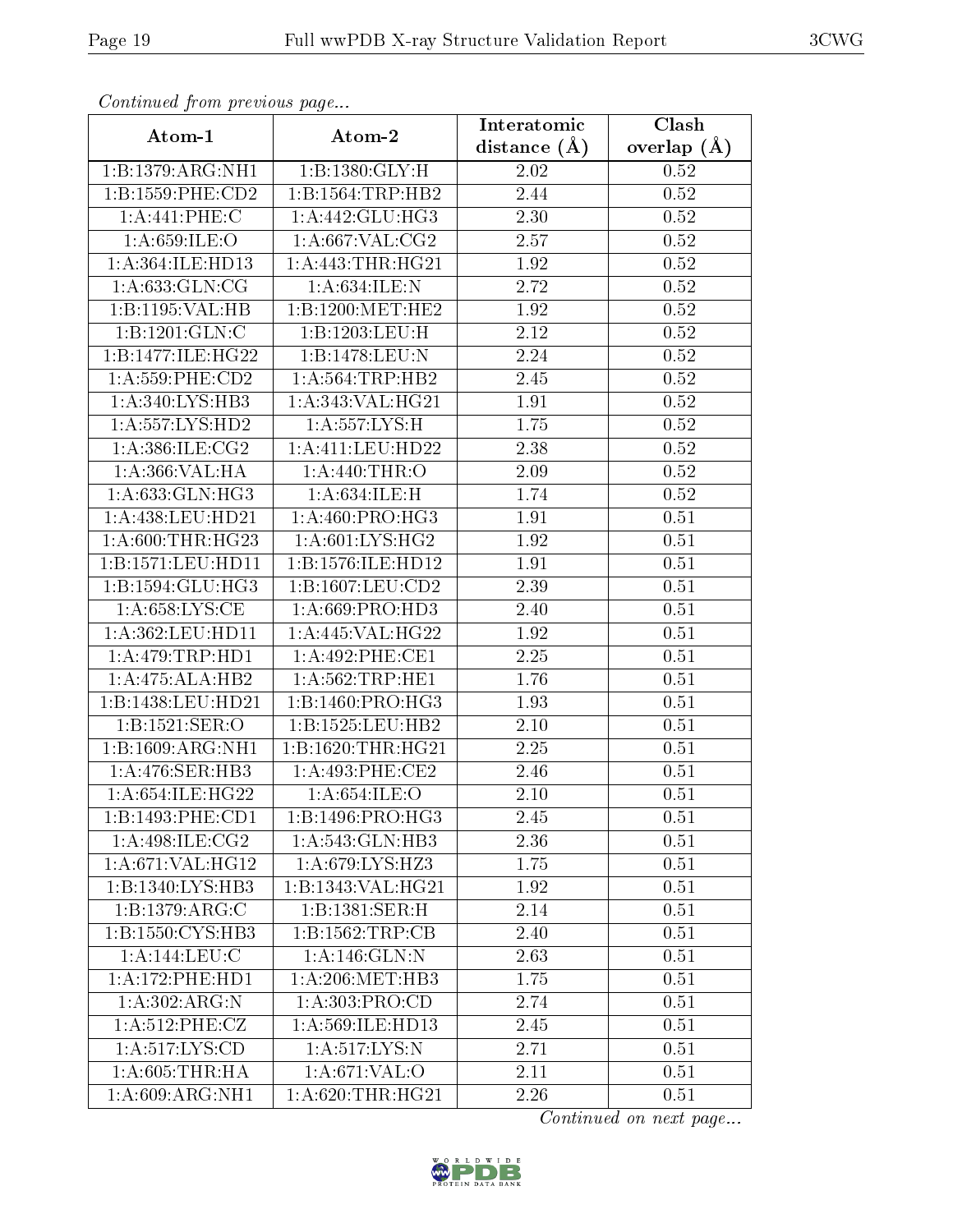| contentava promo provisão pago |                              | Interatomic      | Clash         |
|--------------------------------|------------------------------|------------------|---------------|
| Atom-1                         | Atom-2                       | distance $(\AA)$ | overlap $(A)$ |
| 1:B:1475:ALA:HB2               | 1:B:1562:TRP:HE1             | 1.75             | 0.51          |
| 1: A:288: GLN:CG               | 1:A:299:VAL:H <sub>G12</sub> | 2.41             | 0.51          |
| 1:A:493:PHE:O                  | 1:A:496:PRO:HD3              | 2.11             | 0.51          |
| 1:B:1276:GLN:O                 | 1:B:1280:GLN:HG2             | 2.11             | 0.51          |
| 1:B:1287:LEU:CD1               | 1:B:1287:LEU:N               | 2.73             | 0.51          |
| 1:B:1332:HIS:HB3               | 1:B:1335:ARG:HB2             | 1.92             | 0.51          |
| 1: A:176:TYR:HA                | 1:A:203:LEU:HD21             | 1.93             | 0.50          |
| 1: B: 1604: GLY:O              | 1:B:1670:LEU:HB3             | 2.11             | 0.50          |
| 1:A:332:HIS:HB3                | 1: A: 335: ARG: HB2          | 1.92             | 0.50          |
| 1: A:521: SER:O                | 1:A:525:LEU:HB2              | 2.12             | 0.50          |
| 1:B:1252:ILE:HG21              | 1:B:1481:ASN:HD22            | 1.77             | 0.50          |
| 1:B:1520:LEU:HB2               | 1:B:1525:LEU:HD13            | 1.93             | 0.50          |
| 1:A:332:HIS:CE1                | 1: A:467: ILE: HDI1          | 2.47             | 0.50          |
| 1: A:634: ILE:C                | 1: A:635: GLN: HG3           | 2.32             | 0.50          |
| 1:B:1144:LEU:C                 | 1: B: 1146: GLN: N           | 2.62             | 0.50          |
| 1:B:1600:THR:HG23              | 1:B:1601:LYS:HG2             | 1.93             | 0.50          |
| 1:A:473:ALA:O                  | 1:A:476:SER:N                | 2.45             | 0.50          |
| 1:B:1654:ILE:HG22              | 1:B:1654:ILE:O               | 2.11             | 0.50          |
| $1:A:473.\overline{ALA:C}$     | 1:A:475:ALA:N                | 2.65             | 0.50          |
| 1: A:584:TYR:O                 | 1: A:608:LEU:HD12            | 2.12             | 0.50          |
| 1:B:1670:LEU:N                 | 1:B:1670:LEU:CD2             | 2.69             | 0.50          |
| 1: A:148:LEU:CD1               | 1:A:231:VAL:HG11             | 2.42             | 0.50          |
| 1: A:280: GLN:NE2              | 1: A:280: GLN: HA            | 2.16             | 0.50          |
| 1:B:1302:ARG:N                 | 1:B:1303:PRO:CD              | 2.74             | 0.50          |
| 1:B:1594:GLU:O                 | 1:B:1597:ILE:HG12            | 2.12             | 0.50          |
| 1:A:288:GLN:NE2                | 1:A:302:ARG:HH21             | 2.09             | 0.50          |
| 1: A:550: CYS:HB3              | 1:A:562:TRP:CB               | 2.41             | 0.50          |
| 1:B:1586:MET:O                 | 1:B:1588:PHE:N               | 2.45             | 0.50          |
| 1: A:573:LYS:CA                | 1:A:577:LEU:HD13             | 2.41             | 0.49          |
| 1:A:585:ILE:HG22               | 1: A:587: GLY:N              | 2.27             | 0.49          |
| 1:B:1285:GLU:O                 | 1:B:1289:GLN:HG3             | 2.12             | 0.49          |
| 1:B:1441:PHE:C                 | 1:B:1442:GLU:HG3             | 2.30             | 0.49          |
| 1:B:1476:SER:HB3               | 1:B:1493:PHE:CE2             | 2.47             | 0.49          |
| 1:A:530:GLU:C                  | 1:A:532:LEU:H                | 2.15             | 0.49          |
| 1:A:201:GLN:C                  | 1:A:203:LEU:H                | 2.14             | 0.49          |
| 1:A:493:PHE:CD1                | 1: A:496: PRO:HG3            | 2.47             | 0.49          |
| 1: A:605:THR:HG22              | 1: A:672:TYR:CB              | 2.35             | 0.49          |
| 1:B:1488:LYS:O                 | 1:B:1488:LYS:HG3             | 2.12             | 0.49          |
| 1:A:209:ALA:O                  | 1: A:213:MET:HG2             | 2.13             | 0.49          |
| 1:B:1576:ILE:HA                | 1: B: 1579: LEU: CD1         | 2.31             | 0.49          |
| 1:B:1554:MET:O                 | 1:B:1555:ALA:C               | 2.51             | 0.49          |

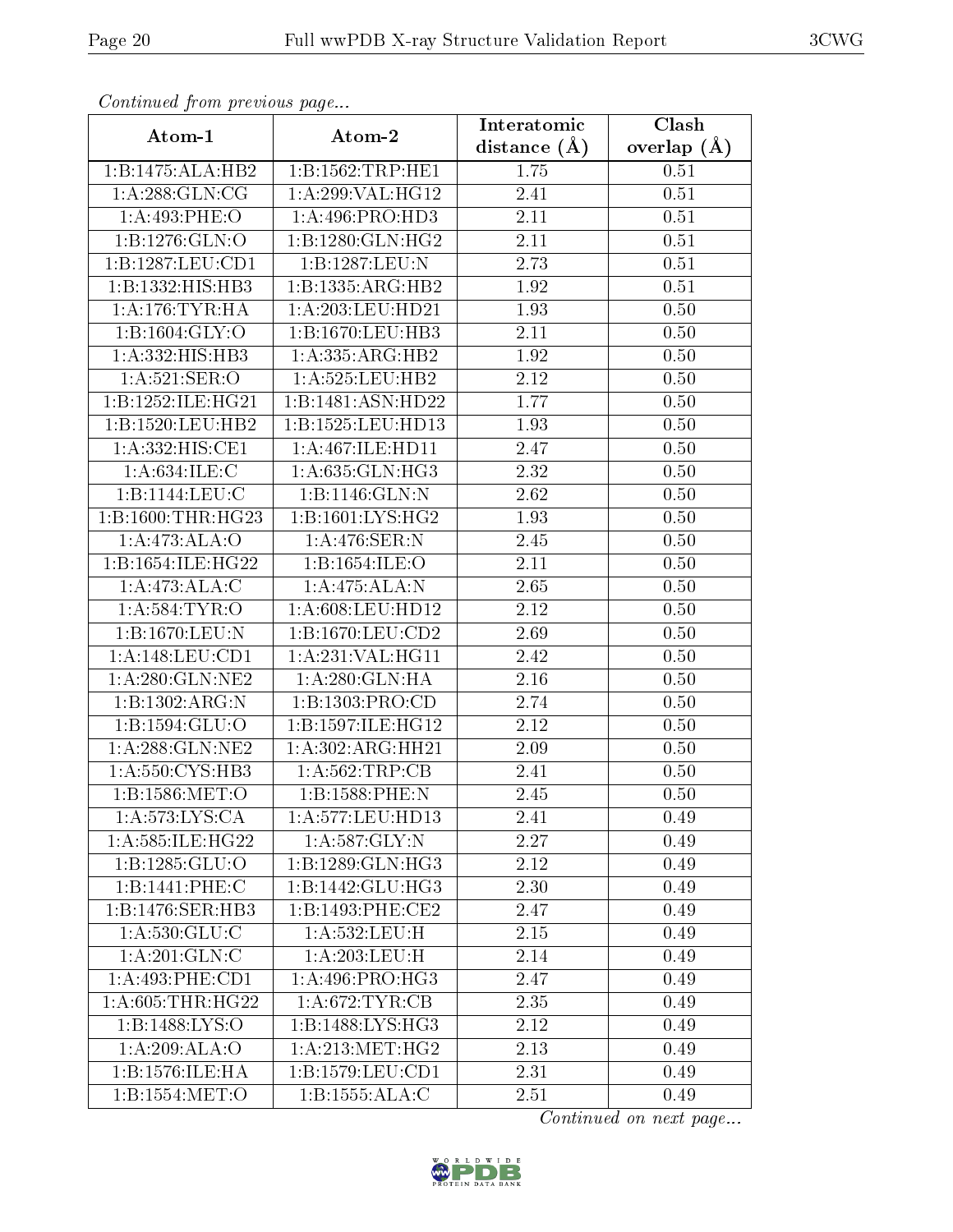|                             |                              | Interatomic    | $\overline{\text{Clash}}$ |
|-----------------------------|------------------------------|----------------|---------------------------|
| Atom-1                      | Atom-2                       | distance $(A)$ | overlap $(\AA)$           |
| 1:B:1550:CYS:CB             | 1:B:1562:TRP:HB3             | 2.42           | 0.49                      |
| 1: B: 1573: LYS: CA         | 1:B:1577:LEU:HD13            | 2.40           | 0.49                      |
| 1:B:1622:THR:C              | 1:B:1623:TRP:HD1             | 2.16           | 0.49                      |
| 1:B:1606:PHE:HZ             | 1:B:1679:LYS:HB3             | 1.78           | 0.49                      |
| 1:A:285:GLU:O               | 1: A:289: GLN: HG3           | 2.12           | 0.49                      |
| 1: A:482: MET:HE3           | 1:A:483:LEU:CD2              | 2.43           | 0.49                      |
| 1: A:591: LYS: HE2          | 1:A:609:ARG:HH22             | 1.72           | 0.49                      |
| 1:A:657:TYR:CZ              | 1:A:659:ILE:HG12             | 2.48           | 0.49                      |
| 1: B: 1288: GLN: CG         | 1:B:1299:VAL:HG12            | 2.43           | 0.49                      |
| 1: B: 1344: GLN: CG         | 1: B: 1410: HIS: HA          | 2.43           | 0.49                      |
| 1: A:678: PRO:O             | 1: A:680: GLU: N             | 2.41           | 0.49                      |
| 1:B:1601:LYS:HE3            | 1:B:1674:TYR:CE2             | 2.48           | 0.49                      |
| 1:A:179:LEU:CD2             | 1: A:200:MET:HA              | 2.43           | 0.49                      |
| $1: A:276:\overline{GLN:O}$ | 1: A:280: GLN: HG2           | 2.13           | 0.49                      |
| 1:A:576:ILE:HA              | 1:A:579:LEU:CD1              | 2.32           | 0.49                      |
| 1:B:1280:GLN:NE2            | 1:B:1280:GLN:HA              | 2.16           | 0.49                      |
| 1:B:1386:ILE:C              | 1:B:1387:LEU:HD23            | 2.34           | 0.49                      |
| 1:B:1604:GLY:HA2            | 1:B:1670:LEU:HB3             | 1.94           | 0.49                      |
| 1: A:328: CYS:SG            | 1: A: 336: PRO: HA           | 2.52           | 0.49                      |
| 1: A:504:VAL:O              | 1: A:508:LEU:HD12            | 2.12           | 0.49                      |
| 1:B:1504:VAL:O              | $1:$ B:1508:LEU:HD12         | 2.13           | 0.49                      |
| 1:A:224:LEU:O               | 1: A:228:MET:HG3             | 2.12           | 0.48                      |
| 1: A:325: ARG: CZ           | 1: A:325: ARG:CB             | 2.91           | 0.48                      |
| 1: A: 357: GLU: CD          | 1:A:357:GLU:H                | 2.17           | 0.48                      |
| 1:B:1328:CYS:SG             | 1: B: 1336: PRO: HA          | 2.53           | 0.48                      |
| 1:B:1346:THR:CG2            | 1:B:1409:LYS:HA              | 2.38           | 0.48                      |
| 1:B:1600:THR:HG23           | 1:B:1601:LYS:N               | 2.28           | 0.48                      |
| 1: A:520:LEU:HB2            | 1:A:525:LEU:HD13             | 1.94           | 0.48                      |
| 1: A:600:THR:HG23           | 1: A:601:LYS:H               | 1.78           | 0.48                      |
| 1: A:550: CYS:CB            | $1:A:562:TRP:\overline{HB3}$ | 2.43           | 0.48                      |
| 1: A:674:TYR:O              | 1: A:675: PRO:C              | 2.51           | 0.48                      |
| 1:B:1178:THR:O              | 1:B:1182:GLN:HG2             | 2.13           | 0.48                      |
| 1:B:1293:TYR:CE1            | 1:B:1296:ASP:HA              | 2.48           | 0.48                      |
| 1:B:1439:ILE:N              | 1:B:1439:ILE:HD12            | 2.28           | 0.48                      |
| 1: A:498: ILE:HG22          | 1:A:499:GLY:N                | 2.28           | 0.48                      |
| 1: A:654: ILE: HD13         | $1: A:683:$ PHE:HE1          | 1.78           | 0.48                      |
| 1:B:1473:ALA:O              | 1:B:1476:SER:N               | 2.47           | 0.48                      |
| 1:B:1665:ILE:O              | 1:B:1667:VAL:N               | 2.46           | 0.48                      |
| 1: A:586: MET:O             | 1:A:588:PHE:N                | 2.47           | 0.48                      |
| 1: A:634: ILE: HG22         | 1:A:635:GLN:N                | 2.28           | 0.48                      |
| 1: A:658: LYS:C             | 1:A:659:ILE:HG13             | 2.34           | 0.48                      |

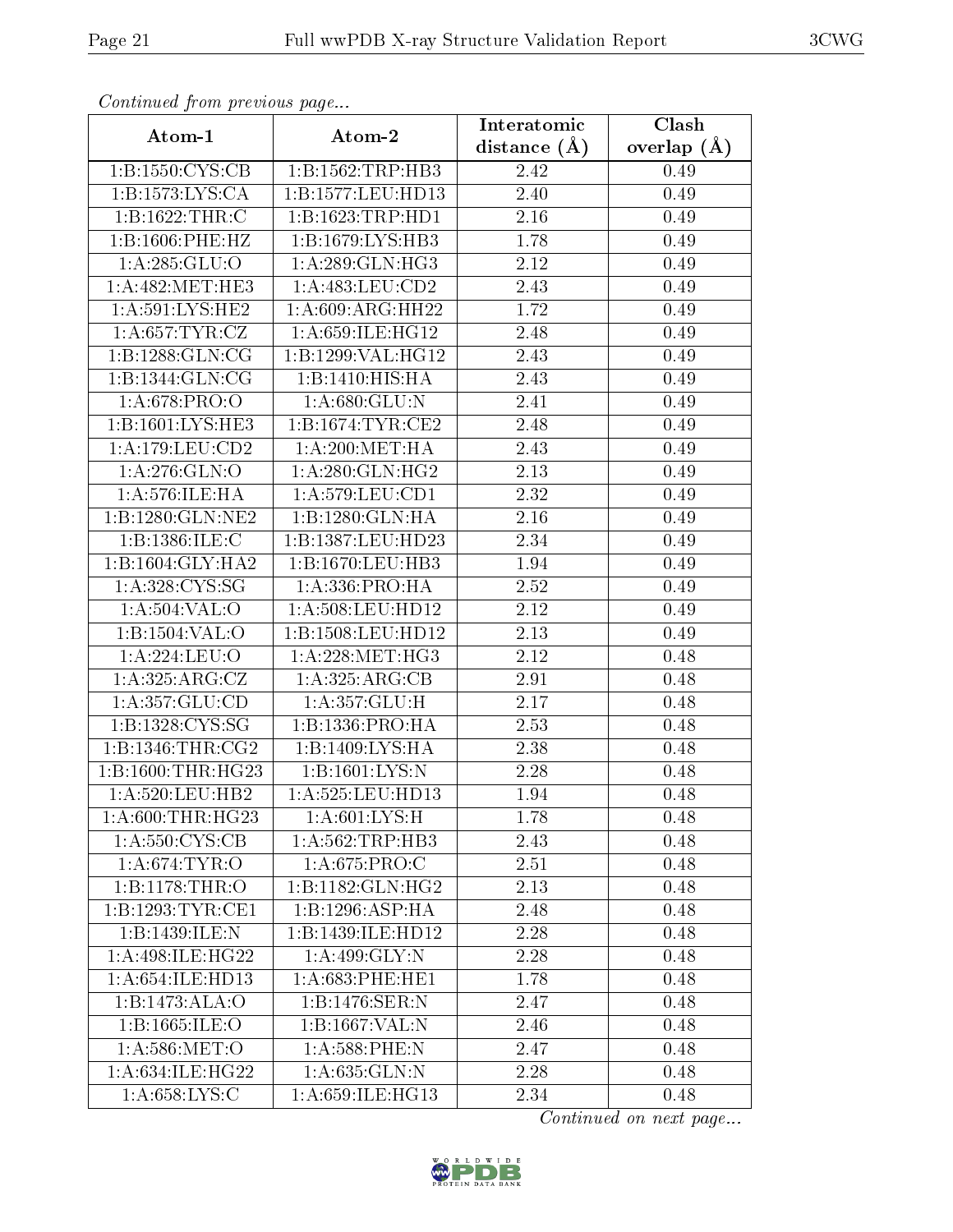| $P$ is a set of $P$ is a set of $P$ is a set of $P$ is a set of $P$ is a set of $P$ is a set of $P$ |                                 | Interatomic      | Clash         |  |
|-----------------------------------------------------------------------------------------------------|---------------------------------|------------------|---------------|--|
| Atom-1                                                                                              | Atom-2                          | distance $(\AA)$ | overlap $(A)$ |  |
| 1: A:673:LEU:O                                                                                      | 1: A:674:TYR:C                  | 2.52             | 0.48          |  |
| 1:B:1136:VAL:HG22                                                                                   | 1:B:1137:VAL:N                  | 2.28             | 0.48          |  |
| 1:A:364:ILE:HD13                                                                                    | 1: A:443:THR:CG2                | 2.44             | 0.48          |  |
| 1: A:665: ILE: O                                                                                    | 1:A:667:VAL:N                   | 2.47             | 0.48          |  |
| 1:B:1498:ILE:HG22                                                                                   | 1:B:1499:GLY:N                  | 2.28             | 0.48          |  |
| 1: B: 1616: GLU: O                                                                                  | 1:B:1642:LYS:HE3                | 2.14             | 0.48          |  |
| 1:B:1585:ILE:HG22                                                                                   | 1: B: 1587: GLY: N              | 2.28             | 0.48          |  |
| 1:B:1622:THR:HG23                                                                                   | 1:B:1634:ILE:HG23               | 1.95             | 0.48          |  |
| 1: B: 1622: THR: CG2                                                                                | 1:B:1623:TRP:N                  | 2.77             | 0.48          |  |
| 1:A:139:GLU:HA                                                                                      | 1: A:142: GLN: CG               | 2.37             | 0.48          |  |
| 1: A:600:THR:HG23                                                                                   | 1: A:601:LYS:N                  | 2.29             | 0.48          |  |
| 1:B:1179:LEU:HD11                                                                                   | 1:B:1195:VAL:HG12               | 1.96             | 0.48          |  |
| 1: B: 1517: LYS: N                                                                                  | 1:B:1517:LYS:CD                 | 2.73             | 0.48          |  |
| 1: A:659: ILE: O                                                                                    | 1:A:667:VAL:HG22                | 2.14             | 0.48          |  |
| 1:B:1195:VAL:CB                                                                                     | 1:B:1200:MET:HE2                | 2.44             | 0.48          |  |
| 1:B:1582:GLU:OE2                                                                                    | 1: B: 1582: GLU:N               | 2.38             | 0.48          |  |
| 1: A:379: ARG: HH11                                                                                 | 1: A:380: GLY:N                 | 2.12             | 0.47          |  |
| 1: A:634: ILE: CG2                                                                                  | 1:A:635:GLN:N                   | 2.76             | 0.47          |  |
| 1: A:688:ARG:H                                                                                      | 1: A:688:ARG:HE                 | 1.62             | 0.47          |  |
| 1:B:1493:PHE:O                                                                                      | 1:B:1496:PRO:HD3                | 2.13             | 0.47          |  |
| 1: B: 1530: GLU: C                                                                                  | 1:B:1532:LEU:H                  | 2.16             | 0.47          |  |
| 1:B:1201:GLN:O                                                                                      | 1:B:1203:LEU:N                  | 2.39             | 0.47          |  |
| 1:B:1532:LEU:HD12                                                                                   | 1:B:1561:PHE:HE2                | 1.79             | 0.47          |  |
| 1:B:1600:THR:HG23                                                                                   | 1:B:1601:LYS:H                  | 1.78             | 0.47          |  |
| 1: A:326: GLN:OE1                                                                                   | 1: A: 458: SER: HB2             | 2.14             | 0.47          |  |
| 1:A:554:MET:O                                                                                       | 1:A:555:ALA:C                   | 2.52             | 0.47          |  |
| 1:B:1623:TRP:NE1                                                                                    | 1:B:1635:GLN:O                  | 2.48             | 0.47          |  |
| 1:B:1671:VAL:HG12                                                                                   | 1:B:1679:LYS:HZ3                | 1.80             | 0.47          |  |
| 1:B:1673:LEU:O                                                                                      | 1:B:1674:TYR:C                  | 2.53             | 0.47          |  |
| 1: A:204: GLU:HG3                                                                                   | 1: A:204: GLU: H                | 1.40             | 0.47          |  |
| 1: A:318: LYS: HA                                                                                   | 1: A: 454: LEU: CD2             | 2.44             | 0.47          |  |
| 1:B:1565:LEU:CD1                                                                                    | 1:B:1568:ILE:HD12               | 2.45             | 0.47          |  |
| 1: A:243:TRP:NE1                                                                                    | 1:A:258:ILE:HB                  | 2.29             | 0.47          |  |
| 1:A:278:ARG:HD3                                                                                     | 1: A:448: GLN:OE1               | 2.15             | 0.47          |  |
| 1:B:1172:PHE:HD1                                                                                    | 1:B:1206:MET:HB3                | 1.80             | 0.47          |  |
| 1:B:1243:TRP:NE1                                                                                    | 1:B:1258:ILE:HB                 | 2.30             | 0.47          |  |
| 1:B:1288:GLN:HG3                                                                                    | 1:B:1299:VAL:HG12               | 1.97             | 0.47          |  |
| 1:B:1288:GLN:NE2                                                                                    | 1:B:1302:ARG:HH21               | 2.13             | 0.47          |  |
| 1:B:1674:TYR:O                                                                                      | 1:B:1675:PRO:C                  | 2.52             | 0.47          |  |
| 1:A:146:GLN:O                                                                                       | 1:A:147:HIS:C                   | 2.52             | 0.47          |  |
| 1:A:585:ILE:HD13                                                                                    | $1: A:608: \overline{LEU:HD13}$ | 1.96             | 0.47          |  |

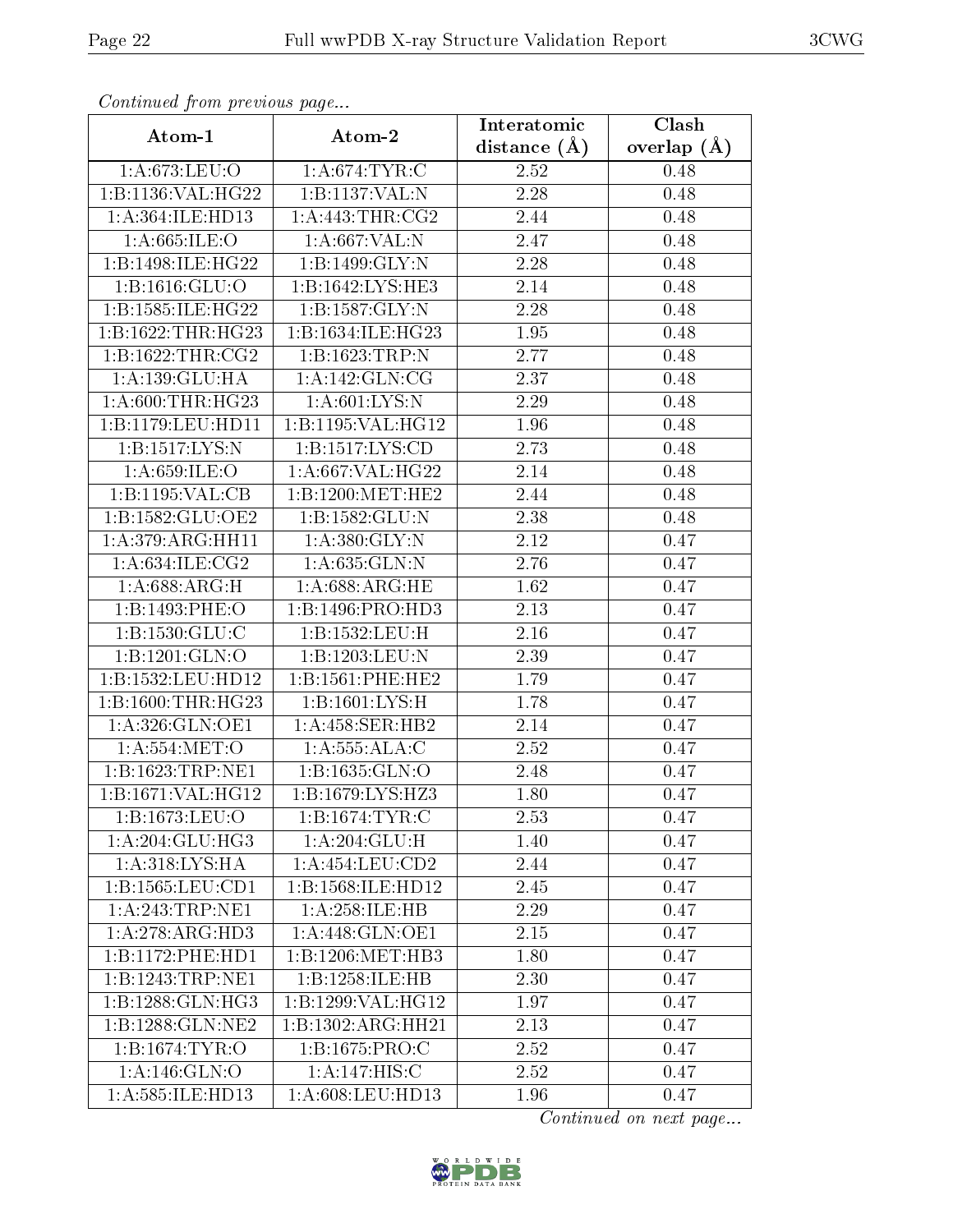| $\sum_{i=1}^{n}$<br>Atom-1   | Atom-2                               | Interatomic    | Clash         |  |
|------------------------------|--------------------------------------|----------------|---------------|--|
|                              |                                      | distance $(A)$ | overlap $(A)$ |  |
| 1:B:1357:GLU:H               | 1:B:1357:GLU:CD                      | 2.17           | 0.47          |  |
| 1:A:136:VAL:HG22             | 1:A:137:VAL:H                        | 1.80           | 0.47          |  |
| 1: A:288: GLN:HG3            | 1:A:299:VAL:HG12                     | 1.97           | 0.47          |  |
| 1: A:386: ILE:C              | 1: A: 387: LEU: HD23                 | 2.34           | 0.47          |  |
| 1: A:252: ILE:HG21           | 1:A:481:ASN:HD22                     | 1.77           | 0.47          |  |
| 1:B:1580:TRP:C               | 1:B:1580:TRP:CD1                     | 2.88           | 0.47          |  |
| 1: A:252: ILE:HG23           | 1: A:481: ASN:ND2                    | 2.27           | 0.47          |  |
| 1: A:595: ARG:O              | 1:A:597:ILE:N                        | 2.42           | 0.47          |  |
| 1:B:1447:HIS:C               | 1:B:1449:GLY:N                       | 2.66           | 0.47          |  |
| 1: A:414: ARG: HG2           | 1: A:415: GLU:N                      | 2.30           | 0.46          |  |
| 1: A:656: GLY:O              | 1: A:657:TYR:C                       | 2.53           | 0.46          |  |
| 1:B:1246:ARG:HD2             | 1:B:1257:ASN:O                       | $2.16\,$       | 0.46          |  |
| 1:B:1296:ASP:HB3             | $1:$ B:1299:VAL:HG22                 | 1.97           | 0.46          |  |
| 1:B:1566:ASP:HA              | 1:B:1569:ILE:HD12                    | 1.97           | 0.46          |  |
| 1: B: 1622: THR: CG2         | 1:B:1634:ILE:HG23                    | 2.44           | 0.46          |  |
| 1:A:592:GLU:OE1              | 1: A:592: GLU: C                     | 2.54           | 0.46          |  |
| 1:B:1325:ARG:CZ              | 1:B:1325:ARG:CB                      | 2.93           | 0.46          |  |
| 1:A:152:ARG:O                | 1: A: 156: GLN: HG2                  | 2.15           | 0.46          |  |
| 1:A:447:HIS:C                | 1: A:449: GLY:N                      | $2.66\,$       | 0.46          |  |
| 1:A:662:ALA:C                | 1: A:664: ASN:H                      | 2.18           | 0.46          |  |
| $1:B:1201:GLN:\overline{HA}$ | 1: B: 1204: GLU: CG                  | 2.45           | 0.46          |  |
| 1:B:1443:THR:O               | 1:B:1454:LEU:HB2                     | 2.15           | 0.46          |  |
| 1:B:1482:MET:HE3             | 1:B:1483:LEU:CD2                     | 2.45           | 0.46          |  |
| 1:B:1583:GLY:C               | 1:B:1585:ILE:N                       | 2.68           | 0.46          |  |
| 1:B:1644:GLN:C               | 1: B: 1646: ASN: N                   | 2.67           | 0.46          |  |
| 1: B: 1656: GLY:O            | 1:B:1658:LYS:HE3                     | 2.15           | 0.46          |  |
| 1:A:144:LEU:C                | 1: A:146: GLN:H                      | 2.18           | 0.46          |  |
| 1: A:201: GLN: HA            | 1: A:204: GLU:CG                     | 2.46           | 0.46          |  |
| 1:B:1152:ARG:O               | 1: B: 1156: GLN: HG2                 | 2.15           | 0.46          |  |
| 1: A: 161: LYS: NZ           | 1: A:216: SER:OG                     | 2.48           | 0.46          |  |
| 1: A:669: PRO:O              | 1: A:670: LEU: C                     | 2.54           | 0.46          |  |
| 1: A:671:VAL:HG12            | 1: A:679: LYS: NZ                    | 2.31           | 0.46          |  |
| 1:B:1493:PHE:C               | 1:B:1496:PRO:HD3                     | 2.36           | 0.46          |  |
| 1:A:246:ARG:HD2              | 1: A:257:ASN:O                       | 2.16           | 0.46          |  |
| 1:A:293:TYR:CE1              | 1:A:296:ASP:HA                       | 2.50           | 0.46          |  |
| 1:A:296:ASP:HB3              | $1:A:299:\overline{\text{VAL}:HG22}$ | 1.97           | 0.46          |  |
| 1:B:1144:LEU:C               | 1:B:1146:GLN:H                       | 2.17           | 0.46          |  |
| 1:B:1669:PRO:O               | 1:B:1670:LEU:C                       | 2.54           | 0.46          |  |
| 1:A:433:THR:CG2              | 1:A:469:GLN:HB3                      | 2.46           | 0.46          |  |
| 1:A:441:PHE:CD1              | 1:A:441:PHE:N                        | 2.84           | 0.46          |  |
| 1:A:530:GLU:OE2              | 1:B:1593:ARG:NH1                     | 2.41           | 0.46          |  |

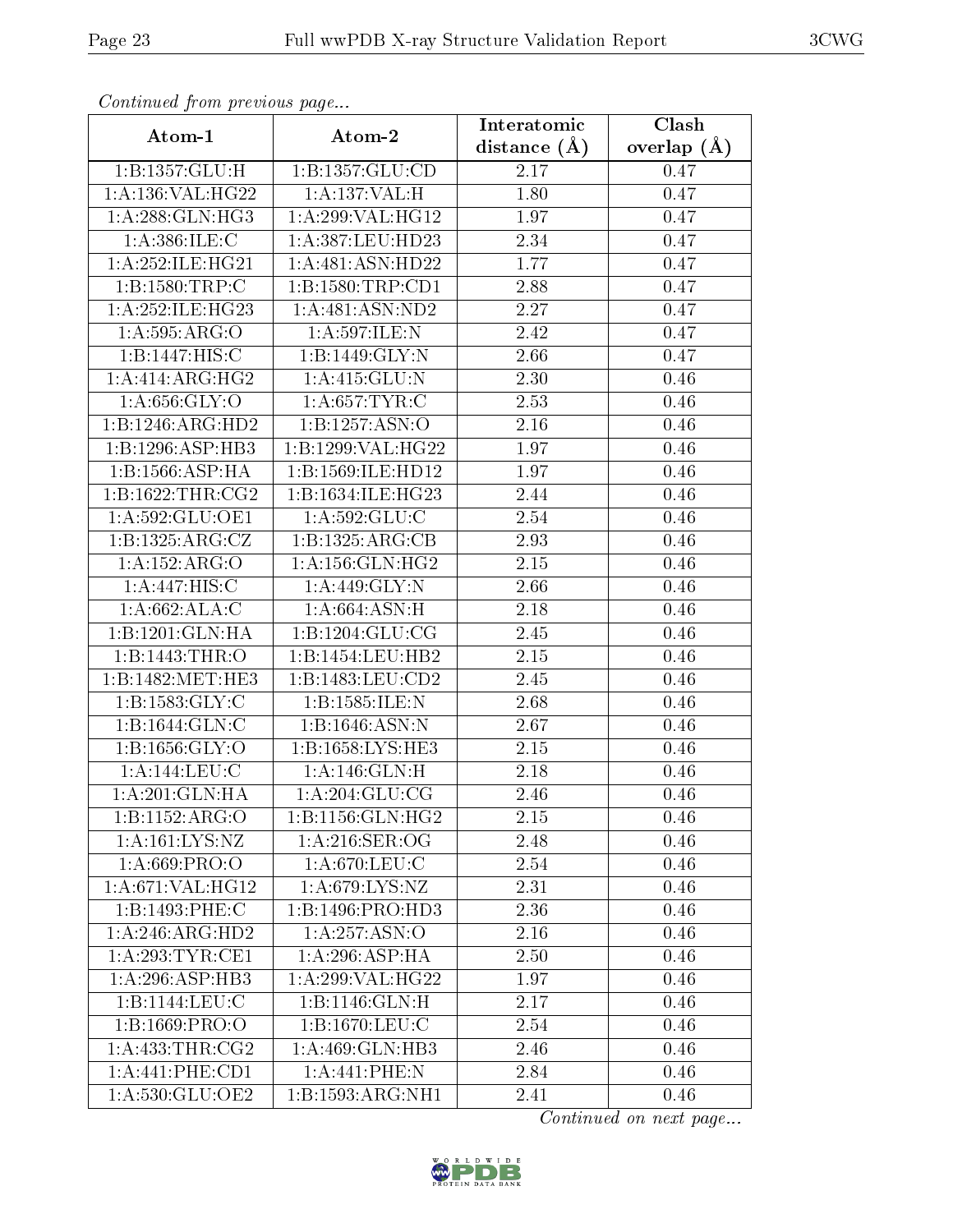| Contentaca from precious page |                               | Interatomic    | $\overline{\text{Clash}}$ |  |
|-------------------------------|-------------------------------|----------------|---------------------------|--|
| Atom-1                        | Atom-2                        | distance $(A)$ | overlap $(A)$             |  |
| 1:B:1473:ALA:C                | 1:B:1475:ALA:N                | 2.66           | 0.46                      |  |
| 1:B:1607:LEU:HB3              | 1:B:1608:LEU:H                | 1.56           | 0.46                      |  |
| 1: A:205: GLN:C               | 1:A:207:LEU:N                 | 2.68           | 0.46                      |  |
| 1: A:252: ILE:HG21            | 1: A:478:LEU:HA               | 1.98           | 0.46                      |  |
| 1: A: 582: GLU: CD            | 1:A:582:GLU:N                 | 2.68           | 0.46                      |  |
| 1:A:653:ILE:CD1               | 1: A:653: ILE:H               | 2.28           | 0.46                      |  |
| 1:B:1158:LEU:HG               | 1:B:1220:GLU:OE1              | 2.16           | $0.46\,$                  |  |
| 1:A:417:ARG:HG2               | 1: A:418: CYS:N               | 2.27           | 0.46                      |  |
| 1:B:1414:ARG:HG2              | 1:B:1415:GLU:N                | 2.30           | 0.46                      |  |
| 1:B:1589:ILE:HD13             | 1:B:1607:LEU:HD21             | 1.98           | 0.46                      |  |
| 1:A:214:ARG:CZ                | 1:A:298:ILE:HD12              | 2.46           | 0.46                      |  |
| 1: A:607:LEU:HB3              | 1: A:608:LEU:H                | 1.58           | 0.46                      |  |
| 1:B:1366:VAL:HA               | 1:B:1440:THR:O                | 2.15           | 0.46                      |  |
| 1:B:1592:GLU:OE1              | 1: B: 1592: GLU: C            | 2.54           | 0.46                      |  |
| 1: A:288: GLN:NE2             | 1:A:298:ILE:HG22              | 2.31           | 0.45                      |  |
| 1:B:1209:ALA:O                | 1:B:1213:MET:HG2              | 2.16           | 0.45                      |  |
| 1:B:1330:PRO:HD2              | 1:B:1344:GLN:O                | 2.16           | 0.45                      |  |
| 1: B: 1656: GLY:O             | 1:B:1657:TYR:C                | 2.55           | 0.45                      |  |
| 1: A:358:LEU:O                | 1: A:361: GLN:HB3             | 2.17           | 0.45                      |  |
| 1:B:1162:MET:O                | 1:B:1165:VAL:HG12             | 2.16           | 0.45                      |  |
| 1:B:1318:LYS:HA               | 1:B:1454:LEU:HD22             | 1.98           | 0.45                      |  |
| 1:B:1686:TYR:O                | 1:B:1688:ARG:NH2              | 2.50           | 0.45                      |  |
| 1: A:201: GLN:O               | 1: A:204: GLU:HG3             | 2.16           | 0.45                      |  |
| 1:A:287:LEU:N                 | 1:A:287:LEU:HD12              | 2.31           | 0.45                      |  |
| 1: A:329: MET:HE1             | 1:A:338:VAL:O                 | 2.16           | 0.45                      |  |
| 1:A:493:PHE:C                 | 1: A:496: PRO:HD3             | 2.37           | 0.45                      |  |
| 1:B:1288:GLN:NE2              | 1:B:1298:ILE:HG22             | 2.29           | 0.45                      |  |
| 1: B: 1433: THR: CG2          | 1:B:1469:GLN:HB3              | 2.46           | 0.45                      |  |
| 1:B:1326:GLN:OE1              | 1:B:1458:SER:HB2              | 2.17           | 0.45                      |  |
| 1:B:1611:SER:N                | 1: B: 1618: GLY: O            | 2.43           | 0.45                      |  |
| 1:B:1605:THR:HA               | 1:B:1671:VAL:O                | 2.17           | 0.45                      |  |
| 1:A:447:HIS:O                 | 1:A:449:GLY:N                 | 2.50           | 0.45                      |  |
| 1: A: 531: LYS: HZ1           | 1: A: 557: LYS: HE2           | 1.82           | 0.45                      |  |
| 1:B:1279:GLN:OE1              | 1:B:1448:GLN:NE2              | 2.49           | 0.45                      |  |
| 1:B:1358:LEU:O                | $1:B:1361:GLN:H\overline{B3}$ | 2.15           | 0.45                      |  |
| 1:B:1585:ILE:HD13             | 1:B:1608:LEU:HD13             | 1.98           | 0.45                      |  |
| 1: A:610: PHE:CD1             | 1:A:619:VAL:HG12              | 2.52           | 0.45                      |  |
| 1:B:1201:GLN:O                | 1:B:1204:GLU:HG3              | 2.16           | 0.45                      |  |
| 1:B:1652:GLU:OE1              | 1:B:1652:GLU:HA               | $2.16\,$       | 0.45                      |  |
| 1: A:443:THR:O                | 1:A:454:LEU:HB2               | 2.16           | 0.45                      |  |
| 1:A:459:LEU:HD23              | 1:A:459:LEU:HA                | 1.84           | 0.45                      |  |

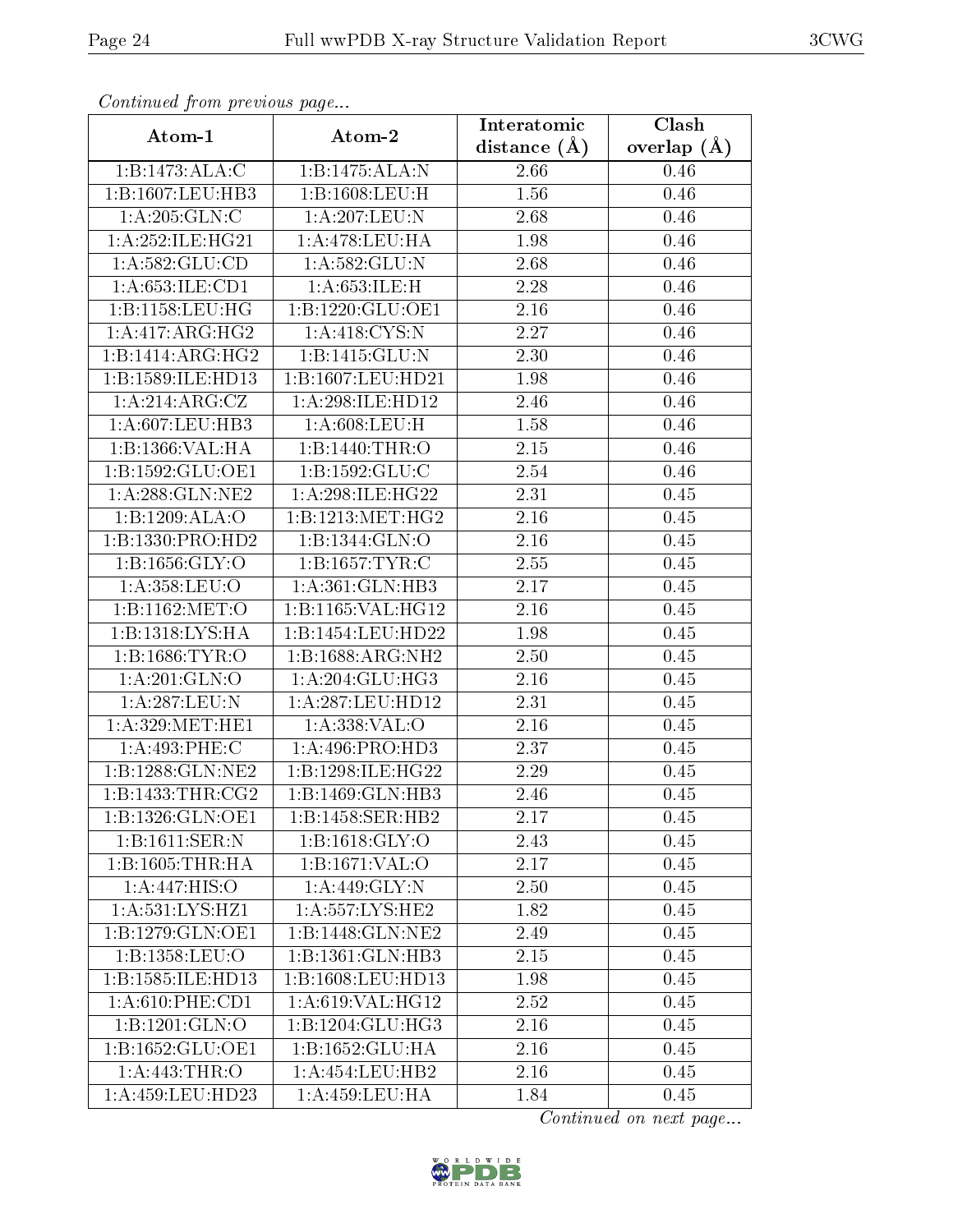| Atom-1                     |                     | Interatomic       | $\overline{\text{Clash}}$ |  |
|----------------------------|---------------------|-------------------|---------------------------|--|
|                            | Atom-2              | distance $(\AA)$  | overlap $(A)$             |  |
| 1: A: 532: LEU: HD12       | 1: A:561:PHE:HE2    | 1.79              | 0.45                      |  |
| 1: A:596:ALA:HB1           | 1:B:1535:PRO:HB3    | 1.97              | 0.45                      |  |
| 1:B:1139:GLU:HA            | 1:B:1142:GLN:CG     | 2.43              | 0.45                      |  |
| 1:B:1362:LEU:HD11          | 1:B:1445:VAL:HG22   | 1.98              | 0.45                      |  |
| 1:A:283:LYS:HA             | 1: A:286: GLU:CG    | 2.47              | 0.45                      |  |
| 1:A:330:PRO:HD2            | 1: A:344: GLN:O     | 2.16              | 0.45                      |  |
| 1:B:1521:SER:OG            | 1:B:1524:GLN:HG2    | 2.16              | 0.45                      |  |
| 1: A:201: GLN:O            | 1:A:203:LEU:N       | 2.41              | 0.45                      |  |
| 1: A:243:TRP:HE1           | 1:A:258:ILE:HB      | 1.82              | 0.45                      |  |
| 1:A:382:ARG:HB2            | 1: A:384: PHE:HE1   | 1.82              | 0.45                      |  |
| 1: A: 384: PHE: CD1        | 1:A:384:PHE:N       | 2.85              | 0.45                      |  |
| 1: B: 1336: PRO: O         | 1:B:1337:LEU:HB2    | 2.16              | 0.45                      |  |
| 1:B:1470:MET:CB            | 1:B:1471:PRO:CD     | 2.94              | 0.45                      |  |
| 1: B: 1146: GLN: O         | 1:B:1147:HIS:C      | 2.54              | 0.45                      |  |
| 1:B:1172:PHE:HB2           | 1:B:1206:MET:HE2    | 1.99              | 0.45                      |  |
| 1:B:1287:LEU:HD12          | 1:B:1287:LEU:N      | 2.32              | 0.45                      |  |
| 1:B:1503:GLN:HG3           | 1:B:1503:GLN:H      | 1.49              | 0.45                      |  |
| 1: A:442: GLU:HG2          | 1: A: 455: GLU: HB2 | 1.99              | 0.45                      |  |
| 1: A:660:MET:CG            | 1:A:666:LEU:HD12    | 2.47              | 0.45                      |  |
| 1:B:1597:ILE:HD11          | 1:B:1622:THR:HG22   | 1.97              | 0.45                      |  |
| 1:A:277:THR:O              | 1: A:281: ILE: HG12 | $\overline{2.16}$ | 0.44                      |  |
| 1: A:470:MET:HB3           | 1:A:471:PRO:CD      | 2.33              | 0.44                      |  |
| 1: A:521: SER:OG           | 1: A:524: GLN: HG2  | 2.16              | 0.44                      |  |
| 1:B:1182:GLN:C             | 1:B:1184:ASP:H      | 2.21              | 0.44                      |  |
| 1: B: 1622: THR: C         | 1:B:1623:TRP:CD1    | 2.90              | 0.44                      |  |
| 1: A:611:SER:N             | 1: A:618: GLY:O     | 2.43              | 0.44                      |  |
| 1:B:1447:HIS:O             | 1:B:1449:GLY:N      | 2.50              | 0.44                      |  |
| 1: B: 1523: GLU: CG        | 1:B:1524:GLN:N      | 2.80              | 0.44                      |  |
| 1:B:1578:ALA:O             | 1:B:1581:ASN:HB2    | 2.17              | 0.44                      |  |
| 1:B:1582:GLU:CD            | 1:B:1582:GLU:N      | 2.68              | 0.44                      |  |
| 1: A:272: GLU:O            | 1: A:276: GLN: HG3  | 2.17              | 0.44                      |  |
| 1: A:340: LYS: HE3         | 1: A:343: VAL:CG2   | 2.48              | 0.44                      |  |
| 1:A:409:LYS:HB2            | 1:A:409:LYS:HZ2     | 1.82              | 0.44                      |  |
| 1:A:431:ILE:O              | 1:A:435:GLU:HB2     | 2.16              | 0.44                      |  |
| 1:A:652:GLU:OE1            | 1:A:652:GLU:HA      | 2.17              | 0.44                      |  |
| $1:\overline{A:680:GLU:O}$ | 1:A:684:GLY:HA3     | 2.17              | 0.44                      |  |
| 1:B:1442:GLU:HG2           | 1:B:1455:GLU:HB2    | 1.99              | 0.44                      |  |
| 1: A:482: MET:HE3          | 1:A:483:LEU:HD21    | 1.98              | 0.44                      |  |
| 1: A:526:THR:C             | 1:A:528:LEU:N       | 2.71              | 0.44                      |  |
| 1: A:656: GLY:O            | 1:A:658:LYS:HE3     | 2.18              | 0.44                      |  |
| 1: A:658: LYS: HE2         | 1: A:668:SER:HA     | 2.00              | 0.44                      |  |

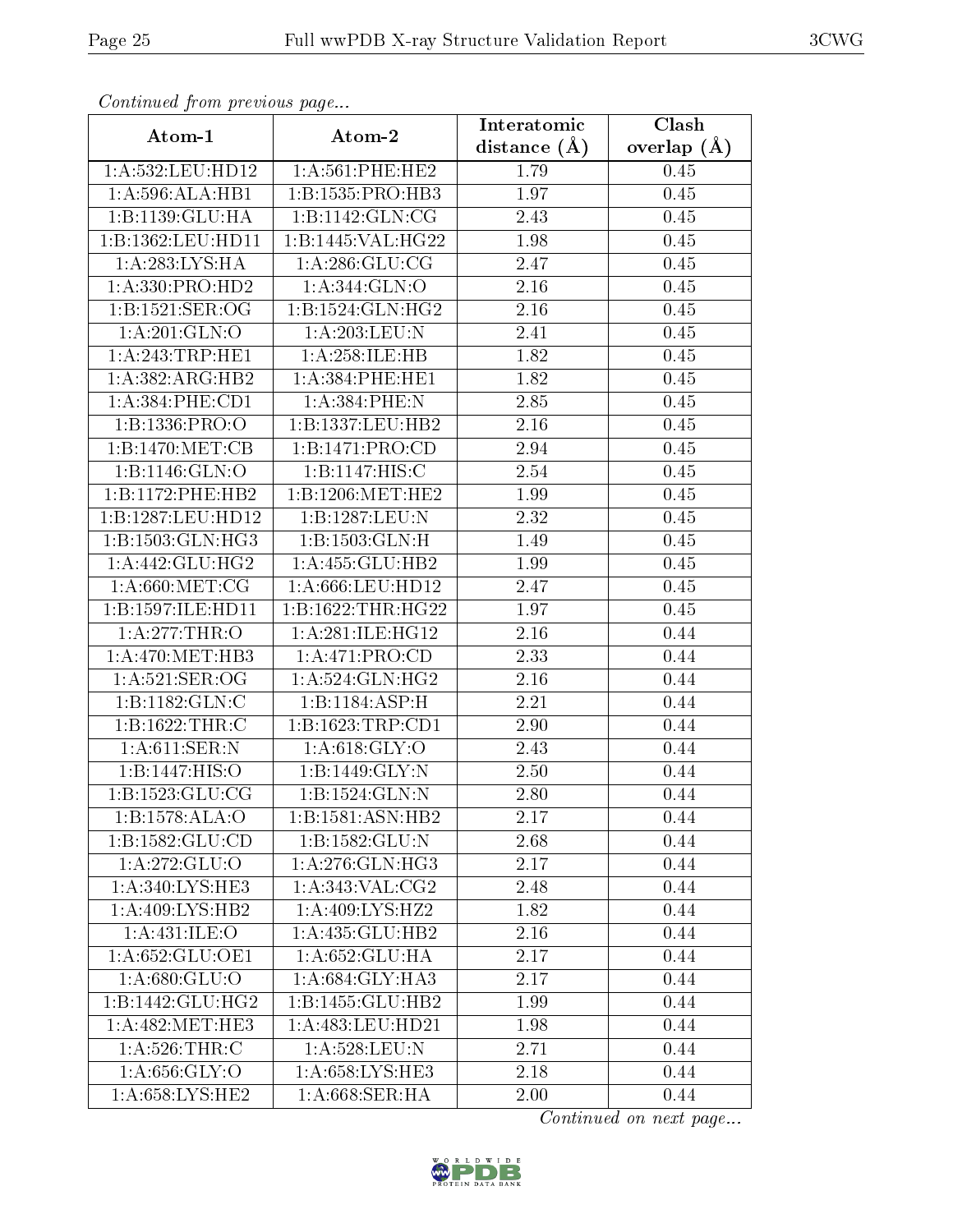|                      |                      | Interatomic       | $\overline{\text{Clash}}$ |  |
|----------------------|----------------------|-------------------|---------------------------|--|
| Atom-1               | Atom-2               | distance $(\AA)$  | overlap $(A)$             |  |
| 1: A:660:MET:HG3     | 1:A:666:LEU:HD12     | 1.99              | 0.44                      |  |
| 1:B:1643:GLN:O       | 1:B:1646:ASN:HB2     | $2.18\,$          | 0.44                      |  |
| 1:B:1650:PHE:O       | 1:B:1654:ILE:HG12    | 2.18              | 0.44                      |  |
| 1: A:162: MET:O      | 1:A:165:VAL:HG12     | $\overline{2.17}$ | 0.44                      |  |
| 1:A:285:GLU:HA       | 1: A:288: GLN:HB2    | 2.00              | 0.44                      |  |
| 1:A:503:GLN:H        | 1: A:503: GLN: HG3   | 1.47              | 0.44                      |  |
| 1:B:1652:GLU:OE2     | 1:B:1688:ARG:NE      | 2.50              | 0.44                      |  |
| 1:A:336:PRO:O        | 1:A:337:LEU:HB2      | 2.18              | 0.44                      |  |
| 1:B:1205:GLN:C       | 1:B:1207:LEU:N       | 2.70              | 0.44                      |  |
| 1:B:1531:LYS:NZ      | 1:B:1557:LYS:HE2     | 2.33              | 0.44                      |  |
| 1: B: 1610: PHE: CD1 | 1:B:1619:VAL:HG12    | 2.53              | 0.44                      |  |
| 1:B:1685:LYS:HB2     | 1: B: 1686: TYR: CD1 | $2.52\,$          | 0.44                      |  |
| 1:A:214:ARG:NH2      | 1:A:287:LEU:HB3      | 2.33              | 0.44                      |  |
| 1: A:589: ILE: HG23  | 1: A:589: ILE:O      | 2.17              | 0.44                      |  |
| 1: B: 1162: MET:CE   | 1:B:1283:LYS:HB3     | 2.47              | 0.44                      |  |
| 1:B:1335:ARG:HB3     | 1:B:1470:MET:HE1     | 2.00              | 0.44                      |  |
| 1:B:1589:ILE:HG23    | 1:B:1589:ILE:O       | 2.17              | 0.44                      |  |
| 1:B:1671:VAL:HG12    | 1:B:1679:LYS:HG2     | 2.00              | 0.44                      |  |
| 1: A:671: VAL: HG12  | 1: A:679: LYS: HG2   | 2.00              | 0.44                      |  |
| 1:B:1272:GLU:O       | 1:B:1276:GLN:HG3     | 2.18              | 0.44                      |  |
| 1:B:1382:ARG:HB2     | 1:B:1384:PHE:HE1     | 1.82              | 0.44                      |  |
| 1:B:1592:GLU:O       | 1:B:1594:GLU:N       | 2.51              | 0.44                      |  |
| 1: A: 225: LEU: CD2  | 1: A:308:ARG:HB3     | 2.48              | 0.43                      |  |
| 1: A: 583: GLY: C    | 1: A:585: ILE:N      | 2.70              | 0.43                      |  |
| 1:B:1243:TRP:HE1     | 1:B:1258:ILE:HB      | 1.83              | 0.43                      |  |
| 1:B:1663:THR:O       | 1:B:1665:ILE:HG13    | 2.17              | 0.43                      |  |
| 1: A:256: PRO:HB2    | 1:A:257:ASN:H        | 1.66              | 0.43                      |  |
| 1: A:340: LYS:O      | 1:A:343:VAL:HG23     | 2.18              | 0.43                      |  |
| 1:B:1284:LEU:HD23    | 1:B:1284:LEU:HA      | 1.83              | 0.43                      |  |
| 1:B:1441:PHE:N       | 1:B:1441:PHE:CD1     | 2.85              | 0.43                      |  |
| 1:B:1533:LEU:HD21    | 1:B:1544:ILE:HG12    | 1.99              | 0.43                      |  |
| 1:A:447:HIS:O        | 1:A:448:GLN:C        | 2.56              | 0.43                      |  |
| 1:B:1255:PRO:HA      | 1:B:1256:PRO:HD2     | 1.82              | 0.43                      |  |
| 1:B:1340:LYS:O       | 1:B:1343:VAL:HG23    | 2.19              | 0.43                      |  |
| 1:B:1576:ILE:HA      | 1:B:1579:LEU:HB2     | 1.99              | 0.43                      |  |
| 1: A:279: GLN: HE21  | 1: A:282: LYS: HD2   | 1.82              | 0.43                      |  |
| 1:A:578:ALA:O        | 1:A:581:ASN:HB2      | 2.18              | 0.43                      |  |
| 1:B:1214:ARG:NH2     | 1:B:1287:LEU:HB3     | 2.33              | 0.43                      |  |
| 1:B:1531:LYS:HZ1     | 1:B:1557:LYS:HE2     | 1.84              | 0.43                      |  |
| 1:B:1651:ALA:HB3     | 1:B:1688:ARG:NH2     | 2.31              | 0.43                      |  |
| 1: A: 361: GLN:O     | 1: A:361: GLN: HG2   | 2.19              | 0.43                      |  |

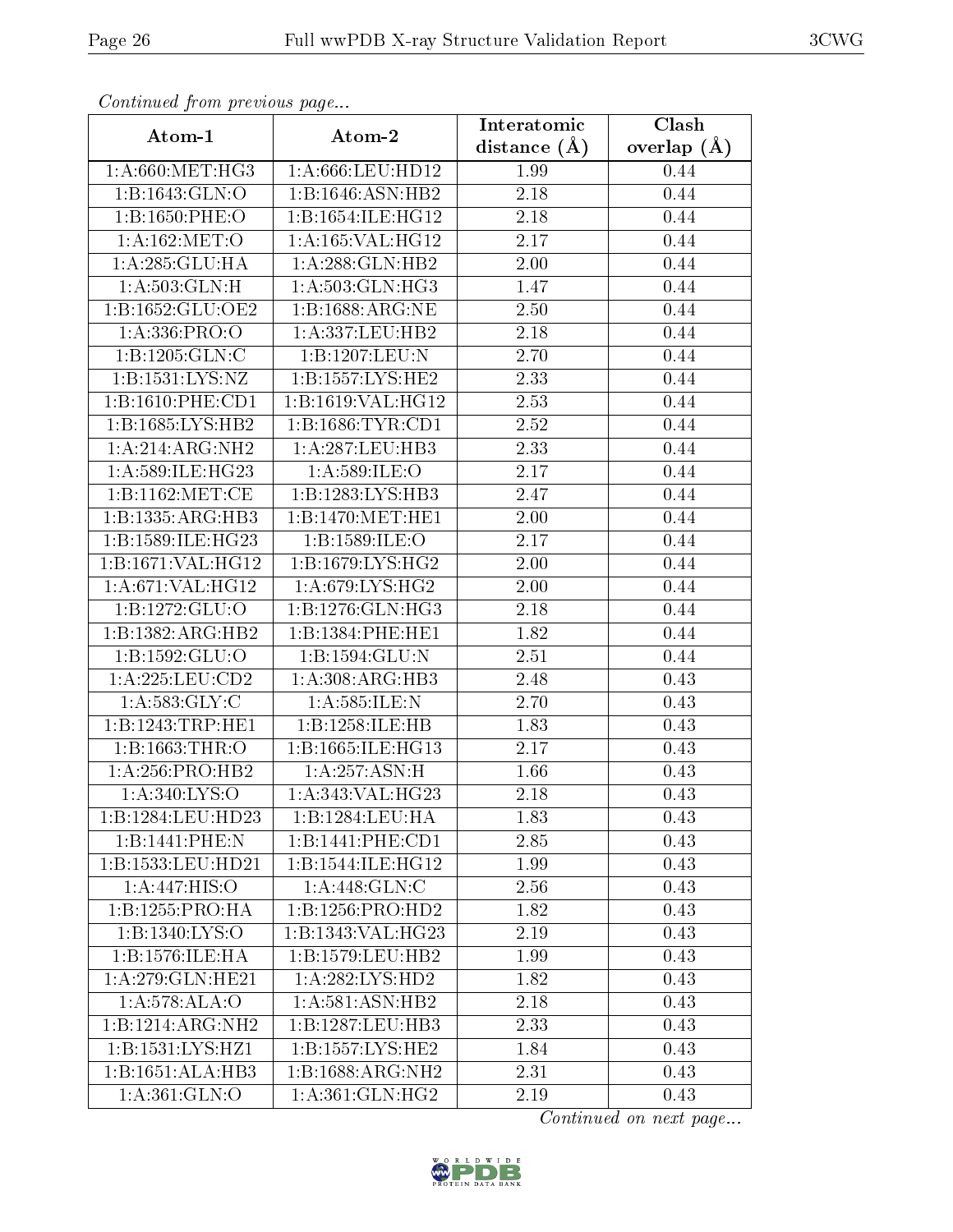|                              |                                      | Interatomic      | Clash         |  |
|------------------------------|--------------------------------------|------------------|---------------|--|
| Atom-1                       | Atom-2                               | distance $(\AA)$ | overlap $(A)$ |  |
| 1:B:1592:GLU:C               | 1:B:1594:GLU:N                       | 2.72             | 0.43          |  |
| 1:B:1651:ALA:O               | 1:B:1655:MET:HG2                     | $2.18\,$         | 0.43          |  |
| 1:B:1681:GLU:O               | 1:B:1685:LYS:CE                      | 2.66             | 0.43          |  |
| 1:A:364:ILE:CD1              | 1:A:443:THR:HG21                     | 2.49             | 0.43          |  |
| 1: A:650:PHE:CE2             | 1: A:654: ILE: HDI1                  | 2.52             | 0.43          |  |
| 1: A:523: GLU:CG             | 1: A:524: GLN:N                      | 2.81             | 0.43          |  |
| 1:A:685:LYS:HE3              | 1: A:686:TYR:CE2                     | 2.52             | 0.43          |  |
| 1:B:1225:LEU:CD2             | 1:B:1308:ARG:HB3                     | 2.48             | 0.43          |  |
| 1:B:1384:PHE:N               | 1:B:1384:PHE:CD1                     | 2.86             | 0.43          |  |
| 1: A:205: GLN:O              | 1:A:207:LEU:N                        | 2.51             | 0.43          |  |
| 1: A:308: ARG:O              | 1: A:311: GLU:HB3                    | 2.18             | 0.43          |  |
| 1: A:592: GLU:O              | 1: A:594: GLU:N                      | 2.51             | 0.43          |  |
| 1:A:619:VAL:HG23             | 1: A:650: PHE:CE1                    | 2.53             | 0.43          |  |
| 1: A: 136: VAL: HG22         | 1:A:137:VAL:N                        | 2.34             | 0.43          |  |
| 1: A:432: VAL:C              | 1: A: 434: GLU: H                    | 2.22             | 0.43          |  |
| 1: A:470:MET:CB              | 1:A:471:PRO:CD                       | 2.95             | 0.43          |  |
| 1: A:205: GLN:O              | 1:A:208:THR:N                        | 2.51             | 0.42          |  |
| 1:A:288:GLN:HE22             | 1:A:302:ARG:HH21                     | 1.67             | 0.42          |  |
| 1: A: 253: GLY: O            | 1: A:510:TRP:HB3                     | 2.19             | 0.42          |  |
| 1:B:1201:GLN:HA              | 1:B:1204:GLU:OE1                     | 2.19             | 0.42          |  |
| 1:B:1623:TRP:CB              | 1: B: 1670: LEU: HG                  | 2.49             | 0.42          |  |
| 1: A:512:PHE:O               | 1: A:516:THR:OG1                     | 2.29             | 0.42          |  |
| $1: A:621:$ PHE:CZ           | 1: A:637: VAL:CG1                    | 3.03             | 0.42          |  |
| 1:B:1205:GLN:O               | 1:B:1208:THR:N                       | 2.52             | 0.42          |  |
| 1:B:1340:LYS:HE3             | 1:B:1343:VAL:CG2                     | 2.48             | 0.42          |  |
| 1:B:1671:VAL:HG12            | 1:B:1679:LYS:NZ                      | 2.33             | 0.42          |  |
| 1: A:283:LYS:HA              | 1: A:283:LYS:HD2                     | 1.83             | 0.42          |  |
| 1: A:575: TYR: CB            | 1: A:576: ILE: HD12                  | 2.49             | 0.42          |  |
| 1:A:623:TRP:NE1              | 1: A:635: GLN:O                      | 2.53             | 0.42          |  |
| 1: A:655: MET:HG3            | 1: A:687:CYS:SG                      | 2.59             | 0.42          |  |
| 1:B:1359:ASN:O               | 1:B:1360:TYR:HB2                     | 2.19             | 0.42          |  |
| 1:B:1466:ASN:ND2             | 1:B:1467:ILE:H                       | 2.18             | 0.42          |  |
| 1:A:285:GLU:HB2              | 1:A:302:ARG:HD3                      | 2.01             | 0.42          |  |
| 1: A:515:THR:HG21            | $1: A:573: \overline{\text{LYS:CG}}$ | 2.49             | 0.42          |  |
| 1: A:576: ILE: HA            | 1: A: 579: LEU: HB2                  | 2.00             | 0.42          |  |
| 1: A:580:TRP:CD1             | 1: A:580:TRP:C                       | 2.91             | 0.42          |  |
| $1: A:643: \overline{GLN:O}$ | $1:A:646:\overline{ASN:HB2}$         | 2.19             | 0.42          |  |
| 1:B:1482:MET:HE3             | 1:B:1483:LEU:HD21                    | 2.01             | 0.42          |  |
| 1:B:1515:THR:HG21            | 1: B: 1573: LYS: CG                  | 2.48             | 0.42          |  |
| 1:A:221:LEU:CD1              | 1:A:281:ILE:HD13                     | 2.33             | 0.42          |  |
| 1:A:206:MET:O                | 1:A:210:LEU:HG                       | 2.19             | 0.42          |  |

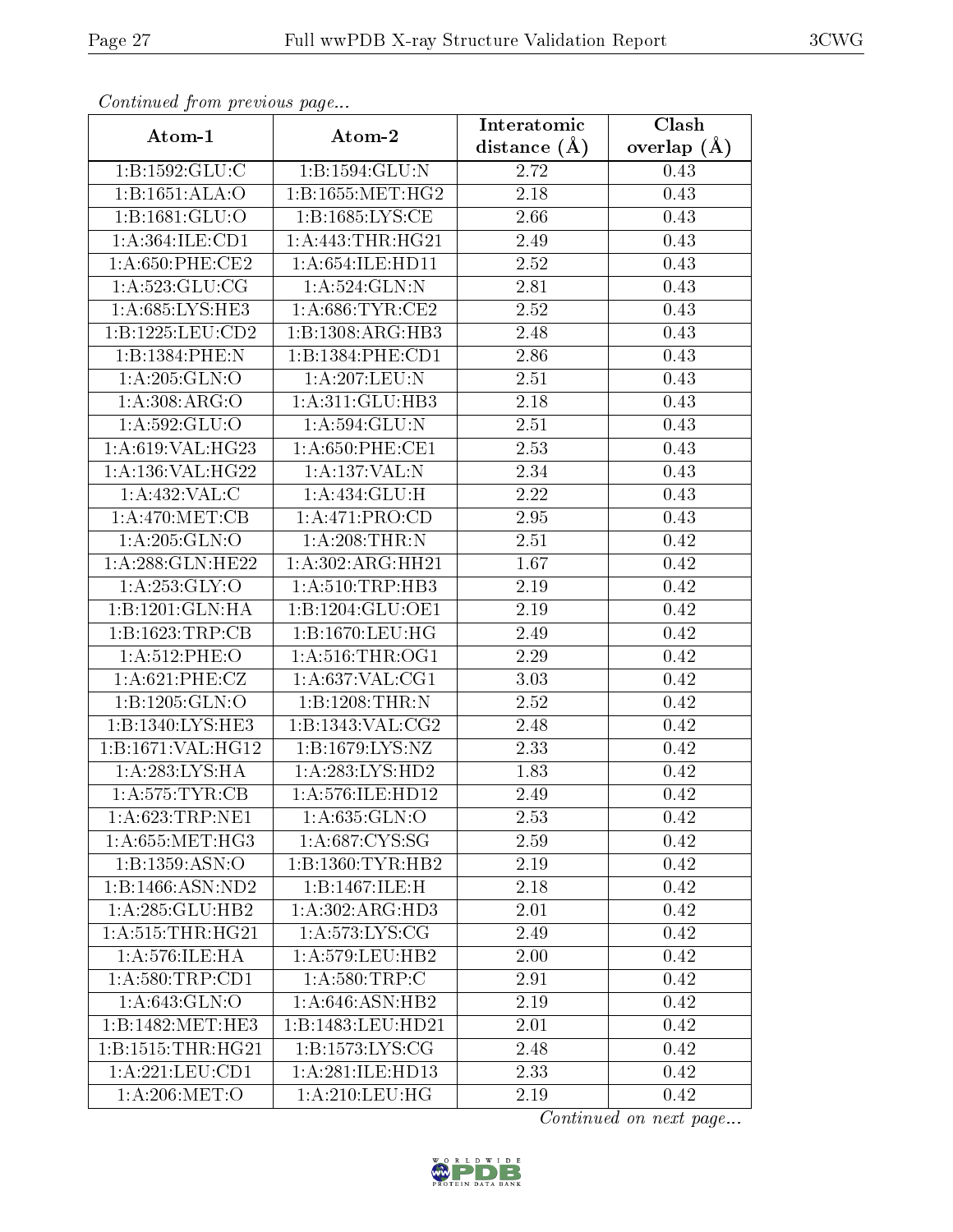| $\sum_{i=1}^{n}$               |                               | Interatomic    | Clash         |  |
|--------------------------------|-------------------------------|----------------|---------------|--|
| Atom-1                         | Atom-2                        | distance $(A)$ | overlap $(A)$ |  |
| 1:A:263:LEU:O                  | 1: A:267: ILE: CG1            | 2.68           | 0.42          |  |
| 1: A: 388: GLY:O               | 1: A:390: ASN:N               | 2.53           | 0.42          |  |
| 1: A:254: GLY:HA2              | 1: A:510:TRP:CD2              | 2.55           | 0.42          |  |
| 1: A: 531: LYS: NZ             | 1: A: 557: LYS: HE2           | 2.33           | 0.42          |  |
| 1: A:592: GLU: C               | 1: A:594: GLU:N               | 2.73           | 0.42          |  |
| 1:B:1447:HIS:O                 | 1:B:1448:GLN:C                | 2.58           | 0.42          |  |
| $1:B:1609:ARG:\overline{HH11}$ | 1: B: 1620: THR: CG2          | 2.32           | 0.42          |  |
| 1: B: 1606: PHE: CZ            | 1:B:1679:LYS:HB3              | 2.55           | 0.42          |  |
| 1:A:382:ARG:HB2                | 1: A:384:PHE:CE1              | 2.55           | 0.42          |  |
| 1:A:445:VAL:HB                 | 1: A: 452: ILE: CG2           | 2.50           | 0.42          |  |
| 1: A:654: ILE: HD13            | 1: A:683:PHE:CE1              | 2.54           | 0.42          |  |
| 1:B:1172:PHE:N                 | 1:B:1206:MET:HE1              | 2.35           | 0.42          |  |
| 1:B:1196:THR:HG22              | 1:B:1197:ARG:N                | 2.34           | 0.42          |  |
| 1:B:1256:PRO:HB2               | 1:B:1257:ASN:H                | 1.67           | $0.42\,$      |  |
| 1:A:409:LYS:CB                 | 1:A:409:LYS:NZ                | 2.83           | 0.42          |  |
| 1:A:368:ILE:CD1                | 1:A:413:LEU:HD21              | 2.49           | 0.42          |  |
| 1: A:591: LYS: CE              | 1: A:609: ARG: NH2            | 2.77           | 0.42          |  |
| 1: A:658:LYS:CE                | 1: A:668:SER:HA               | <b>2.50</b>    | 0.42          |  |
| 1: A:623:TRP:HB2               | 1:A:670:LEU:HG                | 2.01           | 0.42          |  |
| 1:B:1279:GLN:HE21              | 1:B:1282:LYS:HD2              | 1.83           | 0.42          |  |
| 1:B:1331:MET:HE2               | 1: B: 1331: MET: HA           | 2.02           | 0.42          |  |
| 1:A:281:ILE:HD12               | 1:A:305:LEU:HB3               | 2.02           | 0.42          |  |
| 1: A:530: GLU: C               | 1:A:532:LEU:N                 | 2.73           | 0.42          |  |
| 1:B:1283:LYS:HA                | 1: B: 1286: GLU: CG           | 2.45           | 0.42          |  |
| 1:B:1205:GLN:O                 | 1:B:1207:LEU:N                | 2.53           | 0.42          |  |
| 1:B:1517:LYS:HE2               | 1:B:1581:ASN:OD1              | 2.20           | 0.42          |  |
| 1:B:1518:ARG:HG2               | 1: B: 1519: GLY: O            | 2.19           | 0.42          |  |
| 1: B: 1526: THR:C              | 1:B:1528:LEU:N                | 2.72           | 0.42          |  |
| 1: A: 180: LYS:O               | 1:A:180:LYS:HG2               | 2.20           | 0.41          |  |
| 1: A:621:PHE:CE1               | 1:A:637:VAL:HB                | 2.54           | 0.41          |  |
| 1:B:1169:GLN:O                 | 1:B:1169:GLN:HG2              | 2.20           | 0.41          |  |
| 1: B: 1368: ILE: O             | 1:B:1369:ASP:HB2              | 2.20           | 0.41          |  |
| 1: B: 1540: SER:C              | 1:B:1542:CYS:H                | 2.23           | 0.41          |  |
| 1:B:1598:LEU:HD13              | 1:B:1623:TRP:HA               | 2.02           | 0.41          |  |
| 1:A:205:GLN:O                  | 1: A:206:MET:C                | 2.59           | 0.41          |  |
| $1:A:\overline{246:ARG:NH1}$   | 1: A:258: ILE: HA             | 2.35           | 0.41          |  |
| 1:A:362:LEU:HD23               | 1:A:362:LEU:HA                | 1.77           | 0.41          |  |
| 1: A:506: GLU:O                | 1:A:509:SER:HB3               | 2.20           | 0.41          |  |
| 1:B:1180:LYS:O                 | 1:B:1180:LYS:HG2              | 2.19           | 0.41          |  |
| 1:B:1379:ARG:C                 | 1:B:1379:ARG:HD3              | 2.41           | 0.41          |  |
| 1:A:154:ARG:HB2                | $1:A:224:L\overline{EU:HD13}$ | 2.02           | 0.41          |  |

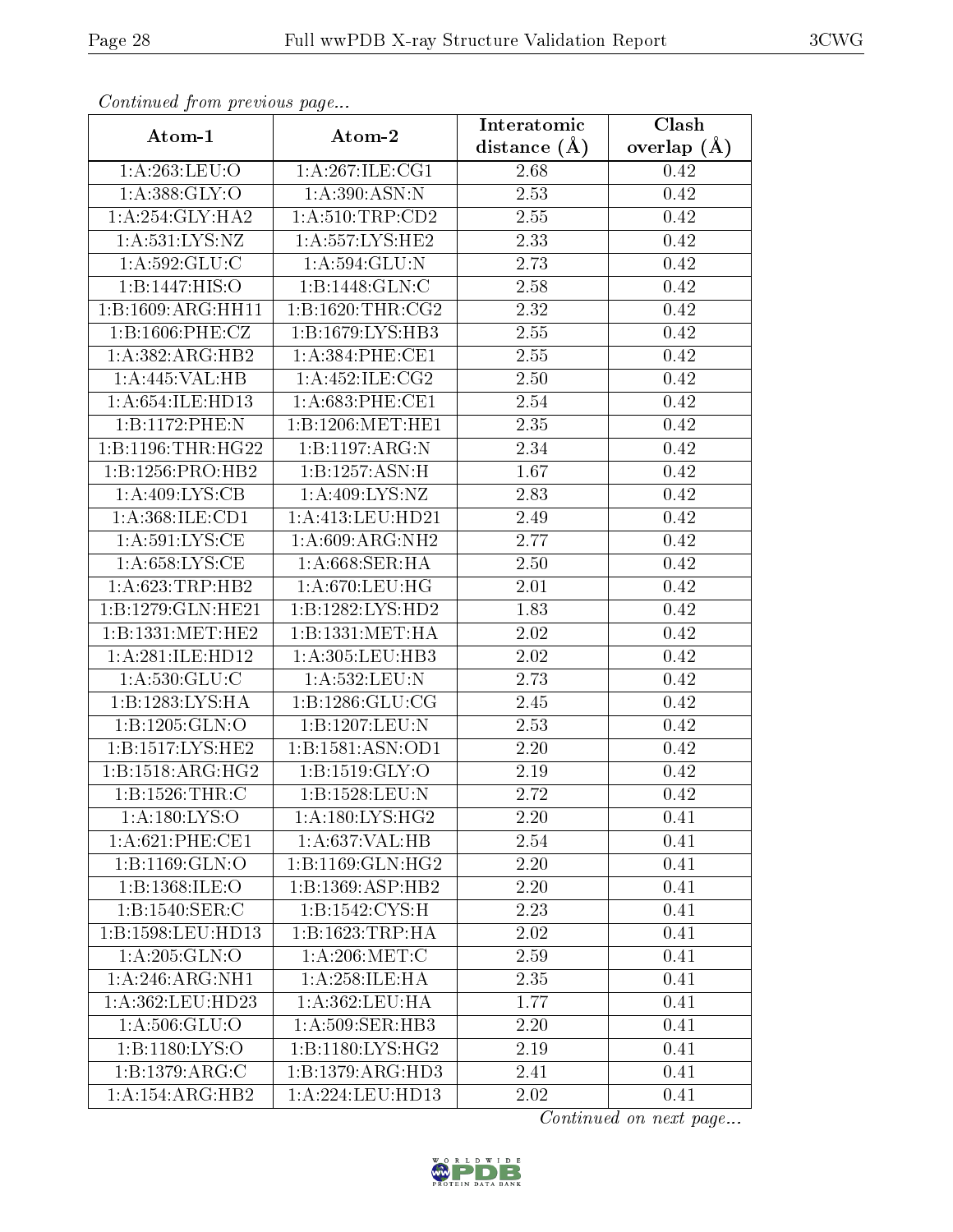| Atom-1                       |                               | Interatomic      | $\overline{\text{Clash}}$ |  |
|------------------------------|-------------------------------|------------------|---------------------------|--|
|                              | Atom-2                        | distance $(\AA)$ | overlap $(A)$             |  |
| 1:A:245:ARG:HD3              | 1:A:485:ASN:HB3               | 2.02             | 0.41                      |  |
| 1:B:1181:SER:O               | 1:B:1182:GLN:HB3              | 2.20             | 0.41                      |  |
| 1:B:1283:LYS:HA              | 1:B:1283:LYS:HD2              | 1.85             | 0.41                      |  |
| 1:B:1368:ILE:HG21            | 1:B:1385:ASN:HA               | 2.02             | 0.41                      |  |
| 1:A:172:PHE:C                | 1:A:172:PHE:CD2               | 2.94             | 0.41                      |  |
| 1: A:260:LEU:HB2             | 1: A:350:ARG:NH2              | 2.35             | 0.41                      |  |
| 1: A:304:MET:HA              | 1: A:304:MET:HE1              | 2.02             | 0.41                      |  |
| 1: A: 335: ARG: HA           | 1: A: 335: ARG: HD3           | 1.90             | 0.41                      |  |
| 1:A:332:HIS:HE1              | 1: A:467: ILE: HDI1           | 1.84             | 0.41                      |  |
| 1:B:1530:GLU:C               | 1:B:1532:LEU:N                | 2.74             | 0.41                      |  |
| 1:B:1601:LYS:HB3             | 1:B:1602:PRO:CD               | 2.43             | 0.41                      |  |
| 1:A:146:GLN:O                | 1:A:149:GLN:N                 | 2.52             | 0.41                      |  |
| 1: A:340: LYS: HA            | 1: A:464: ILE: HG13           | 2.03             | 0.41                      |  |
| 1: A:602:PRO:O               | 1: A:603: PRO:C               | 2.59             | 0.41                      |  |
| 1:A:245:ARG:HH11             | 1:A:485:ASN:HB3               | 1.85             | 0.41                      |  |
| 1:B:1382:ARG:HB2             | 1:B:1384:PHE:CE1              | 2.55             | 0.41                      |  |
| 1:B:1409:LYS:CB              | 1:B:1409:LYS:NZ               | 2.84             | 0.41                      |  |
| 1:B:1433:THR:HG21            | 1:B:1472:ASN:HB2              | 2.03             | 0.41                      |  |
| $1:A:279:\overline{GLN:OE1}$ | 1: A:448: GLN:OE1             | 2.39             | 0.41                      |  |
| 1:B:1252:ILE:HG23            | 1:B:1481:ASN:ND2              | 2.34             | 0.41                      |  |
| 1:A:535:PRO:CG               | 1:B:1600:THR:HB               | 2.47             | 0.41                      |  |
| 1:B:1670:LEU:N               | 1:B:1670:LEU:HD22             | 2.11             | 0.41                      |  |
| 1:A:309:ILE:C                | $1:$ A:309:ILE:HD13           | 2.40             | 0.41                      |  |
| 1: A:466: ASN:ND2            | 1:A:467:ILE:H                 | 2.19             | 0.41                      |  |
| 1: A:623:TRP:HH2             | 1: A:659: ILE: HG21           | 1.86             | 0.41                      |  |
| 1: A:280: GLN:CA             | 1:A:280:GLN:HE21              | 2.13             | 0.41                      |  |
| 1:A:284:LEU:C                | 1: A:286: GLU: H              | 2.24             | 0.41                      |  |
| 1:A:522:ILE:CD1              | 1:A:522:ILE:H                 | 2.13             | 0.41                      |  |
| 1: A:604: GLY:HA2            | 1: A:670:LEU:HB3              | 2.01             | 0.41                      |  |
| 1:B:1172:PHE:C               | 1:B:1172:PHE:CD2              | 2.95             | 0.41                      |  |
| 1:B:1285:GLU:HA              | 1:B:1288:GLN:HB2              | 2.02             | 0.41                      |  |
| 1:B:1470:MET:HB3             | 1:B:1471:PRO:CD               | 2.33             | 0.41                      |  |
| 1:B:1524:GLN:HE21            | 1:B:1524:GLN:HB3              | 1.59             | 0.41                      |  |
| 1:B:1246:ARG:NH1             | 1:B:1258:ILE:HA               | 2.36             | 0.41                      |  |
| 1:B:1677:ILE:HG13            | 1:B:1677:ILE:H                | 1.67             | 0.41                      |  |
| 1:B:1195:VAL:HG11            | 1:B:1200:MET:CE               | 2.51             | 0.41                      |  |
| 1:B:1234:THR:O               | 1:B:1238:GLU:HB2              | 2.21             | 0.41                      |  |
| 1: B: 1308: ARG: O           | 1:B:1311:GLU:HB3              | 2.21             | 0.41                      |  |
| 1:A:240:LEU:HD13             | 1:A:263:LEU:HD13              | 2.02             | 0.40                      |  |
| 1:A:337:LEU:HD22             | $1:A:461:V\overline{AL:HG23}$ | 2.03             | 0.40                      |  |
| 1:B:1196:THR:CB              | 1:B:1199:LYS:HB2              | 2.49             | 0.40                      |  |

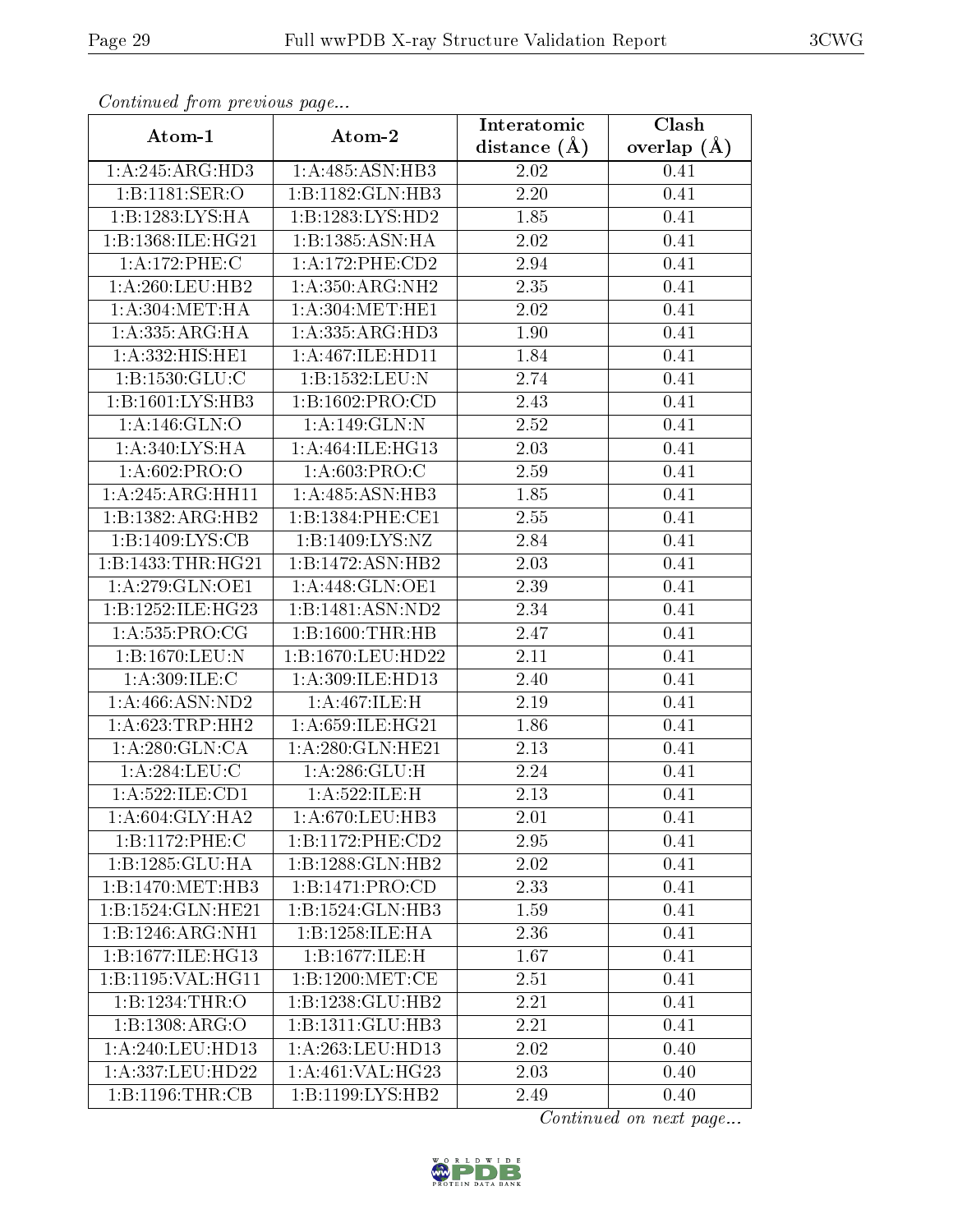|                            | $\frac{1}{2}$ $\frac{1}{2}$ | Interatomic       | Clash           |
|----------------------------|-----------------------------|-------------------|-----------------|
| Atom-1                     | Atom-2                      | distance $(A)$    | overlap $(\AA)$ |
| 1:B:1243:TRP:CZ2           | 1:B:1260:LEU:HD21           | 2.56              | 0.40            |
| 1:B:1361:GLN:HG2           | 1:B:1361:GLN:O              | 2.20              | 0.40            |
| 1: A:288: GLN:NE2          | 1: A:302: ARG: HE           | 2.20              | 0.40            |
| 1: A: 359: ASN:O           | 1: A:360: TYR: HB2          | 2.21              | 0.40            |
| 1:B:1277:THR:O             | 1:B:1281:ILE:HG13           | 2.21              | 0.40            |
| 1:B:1365:LYS:HA            | 1:B:1391:THR:HG22           | 2.01              | 0.40            |
| 1:B:1388:GLY:O             | 1:B:1390:ASN:N              | 2.54              | 0.40            |
| 1:B:1314:ARG:CA            | 1:B:1452:ILE:HD11           | 2.44              | 0.40            |
| 1:B:1459:LEU:HD23          | 1:B:1459:LEU:HA             | 1.84              | 0.40            |
| 1: A:526:THR:C             | 1:A:528:LEU:H               | 2.23              | 0.40            |
| 1:A:651:ALA:O              | 1: A:655: MET:HG2           | 2.21              | 0.40            |
| 1:B:1228:MET:HE1           | 1:B:1274:GLN:N              | 2.36              | 0.40            |
| 1:B:1335:ARG:N             | 1:B:1336:PRO:CD             | 2.84              | 0.40            |
| 1:B:1576:ILE:HG23          | 1:B:1579:LEU:HB2            | $\overline{2.03}$ | 0.40            |
| 1:A:144:LEU:HA             | 1:A:144:LEU:HD12            | 1.94              | 0.40            |
| 1:B:1496:PRO:HA            | 1:B:1497:PRO:HD3            | 1.86              | 0.40            |
| 1:A:243:TRP:CZ2            | 1: A:260:LEU:HD21           | 2.56              | 0.40            |
| 1:A:337:LEU:HD13           | 1: A:460: PRO:O             | 2.21              | 0.40            |
| 1:A:533:LEU:HD13           | 1: A:542: CYS:HB3           | 2.04              | $0.40\,$        |
| $1:A:570:A\overline{SP:O}$ | 1: A: 574: LYS: HB2         | 2.21              | 0.40            |
| 1: A:592: GLU:O            | 1:A:595:ARG:N               | 2.53              | 0.40            |
| 1: A:671: VAL:CG1          | 1:A:679:LYS:NZ              | 2.84              | 0.40            |
| 1:B:1335:ARG:HA            | 1:B:1335:ARG:HD3            | 1.91              | 0.40            |
| 1:B:1592:GLU:O             | 1:B:1595:ARG:N              | 2.53              | 0.40            |
| 1:B:1683:PHE:O             | 1: B: 1687: CYS: SG         | 2.80              | 0.40            |

All (1) symmetry-related close contacts are listed below. The label for Atom-2 includes the symmetry operator and encoded unit-cell translations to be applied.

| Atom-1            | Atom-2                      | Interatomic<br>distance $(A)$ | 7lash<br>overlap $(A)$ |
|-------------------|-----------------------------|-------------------------------|------------------------|
| $1:B:1575:TYR:OH$ | 554<br>  1:B:1643:GLN:OE1[5 | 2.14                          | $0.06\,$               |

### 5.3 Torsion angles (i)

#### 5.3.1 Protein backbone (i)

In the following table, the Percentiles column shows the percent Ramachandran outliers of the chain as a percentile score with respect to all X-ray entries followed by that with respect to entries of similar resolution.

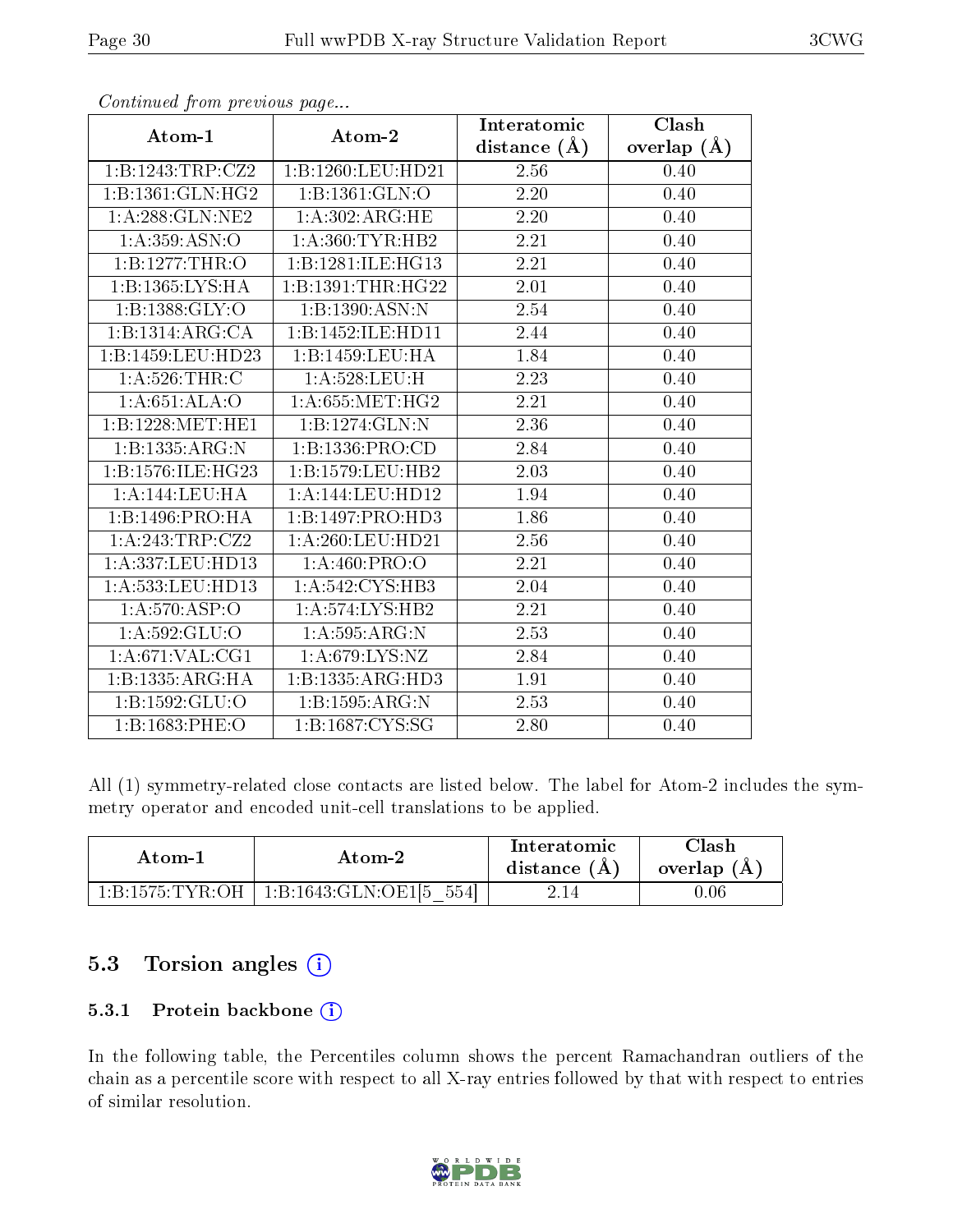| Mol | Chain | Analysed                                  | Favoured              | Allowed | Outliers <sup>1</sup> | Percentiles             |
|-----|-------|-------------------------------------------|-----------------------|---------|-----------------------|-------------------------|
|     |       | $485/562(86\%)$                           | $362(75\%)$ 91 (19\%) |         | 32(7%)                | $\boxed{1}$ $\boxed{6}$ |
|     |       | $491/562$ (87\%)   362 (74\%)   95 (19\%) |                       |         | $-34(7%)$             |                         |
| All | All   | 976/1124 (87%)   724 (74%)   186 (19%)    |                       |         | 66 (7%)               | $\sqrt{6}$              |

The Analysed column shows the number of residues for which the backbone conformation was analysed, and the total number of residues.

All (66) Ramachandran outliers are listed below:

| Mol            | Chain                   | Res               | Type                    |
|----------------|-------------------------|-------------------|-------------------------|
| $\overline{1}$ | $\overline{\rm A}$      | 256               | $\overline{\text{PRO}}$ |
| $\overline{1}$ | $\overline{A}$          | $\overline{368}$  | ILE                     |
| $\mathbf{1}$   | $\overline{\rm A}$      | $55\overline{5}$  | $\overline{\rm ALA}$    |
| $\overline{1}$ | $\overline{\rm A}$      | $\overline{557}$  | $\overline{\text{LYS}}$ |
| $\overline{1}$ | $\overline{\rm A}$      | $\overline{667}$  | $\overline{\text{VAL}}$ |
| $\overline{1}$ | $\overline{A}$          | $\overline{676}$  | $\overline{\text{ASP}}$ |
| $\overline{1}$ | $\overline{A}$          | 679               | $\overline{\text{LYS}}$ |
| $\overline{1}$ | $\overline{\mathbf{B}}$ | 1256              | $\overline{\text{PRO}}$ |
| $\overline{1}$ | $\overline{\mathrm{B}}$ | 1555              | $\overline{\rm ALA}$    |
| $\mathbf 1$    | $\overline{\mathrm{B}}$ | 1557              | <b>LYS</b>              |
| $\overline{1}$ | $\overline{\mathrm{B}}$ | 1584              | <b>TYR</b>              |
| $\overline{1}$ | $\overline{\mathrm{B}}$ | 1633              | $\overline{\text{GLN}}$ |
| $\overline{1}$ | $\overline{\mathrm{B}}$ | 1664              | $\overline{\rm ASN}$    |
| $\overline{1}$ | $\overline{\mathrm{B}}$ | 1667              | $\overline{\text{VAL}}$ |
| $\overline{1}$ | $\overline{\mathrm{B}}$ | 1676              | $\overline{\text{ASP}}$ |
| $\overline{1}$ | $\overline{\mathrm{B}}$ | 1679              | $\overline{\text{LYS}}$ |
| $\overline{1}$ | $\overline{\rm A}$      | $\overline{542}$  | $\overline{\text{CYS}}$ |
| $\overline{1}$ | $\overline{\rm A}$      | $\overline{584}$  | <b>TYR</b>              |
| $\overline{1}$ | $\overline{A}$          | $\overline{587}$  | $\overline{\text{GLY}}$ |
| $\mathbf{1}$   | $\overline{\rm A}$      | 600               | <b>THR</b>              |
| $\overline{1}$ | $\overline{\rm A}$      | $\overline{632}$  | <b>THR</b>              |
| $\mathbf{1}$   | $\overline{\rm A}$      | 645               | LEU                     |
| $\overline{1}$ | $\overline{\rm A}$      | 657               | <b>TYR</b>              |
| $\overline{1}$ | $\overline{\rm A}$      | $\overline{666}$  | LEU                     |
| $\mathbf 1$    | $\overline{\mathrm{B}}$ | 1182              | $\overline{\text{GLN}}$ |
| $\overline{1}$ | $\overline{\mathrm{B}}$ | $\overline{1542}$ | $\overline{\text{CYS}}$ |
| $\mathbf{1}$   | $\overline{\mathbf{B}}$ | 1587              | $\overline{\text{GLY}}$ |
| $\overline{1}$ | $\overline{\mathbf{B}}$ | 1600              | <b>THR</b>              |
| $\overline{1}$ | $\overline{\mathrm{B}}$ | 1645              | LEU                     |
| $\mathbf 1$    | $\overline{\mathrm{B}}$ | $\overline{1657}$ | <b>TYR</b>              |
| $\overline{1}$ | $\overline{\mathrm{B}}$ | 1666              | LEU                     |
| $\overline{1}$ | $\overline{\rm A}$      | $\overline{202}$  | $\overline{\text{GLN}}$ |
| $\overline{1}$ | $\overline{\rm A}$      | $\overline{369}$  | <b>ASP</b>              |

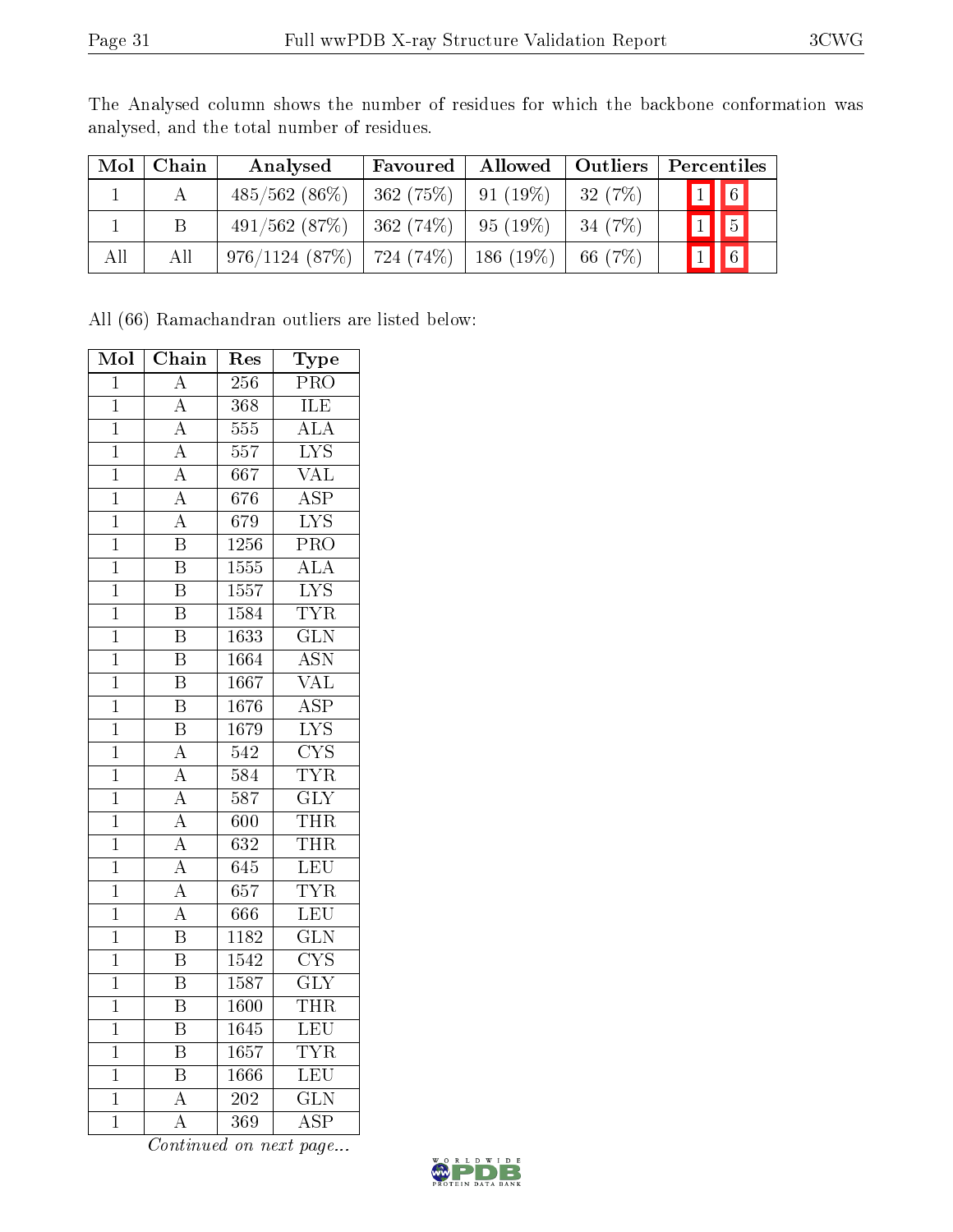| Mol            | Chain                   | Res               | ${\bf Type}$              |
|----------------|-------------------------|-------------------|---------------------------|
| $\overline{1}$ | $\overline{\rm A}$      | $\overline{593}$  | $\overline{\text{ARG}}$   |
| $\overline{1}$ | $\overline{\rm A}$      | 670               | $\overline{\text{LEU}}$   |
| $\mathbf{1}$   | $\overline{\mathrm{B}}$ | $\overline{1202}$ | $\overline{\text{GLN}}$   |
| $\overline{1}$ | $\overline{\mathrm{B}}$ | 1593              | $\bar{\rm{ARG}}$          |
| $\mathbf 1$    | $\overline{\mathrm{B}}$ | $\overline{1670}$ | LEU                       |
| $\overline{1}$ | $\overline{\rm A}$      | 147               | $\overline{\mathrm{HIS}}$ |
| $\mathbf{1}$   | $\overline{\rm A}$      | 596               | $\overline{\rm ALA}$      |
| $\overline{1}$ | $\overline{\rm A}$      | 608               | $\overline{\text{LEU}}$   |
| $\mathbf{1}$   | $\overline{A}$          | $\overline{637}$  | $\overline{\text{VAL}}$   |
| $\mathbf 1$    | $\overline{\mathrm{B}}$ | 1147              | $\overline{\mathrm{HIS}}$ |
| $\mathbf{1}$   | $\overline{\mathrm{B}}$ | 1369              | $\overline{\text{ASP}}$   |
| $\overline{1}$ | $\overline{\mathrm{B}}$ | 1608              | LEU                       |
| $\mathbf{1}$   | $\overline{\mathrm{B}}$ | 1632              | THR                       |
| $\mathbf{1}$   | $\overline{\mathrm{B}}$ | 1637              | $\overline{\text{VAL}}$   |
| $\overline{1}$ | $\overline{\rm A}$      | 354               | $\overline{\text{LYS}}$   |
| $\mathbf{1}$   | $\overline{\rm A}$      | 538               | <b>ASN</b>                |
| $\mathbf 1$    | $\overline{\rm A}$      | 675               | $\overline{\text{PRO}}$   |
| $\mathbf 1$    | $\overline{\mathrm{B}}$ | $\overline{13}54$ | $\overline{\text{LYS}}$   |
| $\mathbf{1}$   | $\overline{\mathrm{B}}$ | 1368              | $\overline{\text{ILE}}$   |
| $\overline{1}$ | $\overline{\mathrm{B}}$ | 1538              | <b>ASN</b>                |
| $\mathbf{1}$   | $\overline{\mathrm{B}}$ | 1665              | ILE                       |
| $\mathbf 1$    | $\overline{\mathrm{B}}$ | 1675              | $\overline{\text{PRO}}$   |
| $\mathbf 1$    | $\boldsymbol{A}$        | 206               | MET                       |
| $\overline{1}$ | $\overline{\rm A}$      | $\overline{252}$  | $\overline{\text{ILE}}$   |
| $\overline{1}$ | $\overline{\rm A}$      | 255               | $\overline{\text{PRO}}$   |
| $\mathbf 1$    | $\overline{\mathrm{B}}$ | 1252              | ILE                       |
| $\mathbf 1$    | $\overline{\mathrm{B}}$ | 1255              | $\overline{\mathrm{PRO}}$ |
| $\mathbf 1$    | $\overline{\mathrm{B}}$ | 1495              | <b>LYS</b>                |
| $\overline{1}$ | $\overline{A}$          | 495               | $\overline{\text{LYS}}$   |
| $\mathbf{1}$   | $\overline{\rm A}$      | 576               | ILE                       |
| $\mathbf{1}$   | $\overline{\mathrm{B}}$ | 1576              | ILE                       |
| $\mathbf 1$    | $\overline{\rm A}$      | 477               | ILE                       |
| $\mathbf 1$    | $\overline{\mathrm{B}}$ | 1477              | ILE                       |

#### 5.3.2 Protein sidechains (i)

In the following table, the Percentiles column shows the percent sidechain outliers of the chain as a percentile score with respect to all X-ray entries followed by that with respect to entries of similar resolution.

The Analysed column shows the number of residues for which the sidechain conformation was analysed, and the total number of residues.

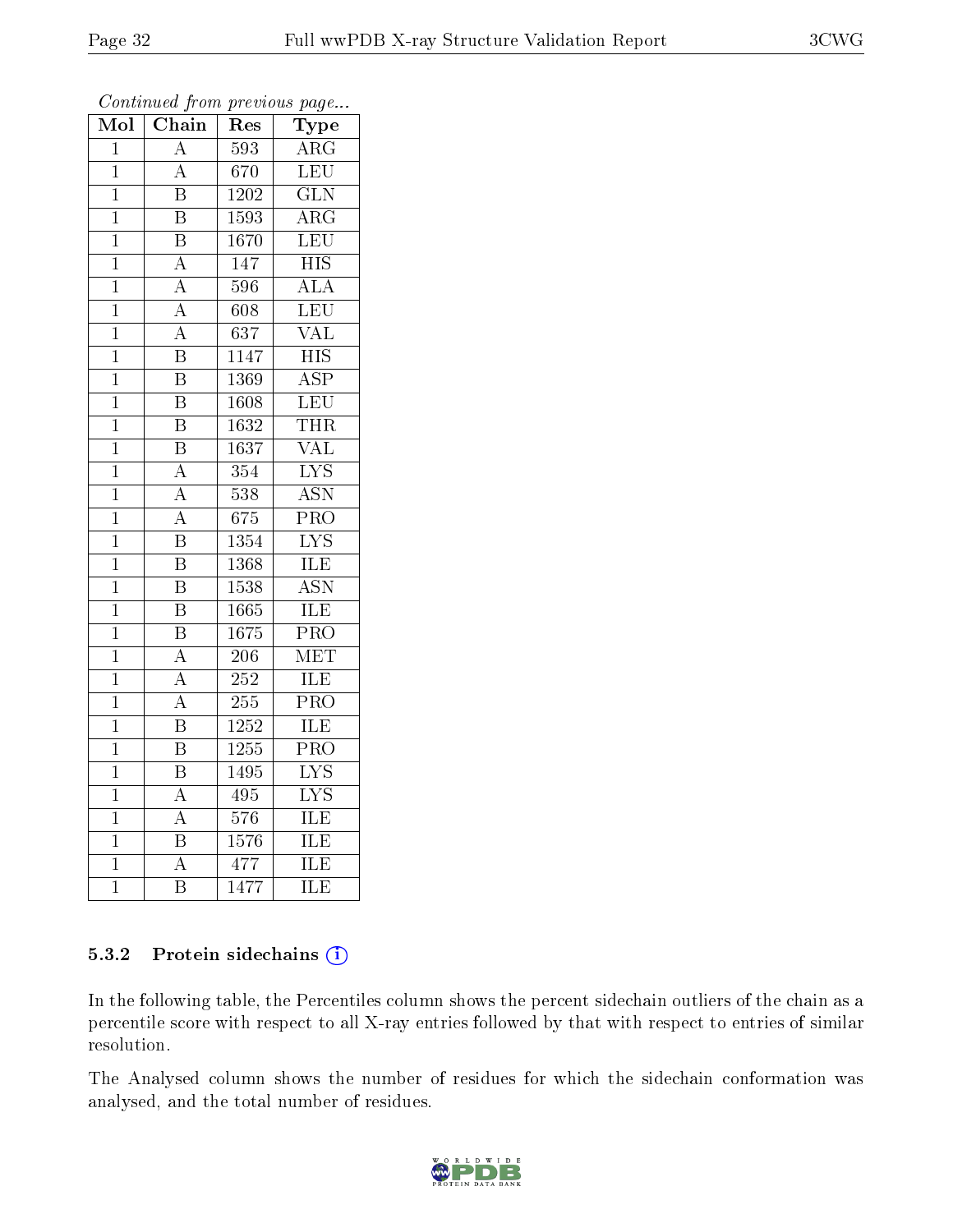| Mol | Chain | Analysed         | Rotameric    | <b>Outliers</b> |   | Percentiles |
|-----|-------|------------------|--------------|-----------------|---|-------------|
|     |       | $458/505(91\%)$  | 416 $(91\%)$ | 42 $(9\%)$      | 9 | 29          |
|     | B.    | $464/505(92\%)$  | 422 $(91\%)$ | 42 $(9\%)$      | 9 | 30          |
| All | All   | $922/1010(91\%)$ | 838 (91\%)   | 84 (9\%)        | 9 | 30          |

All (84) residues with a non-rotameric sidechain are listed below:

| Mol            | Chain                                                                                                                                                                               | Type<br>Res      |                           |
|----------------|-------------------------------------------------------------------------------------------------------------------------------------------------------------------------------------|------------------|---------------------------|
| $\mathbf 1$    | $\overline{A}$                                                                                                                                                                      | $1\overline{52}$ | $\overline{\text{ARG}}$   |
| $\mathbf{1}$   | $\overline{A}$                                                                                                                                                                      | 158              | LEU                       |
| $\overline{1}$ | $\overline{A}$                                                                                                                                                                      | 168              | $\overline{\text{LEU}}$   |
| $\overline{1}$ | $\frac{\overline{A}}{\overline{A}}$                                                                                                                                                 | 178              | <b>THR</b>                |
| $\overline{1}$ |                                                                                                                                                                                     | $\overline{201}$ | $\overline{\text{GLN}}$   |
| $\overline{1}$ |                                                                                                                                                                                     | <b>203</b>       | <b>LEU</b>                |
| $\mathbf{1}$   |                                                                                                                                                                                     | 204              | $\overline{{\rm GLU}}$    |
| $\overline{1}$ |                                                                                                                                                                                     | $\overline{218}$ | $\overline{\text{VAL}}$   |
| $\overline{1}$ | $\frac{\overline{A}}{\overline{A}}$ $\frac{\overline{A}}{\overline{A}}$                                                                                                             | 229              | $\overline{\text{GLU}}$   |
| $\overline{1}$ |                                                                                                                                                                                     | $\overline{235}$ | LEU                       |
| $\overline{1}$ | $\frac{\overline{A}}{\overline{A}}$                                                                                                                                                 | $\overline{242}$ | $\overline{\text{ASP}}$   |
| $\mathbf{1}$   | $\frac{\overline{A}}{\overline{A}}$ $\frac{\overline{A}}{\overline{A}}$ $\frac{\overline{A}}{\overline{A}}$ $\frac{\overline{A}}{\overline{A}}$ $\frac{\overline{A}}{\overline{A}}$ | $2\overline{80}$ | $\overline{\text{GLN}}$   |
| $\overline{1}$ |                                                                                                                                                                                     | $\overline{287}$ | LEU                       |
| $\overline{1}$ |                                                                                                                                                                                     | 304              | <b>MET</b>                |
| $\overline{1}$ |                                                                                                                                                                                     | 309              | <b>ILE</b>                |
| $\overline{1}$ |                                                                                                                                                                                     | 350              | ARG                       |
| $\overline{1}$ |                                                                                                                                                                                     | 379              | $\overline{\text{ARG}}$   |
| $\overline{1}$ |                                                                                                                                                                                     | $\overline{397}$ | $\overline{\mathrm{GLU}}$ |
| $\overline{1}$ |                                                                                                                                                                                     | 453              | $\overline{\text{ASP}}$   |
| $\overline{1}$ |                                                                                                                                                                                     | $\overline{503}$ | $\overline{\text{GLN}}$   |
| $\overline{1}$ | $\overline{A}$                                                                                                                                                                      | 515              | <b>THR</b>                |
| $\overline{1}$ | $\overline{A}$                                                                                                                                                                      | $\overline{517}$ | $\overline{\text{LYS}}$   |
| $\overline{1}$ | $\frac{\overline{A}}{A}$                                                                                                                                                            | 522              | ILE                       |
| $\overline{1}$ |                                                                                                                                                                                     | 523              | $\overline{\mathrm{GLU}}$ |
| $\overline{1}$ |                                                                                                                                                                                     | 524              | $\overline{\text{GLN}}$   |
| $\mathbf{1}$   | $\frac{\overline{A}}{\overline{A}}$                                                                                                                                                 | 532              | LEU                       |
| $\overline{1}$ | $\frac{A}{A}$                                                                                                                                                                       | $\overline{552}$ | $\overline{\text{GLU}}$   |
| $\overline{1}$ |                                                                                                                                                                                     | 553              | <b>ASN</b>                |
| $\overline{1}$ | $\overline{\rm A}$                                                                                                                                                                  | 575              | <b>TYR</b>                |
| $\mathbf 1$    | $\mathbf{A}$                                                                                                                                                                        | $580\,$          | TRP                       |
| $\mathbf 1$    | $\overline{A}$                                                                                                                                                                      | 582              | GLU                       |
| $\mathbf 1$    | $\overline{A}$                                                                                                                                                                      | 586              | $\widetilde{\text{MET}}$  |
| $\mathbf 1$    | $\overline{A}$                                                                                                                                                                      | 592              | $\overline{\text{GLU}}$   |
| $\mathbf 1$    | $\overline{A}$                                                                                                                                                                      | 623              | <b>TRP</b>                |
| $\mathbf 1$    | Ā                                                                                                                                                                                   | $\overline{632}$ | <b>THR</b>                |

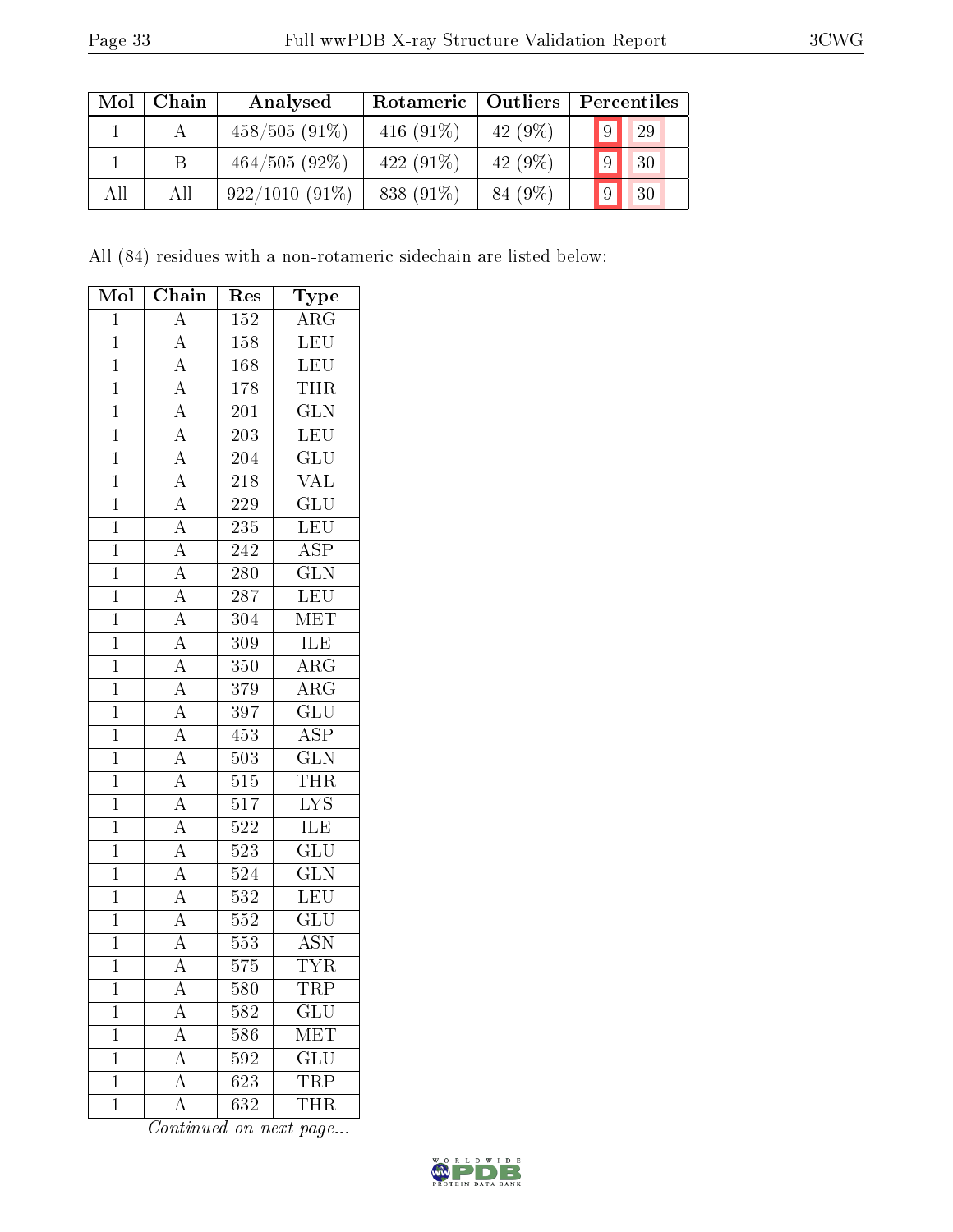| Mol            | Chain                               | Res               | Type                      |
|----------------|-------------------------------------|-------------------|---------------------------|
| $\mathbf{1}$   | $\overline{\rm A}$                  | 637               | $\rm \overline{VAL}$      |
| $\mathbf{1}$   | $\overline{A}$                      | 652               | $\overline{\text{GLU}}$   |
| $\mathbf{1}$   | $\frac{\overline{A}}{\overline{A}}$ | 659               | ILE                       |
| $\mathbf{1}$   |                                     | 670               | LEU                       |
| $\overline{1}$ | $\frac{\overline{A}}{\overline{A}}$ | 676               | $\overline{\text{ASP}}$   |
| $\mathbf{1}$   |                                     | 686               | <b>TYR</b>                |
| $\overline{1}$ | $\overline{A}$                      | 688               | $\rm{ARG}$                |
| $\overline{1}$ | $\overline{\mathrm{B}}$             | 1152              | $\overline{\rm{ARG}}$     |
| $\mathbf{1}$   | $\overline{\mathrm{B}}$             | 1168              | LEU                       |
| $\overline{1}$ | $\overline{\mathrm{B}}$             | 1178              | <b>THR</b>                |
| $\mathbf{1}$   | $\overline{\mathrm{B}}$             | 1182              | $\overline{\text{GLN}}$   |
| $\overline{1}$ | $\overline{\mathrm{B}}$             | 1201              | $\overline{\text{GLN}}$   |
| $\mathbf{1}$   | $\overline{\mathrm{B}}$             | 1203              | <b>LEU</b>                |
| $\mathbf{1}$   | $\overline{\mathrm{B}}$             | 1204              | GLU                       |
| $\overline{1}$ | $\overline{\mathrm{B}}$             | 1218              | $\overline{\text{VAL}}$   |
| $\mathbf{1}$   | B                                   | 1229              | $\overline{\text{GLU}}$   |
| $\overline{1}$ | $\overline{\mathrm{B}}$             | 1235              | LEU                       |
| $\mathbf{1}$   | $\overline{\mathrm{B}}$             | 1242              | ASP                       |
| $\mathbf 1$    | B                                   | 1280              | $\overline{\text{GLN}}$   |
| $\mathbf{1}$   | $\overline{\mathrm{B}}$             | 1287              | LEU                       |
| $\overline{1}$ | $\overline{\mathrm{B}}$             | 1304              | <b>MET</b>                |
| $\overline{1}$ | $\overline{\mathrm{B}}$             | 1350              | $\overline{\rm{ARG}}$     |
| $\mathbf{1}$   | B                                   | 1379              | $\rm{ARG}$                |
| $\overline{1}$ | $\overline{\mathrm{B}}$             | 1397              | $\overline{{\rm GLU}}$    |
| $\mathbf{1}$   | $\overline{\mathrm{B}}$             | 1431              | ILE                       |
| $\overline{1}$ | $\overline{\mathrm{B}}$             | 1453              | <b>ASP</b>                |
| $\overline{1}$ | $\overline{\mathrm{B}}$             | $\overline{1503}$ | $\overline{\text{GLN}}$   |
| $\mathbf{1}$   | B                                   | 1515              | THR                       |
| $\mathbf 1$    | $\overline{\mathrm{B}}$             | $\overline{15}17$ | $\overline{\mathrm{LYS}}$ |
| $\mathbf{1}$   | Β                                   | 1522              | ILE                       |
| $\mathbf{1}$   | Β                                   | 1523              | GLU                       |
| $\mathbf{1}$   | $\overline{\mathrm{B}}$             | 1524              | GLN                       |
| $\mathbf{1}$   | Β                                   | 1532              | LEU                       |
| $\mathbf{1}$   | $\overline{\mathrm{B}}$             | 1552              | $\overline{\text{GLU}}$   |
| $\mathbf{1}$   | Β                                   | 1553              | <b>ASN</b>                |
| $\overline{1}$ | $\overline{\mathrm{B}}$             | 1575              | <b>TYR</b>                |
| $\mathbf{1}$   | Β                                   | <b>1580</b>       | <b>TRP</b>                |
| $\mathbf 1$    | B                                   | 1582              | $\overline{{\rm GLU}}$    |
| $\mathbf{1}$   | Β                                   | 1586              | $\mathrm{MET}$            |
| $\mathbf{1}$   | Β                                   | 1592              | GLU                       |
| $\mathbf{1}$   | $\overline{\mathrm{B}}$             | 1597              | ILE                       |
| $\mathbf 1$    | Β                                   | 1621              | $\overline{\rm PHE}$      |

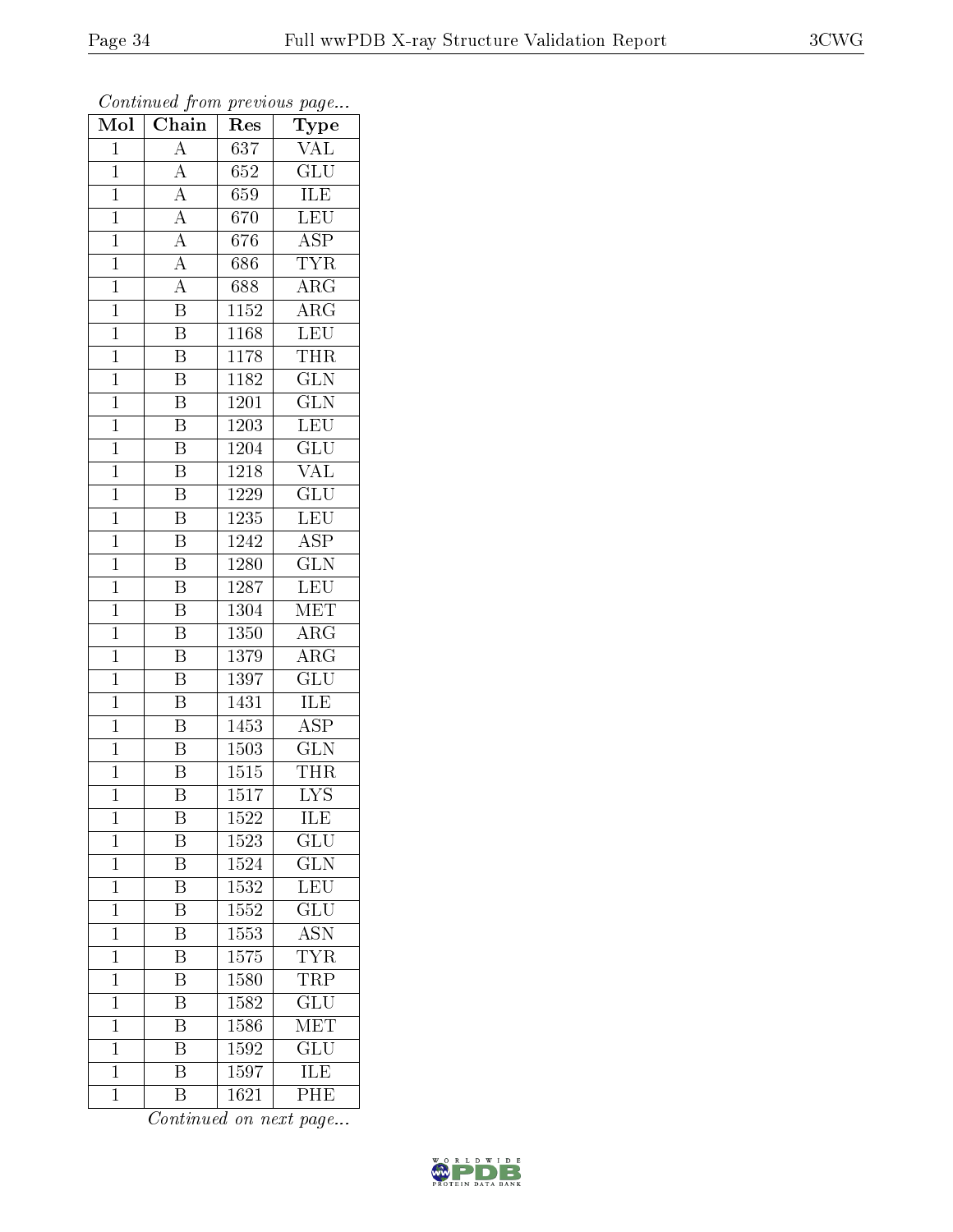Continued from previous page...

| Mol | Chain | Res  | <b>Type</b> |
|-----|-------|------|-------------|
|     |       | 1623 | TRP         |
|     | R     | 1637 | VAL         |
|     | В     | 1652 | GLU         |
|     | В     | 1670 | LEU         |
|     |       | 1676 | <b>ASP</b>  |
|     | R     | 1686 | TYR         |
|     |       | 1688 | $\rm{ARG}$  |

Some sidechains can be flipped to improve hydrogen bonding and reduce clashes. All (27) such sidechains are listed below:

| Mol            | Chain                   | Res               | Type                      |
|----------------|-------------------------|-------------------|---------------------------|
| $\mathbf{1}$   | $\overline{\rm A}$      | 167               | ĀSN                       |
| $\overline{1}$ | $\overline{A}$          | $\overline{201}$  | $\overline{\text{GLN}}$   |
| $\overline{1}$ | $\overline{A}$          | $20\overline{5}$  | $\overline{\text{GLN}}$   |
| $\overline{1}$ | $\overline{A}$          | 248               | $\overline{\text{GLN}}$   |
| $\overline{1}$ | $\overline{A}$          | 279               | $\overline{\text{GLN}}$   |
| $\overline{1}$ | $\overline{A}$          | $\overline{280}$  | $\overline{\text{GLN}}$   |
| $\overline{1}$ | $\overline{A}$          | $\overline{332}$  | $\overline{\mathrm{HIS}}$ |
| $\overline{1}$ | $\overline{A}$          | 385               | <b>ASN</b>                |
| $\mathbf{1}$   | $\overline{A}$          | 401               | ASN                       |
| $\overline{1}$ | $\overline{A}$          | 437               | <b>HIS</b>                |
| $\overline{1}$ | $\overline{A}$          | 466               | $\overline{\mathrm{ASN}}$ |
| $\overline{1}$ | $\overline{A}$          | 481               | $\overline{\mathrm{ASN}}$ |
| $\overline{1}$ | $\overline{A}$          | 503               | $\overline{\text{GLN}}$   |
| $\overline{1}$ | $\overline{\rm A}$      | $\overline{644}$  | $\overline{\text{GLN}}$   |
| $\overline{1}$ | $\overline{\mathrm{B}}$ | $1\overline{167}$ | <b>ASN</b>                |
| $\overline{1}$ | $\overline{\mathrm{B}}$ | 1248              | $\overline{\text{GLN}}$   |
| $\overline{1}$ | $\overline{\mathrm{B}}$ | 1279              | $\overline{\text{GLN}}$   |
| $\overline{1}$ | $\overline{\mathrm{B}}$ | 1280              | $\overline{\text{GLN}}$   |
| $\overline{1}$ | $\overline{\mathrm{B}}$ | 1332              | $\overline{\mathrm{HIS}}$ |
| $\overline{1}$ | $\overline{\mathrm{B}}$ | 1385              | $\overline{\mathrm{ASN}}$ |
| $\mathbf{1}$   | $\, {\bf B}$            | 1390              | <b>ASN</b>                |
| $\overline{1}$ | $\overline{\mathrm{B}}$ | 1437              | $\overline{HIS}$          |
| $\overline{1}$ | $\overline{\mathrm{B}}$ | 1466              | $\overline{\mathrm{ASN}}$ |
| $\mathbf{1}$   | $\overline{\mathrm{B}}$ | 1472              | <b>ASN</b>                |
| $\overline{1}$ | B                       | 1481              | ASN                       |
| $\overline{1}$ | $\overline{\mathrm{B}}$ | 1503              | $\overline{\text{GLN}}$   |
| $\overline{1}$ | $\overline{\mathrm{B}}$ | 1644              | $\overline{\text{GLN}}$   |

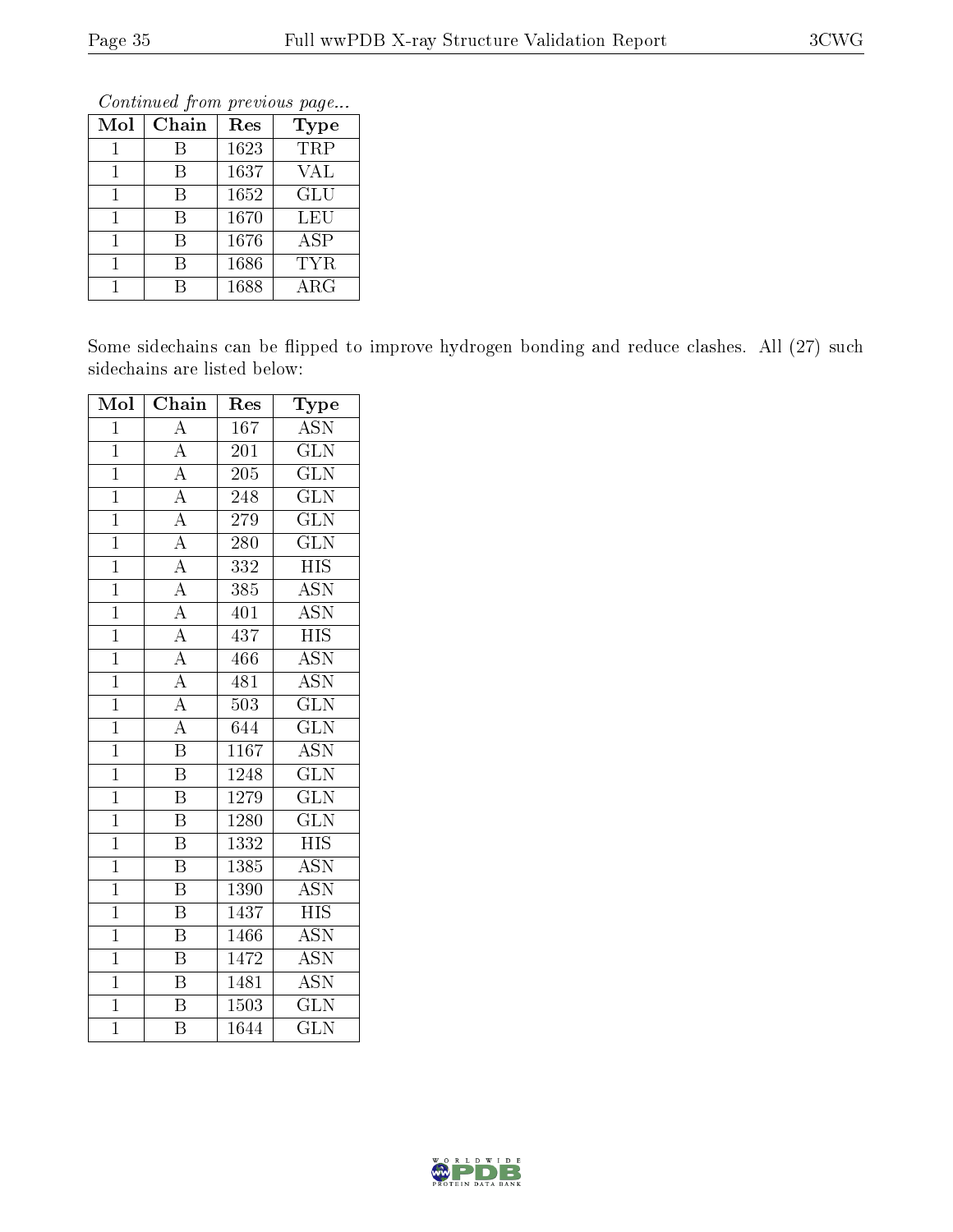#### 5.3.3 RNA [O](https://www.wwpdb.org/validation/2017/XrayValidationReportHelp#rna)i

There are no RNA molecules in this entry.

#### 5.4 Non-standard residues in protein, DNA, RNA chains (i)

There are no non-standard protein/DNA/RNA residues in this entry.

#### 5.5 Carbohydrates  $(i)$

There are no carbohydrates in this entry.

#### 5.6 Ligand geometry  $(i)$

There are no ligands in this entry.

#### 5.7 [O](https://www.wwpdb.org/validation/2017/XrayValidationReportHelp#nonstandard_residues_and_ligands)ther polymers (i)

There are no such residues in this entry.

### 5.8 Polymer linkage issues  $(i)$

There are no chain breaks in this entry.

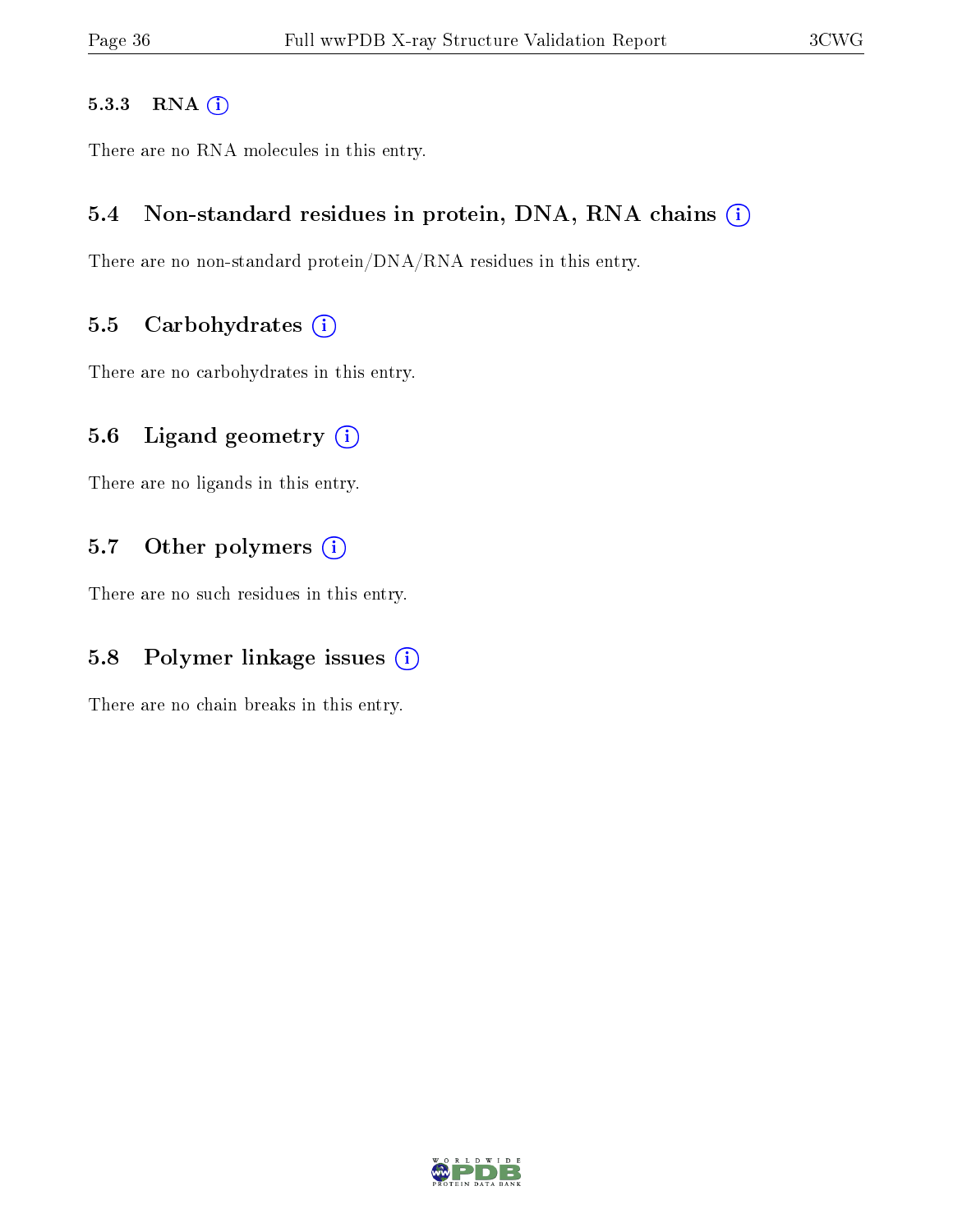# 6 Fit of model and data  $(i)$

### 6.1 Protein, DNA and RNA chains  $(i)$

In the following table, the column labelled  $#RSRZ> 2'$  contains the number (and percentage) of RSRZ outliers, followed by percent RSRZ outliers for the chain as percentile scores relative to all X-ray entries and entries of similar resolution. The OWAB column contains the minimum, median,  $95<sup>th</sup>$  percentile and maximum values of the occupancy-weighted average B-factor per residue. The column labelled ' $Q< 0.9$ ' lists the number of (and percentage) of residues with an average occupancy less than 0.9.

| Mol | Chain | Analysed          | ${ <\hspace{-1.5pt}{\mathrm{RSRZ}} \hspace{-1.5pt}>}$ | $\#\text{RSRZ}{>}2$ | $OWAB(A^2)$       | Q <sub>0.9</sub> |
|-----|-------|-------------------|-------------------------------------------------------|---------------------|-------------------|------------------|
|     |       | $501/562$ (89\%)  | 0.10                                                  | $2(0\%)$ 92 82      | 43, 92, 127, 139  |                  |
|     |       | $507/562(90\%)$   | 0.14                                                  | 6 $(1\%)$ 79<br>58  | 36, 101, 131, 143 |                  |
| All | Αll   | $1008/1124$ (89%) | 0.12                                                  | $8(0\%)$ 86<br>70   | 36, 97, 130, 143  |                  |

All (8) RSRZ outliers are listed below:

| Mol | Chain | Res  | Type       | <b>RSRZ</b> |
|-----|-------|------|------------|-------------|
|     |       | 1199 | <b>LYS</b> | 3.3         |
| 1   | В     | 1198 | <b>GLN</b> | 3.3         |
| 1   | В     | 1667 | VAL        | 3.0         |
| 1   | А     | 607  | LEU        | 2.4         |
| 1   | R     | 1339 | ILE        | 2.2         |
| 1   | R     | 1607 | LEU        | 2.1         |
|     |       | 1202 | <b>GLN</b> | 2.1         |
|     |       | 281  | ĦЕ         | 2.0         |

### 6.2 Non-standard residues in protein, DNA, RNA chains (i)

There are no non-standard protein/DNA/RNA residues in this entry.

### 6.3 Carbohydrates (i)

There are no carbohydrates in this entry.

### 6.4 Ligands  $(i)$

There are no ligands in this entry.